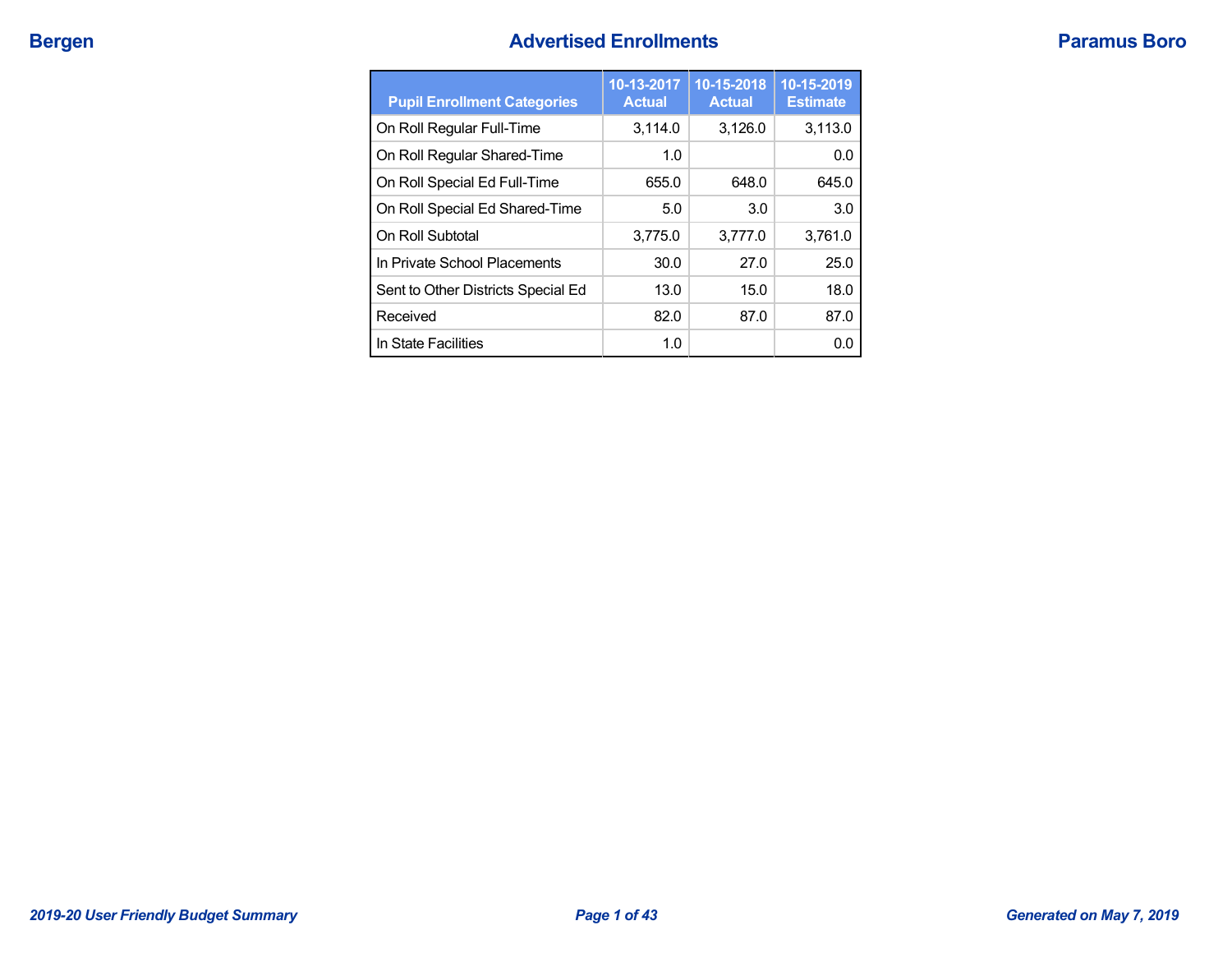| <b>Budget Category</b>                                 | <b>Account</b> | 2017-18<br><b>Actual</b> | 2018-19<br><b>Revised</b> | 2019-20<br><b>Proposed</b> |
|--------------------------------------------------------|----------------|--------------------------|---------------------------|----------------------------|
| <b>Operating Budget:</b>                               |                |                          |                           |                            |
| Revenues from Local Sources:                           |                |                          |                           |                            |
| Local Tax Levy                                         | 10-1210        | 77,040,097               | 78,406,873                | 79,975,010                 |
| <b>Total Tuition</b>                                   | 10-1300        | 1,516,205                | 886,100                   | 935,000                    |
| <b>Rents And Royalties</b>                             | 10-1910        | 187,463                  | 160,000                   | 180,000                    |
| <b>Unrestricted Miscellaneous Revenues</b>             | 10-1XXX        | 642,798                  | 525,200                   | 552,986                    |
| Interest Earned On Capital Reserve Funds               | 10-1XXX        | 79,800                   | 30,000                    | 30,000                     |
| Subtotal - Revenues From Local Sources                 |                | 79,466,363               | 80,008,173                | 81,672,996                 |
|                                                        |                |                          |                           |                            |
| <b>Revenues from State Sources:</b>                    |                |                          |                           |                            |
| Categorical Transportation Aid                         | 10-3121        | 219,658                  | 727,057                   | 727,057                    |
| <b>Extraordinary Aid</b>                               | 10-3131        | 468,650                  | 470,472                   | 0                          |
| <b>Categorical Special Education Aid</b>               | 10-3132        | 1,801,797                | 1,801,797                 | 2,089,127                  |
| Categorical Security Aid                               | 10-3177        | 69,352                   | 69,352                    | 69,352                     |
| <b>PARCC Readiness Aid</b>                             | 10-3181        | 38,180                   | 0                         | 0                          |
| Per Pupil Growth Aid                                   | 10-3182        | 38,180                   | 0                         | 0                          |
| Professional Learning Community Aid                    | 10-3183        | 37,800                   | 0                         | $\mathbf{0}$               |
| <b>Other State Aids</b>                                | 10-3XXX        | 68,708                   | 68,708                    | 0                          |
| State Reimbursement For Lead Testing Of Drinking Water | 10-3300        | 11,275                   | 0                         | 0                          |
| <b>Subtotal - Revenues From State Sources</b>          |                | 2,753,600                | 3,137,386                 | 2,885,536                  |
|                                                        |                |                          |                           |                            |
| Revenues from Federal Sources:                         |                |                          |                           |                            |
| Medicaid Reimbursement                                 | 10-4200        | 55,458                   | 58,453                    | 71,798                     |
| Subtotal - Revenues From Federal Sources               |                | 55,458                   | 58,453                    | 71,798                     |
|                                                        |                |                          |                           |                            |
| <b>Budgeted Fund Balance - Operating Budget</b>        | 10-303         | 0                        | 600,000                   | 600,000                    |
| Withdraw From Cap Res-Excess Cost & Oth Cap Prj        | 10-309         | 0                        | 2,800,000                 | 2,480,000                  |
| Withdrawal From Cap Res - Transfer To Debt Svc Fund    | 10-317         | $\pmb{0}$                | 600,000                   | 600,000                    |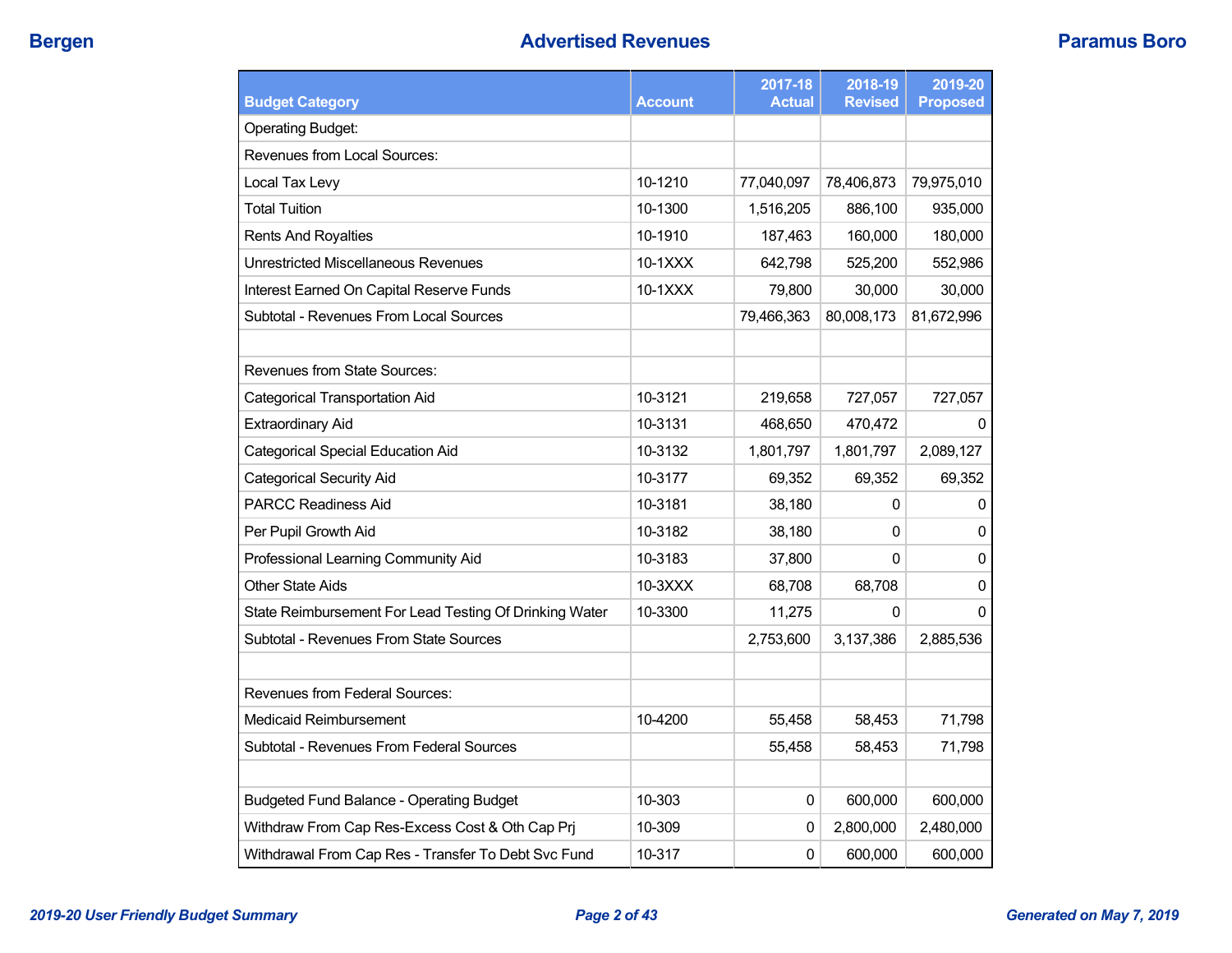| <b>Budget Category</b>                     | <b>Account</b> | 2017-18<br><b>Actual</b> | 2018-19<br><b>Revised</b> | 2019-20<br><b>Proposed</b> |
|--------------------------------------------|----------------|--------------------------|---------------------------|----------------------------|
| Withdrawal From Maint. Reserve             | 10-310         | 0                        | 600,000                   | 0                          |
| Adjustment For Prior Year Encumbrances     |                | 0                        | 941,502                   | $\Omega$                   |
| Actual Revenues (Over)/Under Expenditures  |                | $-1,129,461$             | 0                         | 0                          |
| <b>Total Operating Budget</b>              |                | 81,145,960               | 88,745,514                | 88,310,330                 |
|                                            |                |                          |                           |                            |
| <b>Grants and Entitlements:</b>            |                |                          |                           |                            |
| Other Revenue From Local Sources           | 20-1XXX        | 125,064                  | 120,246                   | 45,000                     |
| <b>Total Revenues From Local Sources</b>   | 20-1XXX        | 125,064                  | 120,246                   | 45,000                     |
| <b>Revenues from State Sources:</b>        |                |                          |                           |                            |
| Other Restricted Entitlements              | 20-32XX        | 2,625,857                | 3,054,834                 | 2,564,000                  |
| Total Revenues From State Sources          |                | 2,625,857                | 3,054,834                 | 2,564,000                  |
|                                            |                |                          |                           |                            |
| <b>Revenues from Federal Sources:</b>      |                |                          |                           |                            |
| Title I                                    | 20-4411-4416   | 259,166                  | 372,492                   | 265,000                    |
| Title II                                   | 20-4451-4455   | 109,137                  | 116,742                   | 55,000                     |
| Title III                                  | 20-4491-4494   | 46,862                   | 66,944                    | 25,000                     |
| Title IV                                   | 20-4471-4474   | 4,149                    | 25,102                    | 16,000                     |
| I.D.E.A. Part B (Handicapped)              | 20-4420-4429   | 1,378,215                | 1,615,145                 | 1,230,000                  |
| <b>Total Revenues From Federal Sources</b> |                | 1,797,529                | 2,196,425                 | 1,591,000                  |
| Total Grants And Entitlements              |                | 4,548,450                | 5,371,505                 | 4,200,000                  |
| Repayment of Debt:                         |                |                          |                           |                            |
| <b>Transfers From Other Funds</b>          | 40-5200        | 300,000                  | 0                         | $\mathbf 0$                |
| <b>Transfers From Capital Reserve</b>      | 40-5210        | 0                        | 600,000                   | 600,000                    |
|                                            |                |                          |                           |                            |
| Revenues from Local Sources:               |                |                          |                           |                            |
| Local Tax Levy                             | 40-1210        | 950.492                  | 987.682                   | 934,081                    |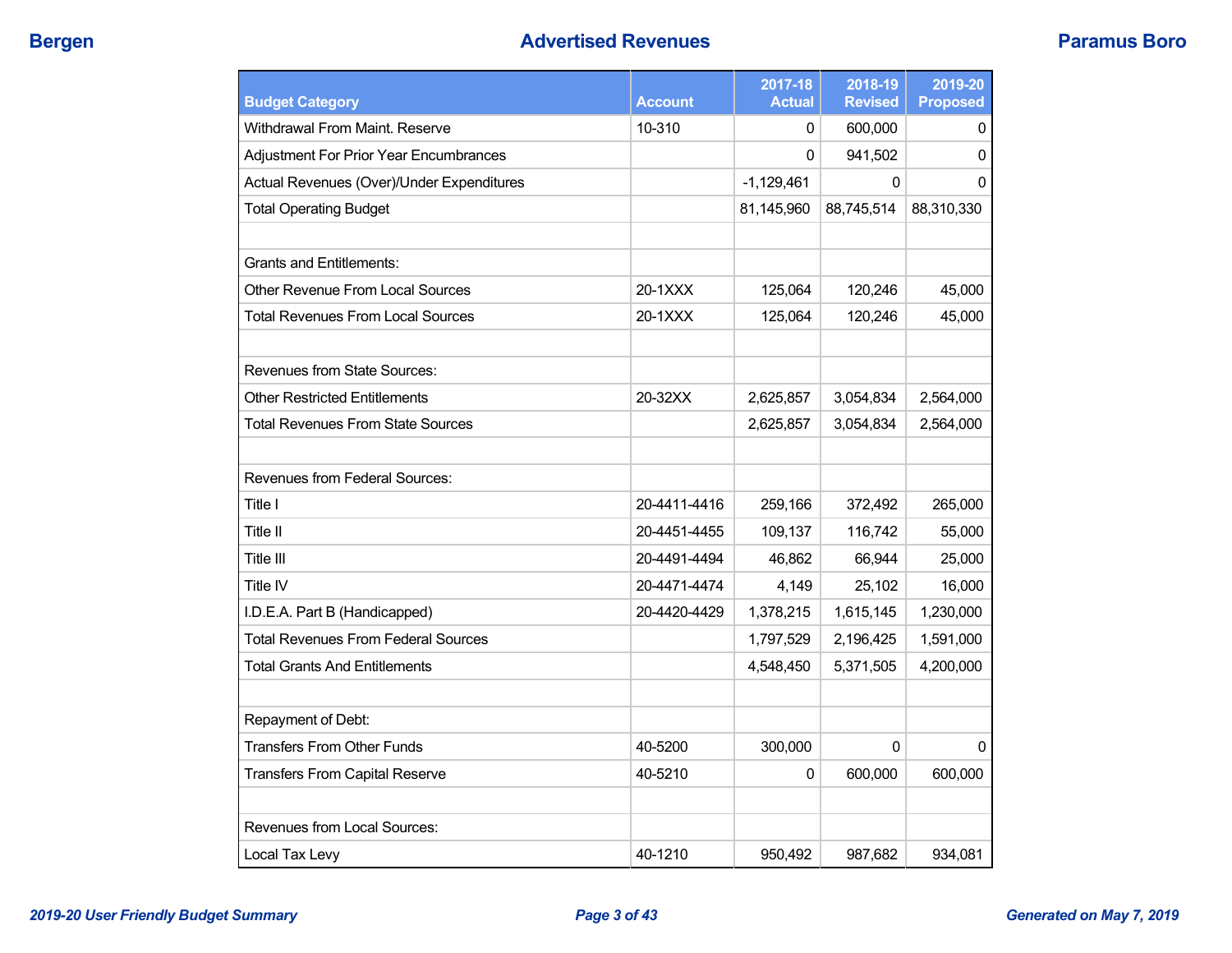| <b>Budget Category</b>                         | <b>Account</b> | 2017-18<br><b>Actual</b> | 2018-19<br><b>Revised</b> | 2019-20<br><b>Proposed</b> |
|------------------------------------------------|----------------|--------------------------|---------------------------|----------------------------|
| <b>Total Revenues From Local Sources</b>       |                | 950,492                  | 987,682                   | 934,081                    |
| <b>Total Local Repayment Of Debt</b>           |                | 1,250,492                | 1,587,682                 | 1,534,081                  |
| Actual Revenues (Over)/Under Expenditures      |                | 281,990                  | 0                         | 0                          |
| <b>Total Repayment Of Debt</b>                 |                | 1,532,482                | 1.587.682                 | 1,534,081                  |
| <b>Total Revenues/Sources</b>                  |                | 87,226,892               | 95,704,701                | 94,044,411                 |
| Deduct Transfer-Transfers From Capital Reserve | 40-5210        | 0                        | 600,000                   | 600,000                    |
| <b>Total Revenues/Sources Net of Transfers</b> |                | 87,226,892               | 95,104,701                | 93,444,411                 |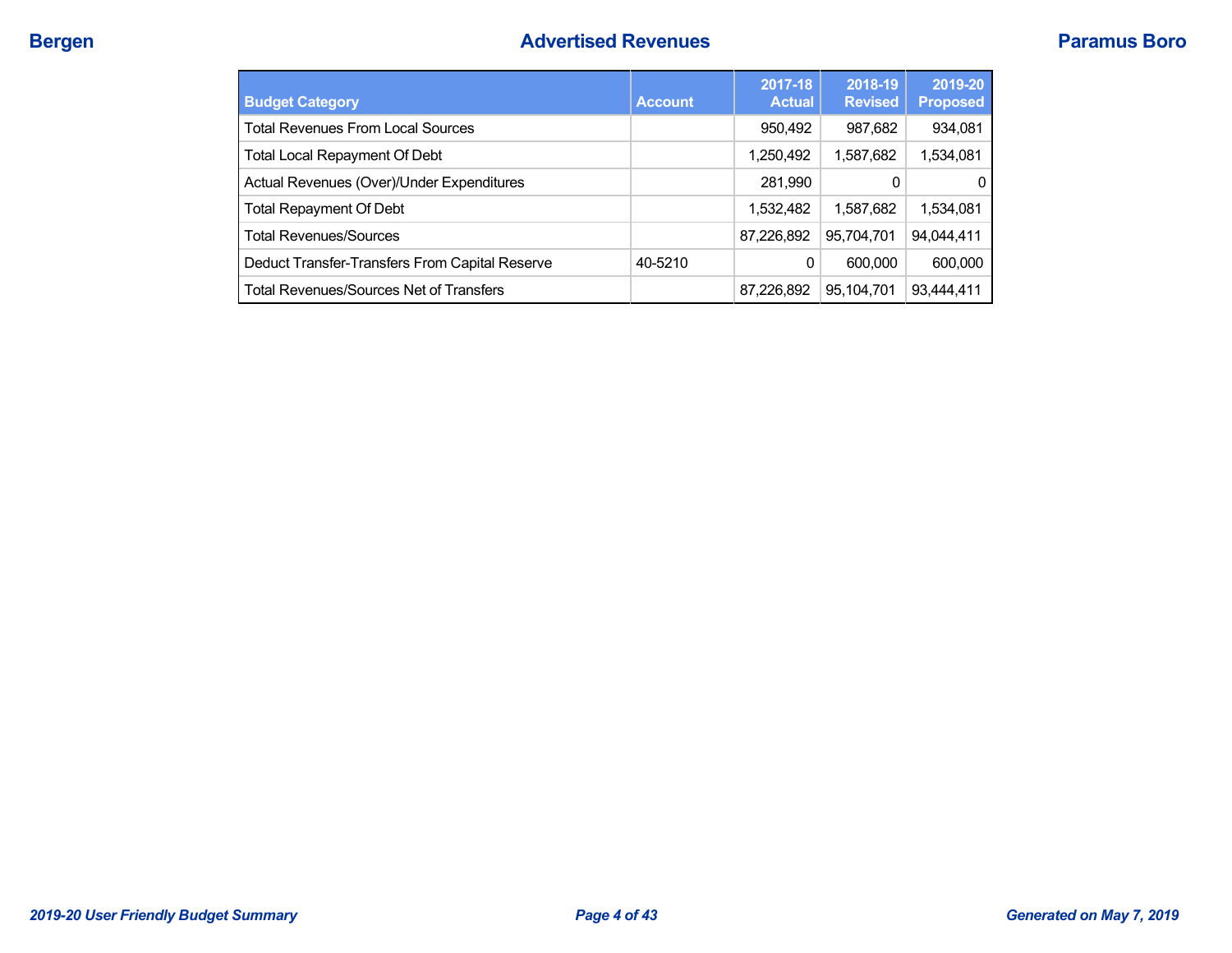# **Bergen Advertised Appropriations Paramus Boro**

| <b>Budget Category</b>                             | <b>Account</b> | 2017-18<br><b>Actual</b> | 2018-19<br><b>Revised</b> | 2019-20<br><b>Proposed</b> |
|----------------------------------------------------|----------------|--------------------------|---------------------------|----------------------------|
|                                                    |                |                          |                           |                            |
| <b>General Current Expense:</b>                    |                |                          |                           |                            |
| Instruction:                                       |                |                          |                           |                            |
| Regular Programs - Instruction                     | 11-1XX-100-XXX | 22,002,662               | 21,659,323                | 22,326,367                 |
| Special Education - Instruction                    | 11-2XX-100-XXX | 7,475,035                | 7,747,945                 | 8,143,413                  |
| Basic Skills/Remedial - Instruction                | 11-230-100-XXX | 379,890                  | 400,364                   | 393,850                    |
| <b>Bilingual Education - Instruction</b>           | 11-240-100-XXX | 634,884                  | 660,383                   | 691,032                    |
| School-Spon. Co/Extra Curr. Actvts. - Inst         | 11-401-100-XXX | 307,505                  | 319,178                   | 319,788                    |
| School-Sponsored Athletics - Instruction           | 11-402-100-XXX | 834,936                  | 849,726                   | 836,050                    |
| Other Supplemental/At-Risk Programs                | 11-424-XXX-XXX | 666,842                  | 670,000                   | 647,050                    |
| <b>Support Services:</b>                           |                |                          |                           |                            |
| Undistributed Expenditures - Instruction (Tuition) | 11-000-100-XXX | 3,448,818                | 4,266,766                 | 4,170,048                  |
| Undist. Expend.-Attendance And Social Work         | 11-000-211-XXX | 53,318                   | 58,949                    | 59,240                     |
| Undist. Expenditures - Health Services             | 11-000-213-XXX | 905,922                  | 961,762                   | 948,037                    |
| Undist. Expend.-Speech, OT, PT And Related Svcs    | 11-000-216-XXX | 2,776,774                | 3,003,555                 | 2,655,070                  |
| Undist Expend-Oth Supp Serv Std-Extra Serv         | 11-000-217-XXX | 271,868                  | 350,000                   | 350,000                    |
| Undist. Expenditures - Guidance                    | 11-000-218-XXX | 1,313,325                | 1,465,703                 | 1,536,992                  |
| Undist. Expenditures - Child Study Teams           | 11-000-219-XXX | 1,483,007                | 2,000,178                 | 1,985,250                  |
| Undist. Expend.-Improv. Of Inst. Serv.             | 11-000-221-XXX | 1,035,027                | 957,186                   | 998,427                    |
| Undist. Expend.-Edu. Media Serv./Library           | 11-000-222-XXX | 749,523                  | 783,676                   | 805,614                    |
| Undist. Expend.-Instr. Staff Training Serv.        | 11-000-223-XXX | 90,193                   | 126,200                   | 126,000                    |
| Undist. Expend.-Support Serv.-Gen. Admin.          | 11-000-230-XXX | 860,004                  | 1,093,471                 | 980,377                    |
| Undist. Expend.-Support Serv.-School Admin.        | 11-000-240-XXX | 3,707,283                | 3,788,146                 | 3,835,590                  |
| Undist. Expend. - Central Services                 | 11-000-251-XXX | 1,103,484                | 1,223,317                 | 1,205,604                  |
| Undist. Expend. - Admin. Info Technology           | 11-000-252-XXX | 612,319                  | 782,892                   | 729,160                    |
| Undist. Expend.-Oper. And Maint. Of Plant Serv.    | 11-000-26X-XXX | 8,877,193                | 10,486,162                | 10,087,767                 |
| Undist. Expend.-Student Transportation Serv.       | 11-000-270-XXX | 3,183,326                | 3,640,524                 | 3,901,227                  |
| Personal Services - Employee Benefits              | 11-XXX-XXX-2XX | 13,603,729               | 15,738,864                | 16,798,178                 |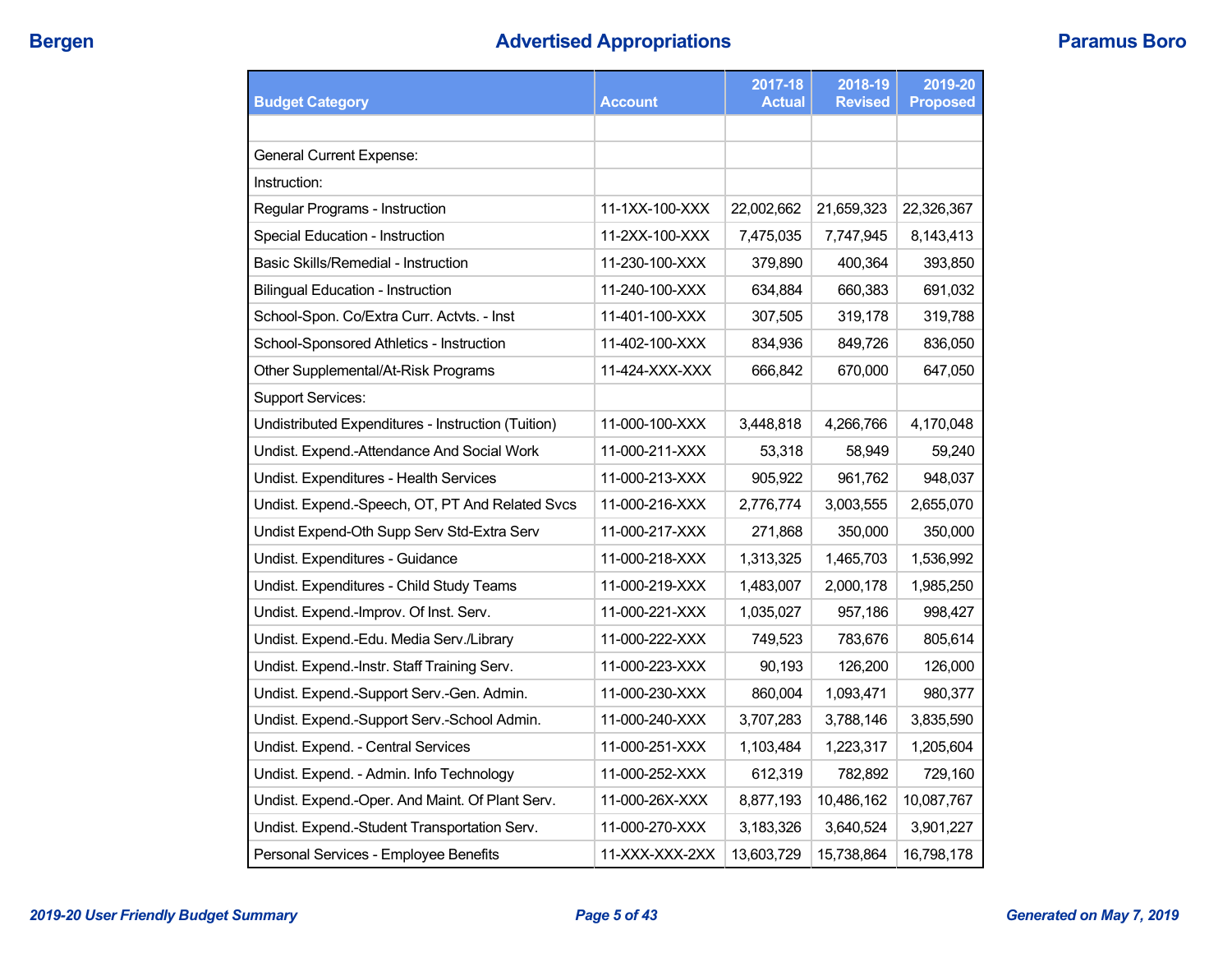# **Bergen Advertised Appropriations Paramus Boro**

| <b>Budget Category</b>                          | <b>Account</b> | 2017-18<br><b>Actual</b> | 2018-19<br><b>Revised</b> | 2019-20<br><b>Proposed</b> |
|-------------------------------------------------|----------------|--------------------------|---------------------------|----------------------------|
| <b>Total Undistributed Expenditures</b>         |                | 44,075,113               | 50,727,351                | 51,172,581                 |
| <b>Total General Current Expense</b>            |                | 76,376,867               | 83,034,270                | 84,530,131                 |
|                                                 |                |                          |                           |                            |
| Capital Expenditures:                           |                |                          |                           |                            |
| Equipment                                       | 12-XXX-XXX-730 | 314,215                  | 1,679,781                 | 199,500                    |
| Facilities Acquisition And Const. Serv.         | 12-000-400-XXX | 3,294,976                | 2,577,882                 | 71,813                     |
| Capital Reserve - Transfer To Capital Projects  | 12-000-400-931 | 470,142                  | 408,698                   | 2,480,000                  |
| Capital Reserve - Transfer To Repayment Of Debt | 12-000-400-933 | 300,000                  | 600,000                   | 600,000                    |
| Interest Deposit To Capital Reserve             | 10-604         | 0                        | 30,000                    | 30,000                     |
| <b>Total Capital Outlay</b>                     |                | 4,379,333                | 5,296,361                 | 3,381,313                  |
|                                                 |                |                          |                           |                            |
| Special Schools:                                |                |                          |                           |                            |
| Summer School:                                  |                |                          |                           |                            |
| Summer School - Instruction                     | 13-422-100-XXX | 38,353                   | 50,500                    | 50,500                     |
| Summer School - Support Services                | 13-422-200-XXX | 12,460                   | 15,000                    | 15,000                     |
| <b>Total Summer School</b>                      | 13-422-X00-XXX | 50,813                   | 65,500                    | 65,500                     |
| <b>Adult Education:</b>                         |                |                          |                           |                            |
| <b>Adult Education-Local-Instruction</b>        | 13-602-100-XXX | 167,995                  | 142,000                   | 139,000                    |
| Adult Education-Local-Support Serv.             | 13-602-200-XXX | 152,773                  | 184,799                   | 179,099                    |
| Total Adult Education-Local                     | 13-602-X00-XXX | 320,768                  | 326,799                   | 318,099                    |
| <b>Total Special Schools</b>                    | 13-XXX-XXX-XXX | 371,581                  | 392,299                   | 383,599                    |
| <b>Transfer Of Funds To Charter Schools</b>     | 10-000-100-56X | 18,179                   | 22,584                    | 15,287                     |
| <b>General Fund Grand Total</b>                 |                | 81,145,960               | 88,745,514                | 88,310,330                 |
|                                                 |                |                          |                           |                            |
| <b>Special Grants and Entitlements:</b>         |                |                          |                           |                            |
| <b>Local Projects</b>                           | 20-XXX-XXX-XXX | 125,064                  | 120,246                   | 45,000                     |
| Other State Projects:                           |                |                          |                           |                            |
| Nonpublic Textbooks                             | 20-XXX-XXX-XXX | 213,756                  | 208,260                   | 166,000                    |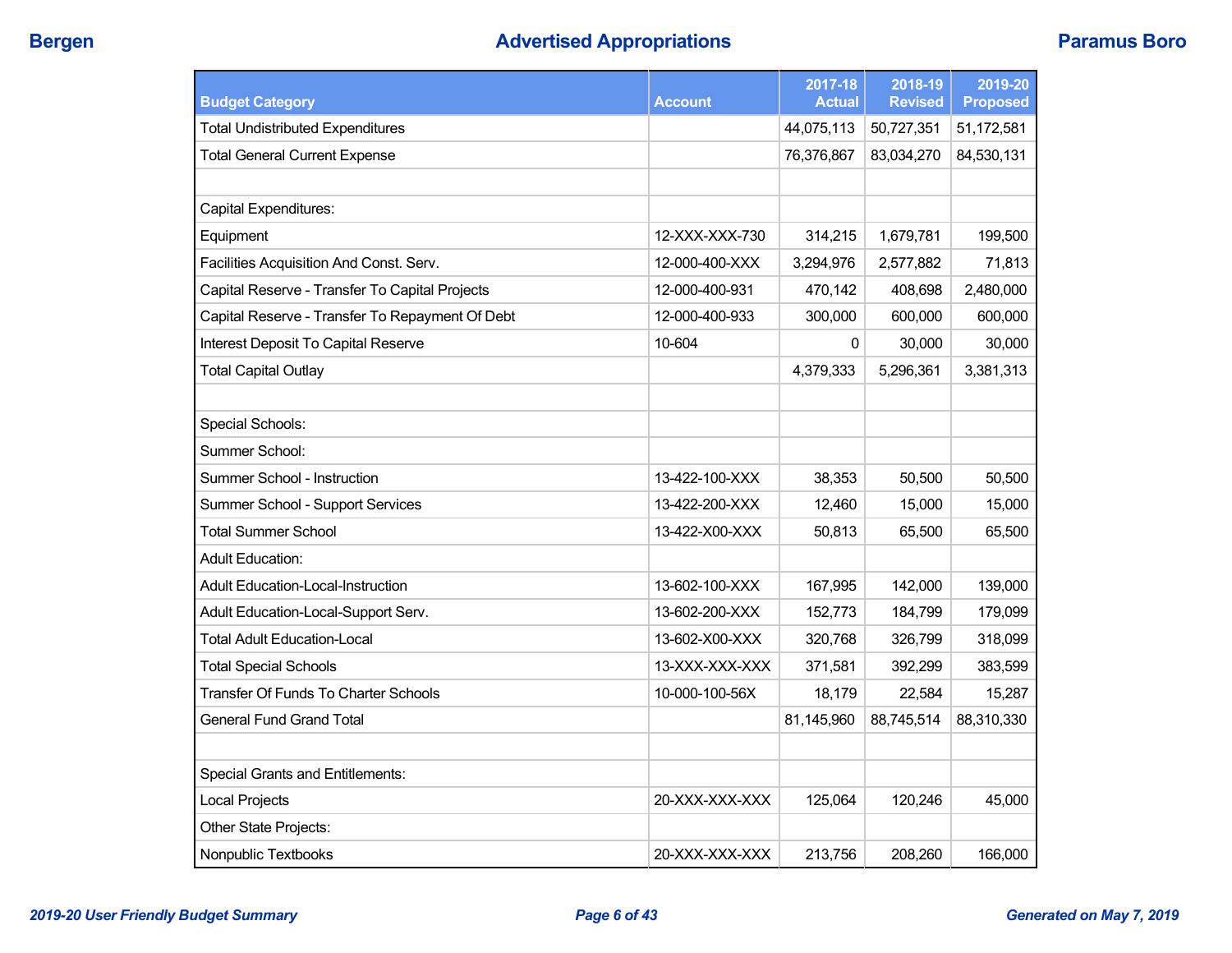| <b>Budget Category</b>                                          | <b>Account</b> | 2017-18<br><b>Actual</b> | 2018-19<br><b>Revised</b> | 2019-20<br><b>Proposed</b> |
|-----------------------------------------------------------------|----------------|--------------------------|---------------------------|----------------------------|
| Nonpublic Auxiliary Services                                    | 20-XXX-XXX-XXX | 451,938                  | 490,905                   | 488,000                    |
| Nonpublic Handicapped Services                                  | 20-XXX-XXX-XXX | 1,090,517                | 1,125,002                 | 1,070,000                  |
| <b>Nonpublic Nursing Services</b>                               | 20-XXX-XXX-XXX | 408,120                  | 419,137                   | 400,000                    |
| Nonpublic Technology Initiative                                 | 20-XXX-XXX-XXX | 140,080                  | 140,400                   | 140,000                    |
| Nonpublic Security Aid                                          | 20-XXX-XXX-XXX | 321,446                  | 671,130                   | 300,000                    |
| <b>Total Other State Projects</b>                               |                | 2,625,857                | 3,054,834                 | 2,564,000                  |
| <b>Total State Projects</b>                                     | 20-XXX-XXX-XXX | 2,625,857                | 3,054,834                 | 2,564,000                  |
| <b>Federal Projects:</b>                                        |                |                          |                           |                            |
| Title I                                                         | 20-XXX-XXX-XXX | 259,166                  | 372,492                   | 265,000                    |
| Title II                                                        | 20-XXX-XXX-XXX | 109,137                  | 116,742                   | 55,000                     |
| Title III                                                       | 20-XXX-XXX-XXX | 46,862                   | 66,944                    | 25,000                     |
| Title IV                                                        | 20-XXX-XXX-XXX | 4,149                    | 25,102                    | 16,000                     |
| I.D.E.A. Part B (Handicapped)                                   | 20-XXX-XXX-XXX | 1,378,215                | 1,615,145                 | 1,230,000                  |
| <b>Total Federal Projects</b>                                   | 20-XXX-XXX-XXX | 1,797,529                | 2,196,425                 | 1,591,000                  |
| <b>Total Special Revenue Funds</b>                              |                | 4,548,450                | 5,371,505                 | 4,200,000                  |
|                                                                 |                |                          |                           |                            |
| Repayment of Debt:                                              |                |                          |                           |                            |
| <b>Total Regular Debt Service</b>                               | 40-701-510-XXX | 1,532,482                | 1,587,682                 | 1,534,081                  |
| <b>Total Debt Service Funds</b>                                 |                | 1,532,482                | 1,587,682                 | 1,534,081                  |
| <b>Total Expenditures/Appropriations</b>                        |                | 87,226,892               | 95,704,701                | 94,044,411                 |
| Deduct Transfer-Capital Reserve - Transfer To Repayment Of Debt | 12-000-400-933 | 300,000                  | 600,000                   | 600,000                    |
| <b>Total Expenditures Net of Transfers</b>                      |                | 86,926,892               | 95,104,701                | 93,444,411                 |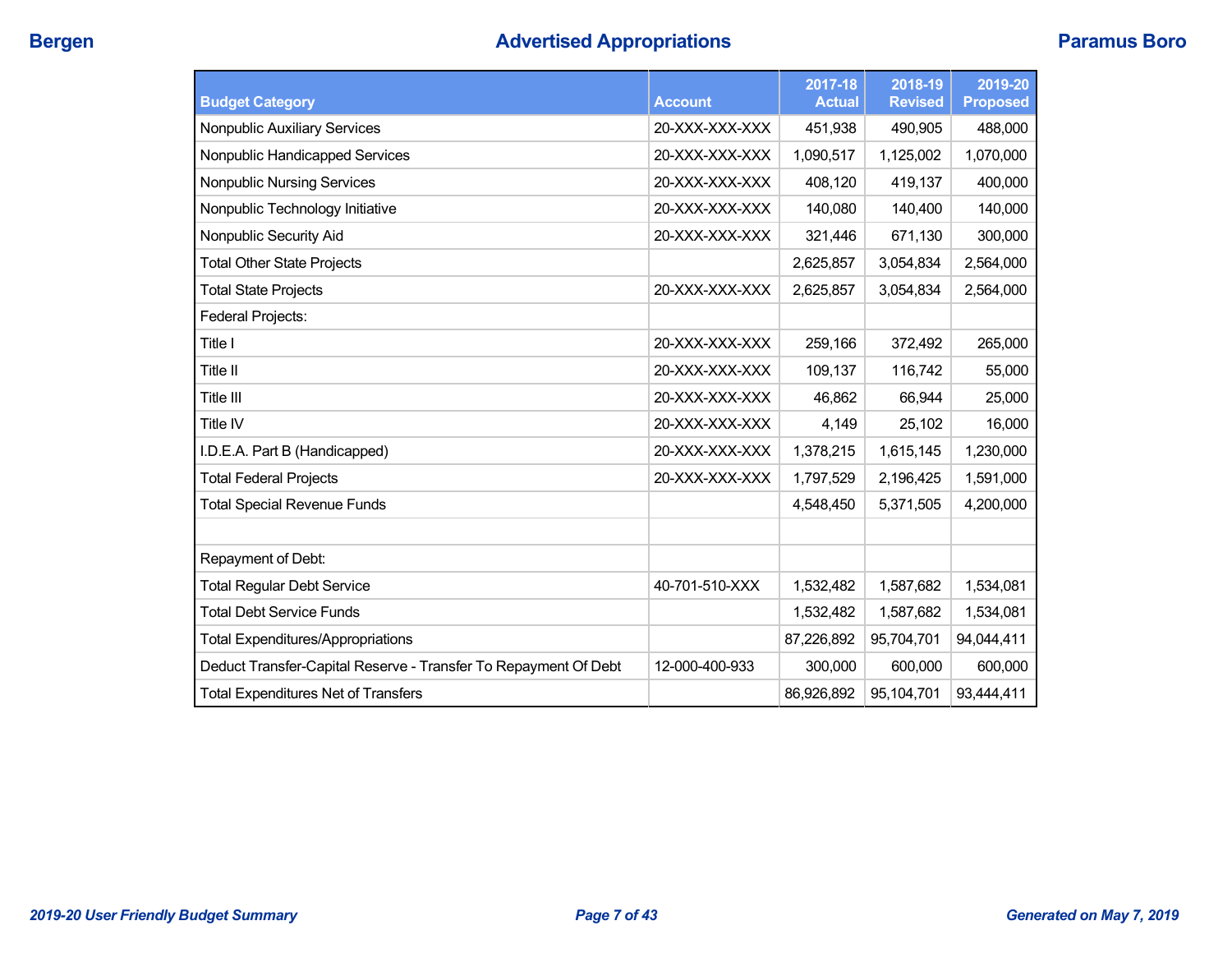# **Bergen Advertised Recapitulation of Balances Paramus Boro**

| <b>Fund Balance Category</b>            | <b>Budget Category</b>                                           | <b>Audited</b><br><b>Balance</b><br>06/30/2017 | <b>Audited</b><br><b>Balance</b><br>06/30/2018 | <b>Estimated</b><br><b>Balance</b><br>06/30/2019 | <b>Estimated</b><br><b>Balance</b><br>06/30/2020 |
|-----------------------------------------|------------------------------------------------------------------|------------------------------------------------|------------------------------------------------|--------------------------------------------------|--------------------------------------------------|
| Unrestricted                            | <b>General Operating Budget</b>                                  | 2,152,671                                      | 2,154,277                                      | 1,713,350                                        | 1,713,350                                        |
| Unrestricted                            | Repayment of Debt                                                | 281,990                                        |                                                |                                                  | 0                                                |
| Restricted for General Operating Budget | Capital Reserve                                                  | 17,091,876                                     | 17,597,593                                     | 14,668,520                                       | 11,618,520                                       |
| Restricted for General Operating Budget | <b>Adult Education Programs</b>                                  | 0                                              |                                                | 0                                                | 0                                                |
| Restricted for General Operating Budget | Maintenance Reserve                                              | 1,900,000                                      | 2,200,000                                      | 1,600,000                                        | 1,600,000                                        |
| Restricted for General Operating Budget | Legal Reserve                                                    | 1,200,000                                      | 1,200,000                                      | 600,000                                          | $\Omega$                                         |
| Restricted for General Operating Budget | <b>Tuition Reserve</b>                                           | 0                                              |                                                |                                                  | 0                                                |
| Restricted for General Operating Budget | <b>Current Expense Emergency Reserve</b>                         | 794,000                                        | 855,750                                        | 855,750                                          | 855,750                                          |
| Restricted for General Operating Budget | Impact Aid Reserve for General Expenses (Sections 8002 and 8003) | 0                                              |                                                | 0                                                | $\Omega$                                         |
| Restricted for General Operating Budget | Impact Aid Reserve for Capital Expenses (Sections 8007 and 8008) | 0                                              | 0                                              | 0                                                | 0                                                |
| Restricted for Repayment of Debt        | Repayment of Debt                                                | 0                                              | 0                                              | 0                                                | 0                                                |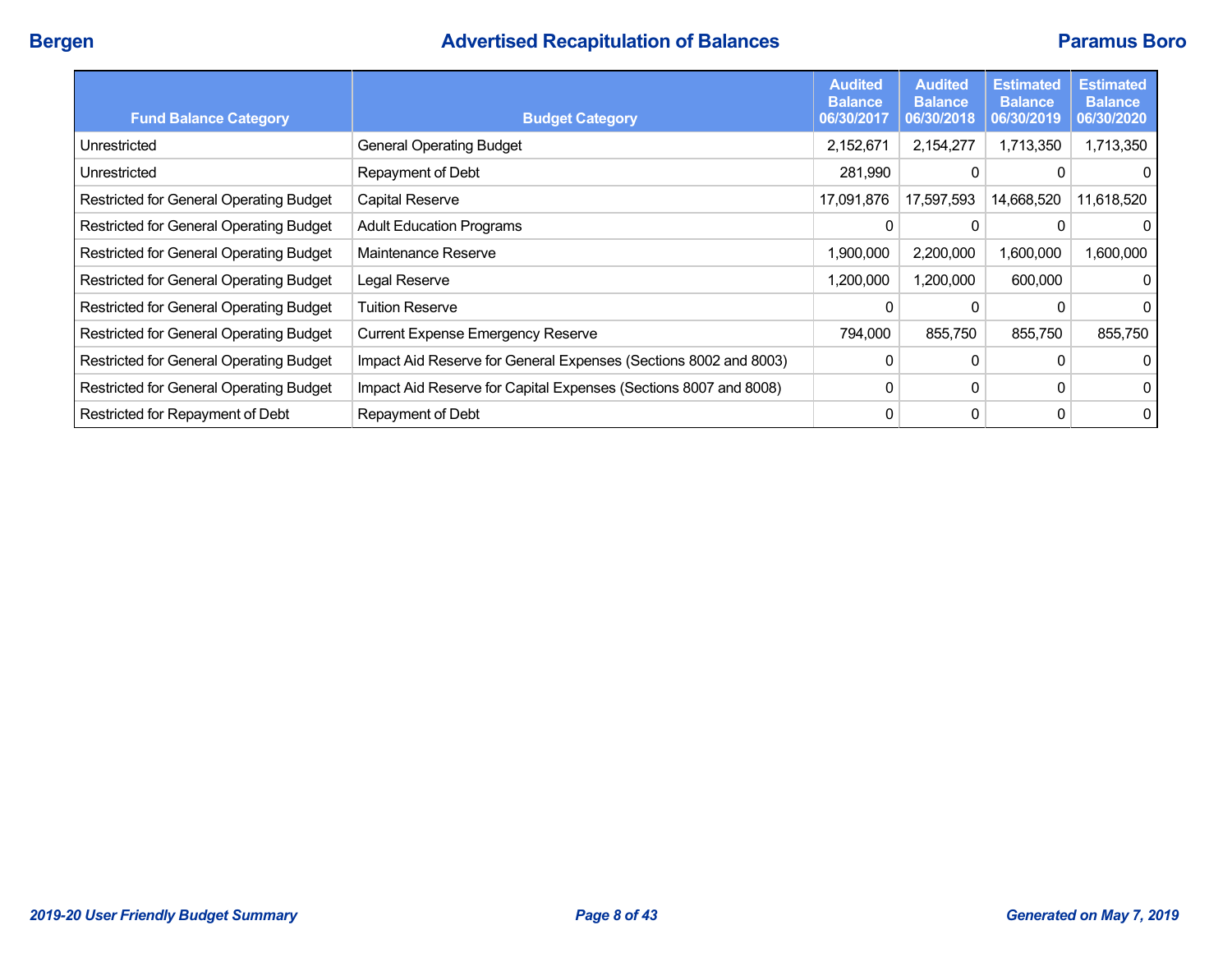## **Bergen Advertised Per Pupil Cost Calculations Paramus Boro**

| <b>Per Pupil Cost Calculations</b>               | 2016-17<br><b>Actual</b><br><b>Costs</b> | 2017-18<br><b>Actual</b><br><b>Costs</b> | 2018-19<br><b>Original</b><br><b>Budget</b> | 2018-19<br><b>Revised</b><br><b>Budget</b> | 2019-20<br><b>Proposed</b><br><b>Budget</b> |
|--------------------------------------------------|------------------------------------------|------------------------------------------|---------------------------------------------|--------------------------------------------|---------------------------------------------|
| Total Budgetary Comparative Per Pupil Cost       | \$17,641                                 | \$18,471                                 | \$19,794                                    | \$19,897                                   | \$20,331                                    |
| <b>Total Classroom Instruction</b>               | \$9,740                                  | \$10,424                                 | \$10,955                                    | \$10,727                                   | \$11,242                                    |
| <b>Classroom-Salaries and Benefits</b>           | \$9,330                                  | \$9,754                                  | \$10,436                                    | \$10,215                                   | \$10,714                                    |
| Classroom-General Supplies and Textbooks         | \$400                                    | \$658                                    | \$501                                       | \$490                                      | \$510                                       |
| <b>Classroom-Purchased Services</b>              | \$10                                     | \$13                                     | \$18                                        | \$22                                       | \$19                                        |
| <b>Total Support Services</b>                    | \$2,662                                  | \$2,817                                  | \$3,022                                     | \$3,188                                    | \$3,182                                     |
| Support Services-Salaries and Benefits           | \$2,188                                  | \$2,328                                  | \$2,562                                     | \$2,542                                    | \$2,660                                     |
| <b>Total Administrative Costs</b>                | \$2,018                                  | \$2,080                                  | \$2,232                                     | \$2,302                                    | \$2,302                                     |
| <b>Administration Salaries and Benefits</b>      | \$1,809                                  | \$1,873                                  | \$1,980                                     | \$1,993                                    | \$2,054                                     |
| Total Operations and Maintenance of Plant        | \$2,777                                  | \$2,712                                  | \$3,119                                     | \$3,212                                    | \$3,128                                     |
| Operations and Maintenance-Salaries and Benefits | \$1,586                                  | \$1,619                                  | \$1,806                                     | \$1,790                                    | \$1,781                                     |
| <b>Board Contribution to Food Services</b>       | \$0                                      | \$0                                      | \$0                                         | \$0                                        | \$0                                         |
| <b>Total Extracurricular Costs</b>               | \$347                                    | \$368                                    | \$382                                       | \$385                                      | \$387                                       |
| <b>Total Equipment Costs</b>                     | \$147                                    | \$83                                     | \$116                                       | \$445                                      | \$53                                        |
| Legal Costs                                      | \$20                                     | \$19                                     | \$18                                        | \$28                                       | \$22                                        |
| Employee Benefits as a percentage of salaries*   | 28.76%                                   | 28.64%                                   | 32.32%                                      | 32.02%                                     | 33.31%                                      |

\*Does not include pension and social security paid by the State on-behalf of the district. \*\*Federal and State funds in the blended resource school-based budgets.

The information presented in columns 1 through 3 as well as the related descriptionsof the per pupil cost calculations are contained in the Taxpayers' Guide to Education Spendingand can be found on the Department of Education's Internet website: http://www.state.nj.us/education/guide/. This publication is also available in the board office and public libraries. The same calculations were performed using the 2018-19 revised appropriations and the 2019-20 budgeted appropriations presented in this advertised budget. Total Budgetary Comparative Per Pupil Cost is defined as current expense exclusive of tuition expenditures, transportation, residential costs, and judgments against the school district. For all years it also includes the restricted entitlement aids. With the exception of Total Equipment Cost, each of the other per pupil cost calculations presented is a component of the total comparative per pupil cost, although all components are not shown.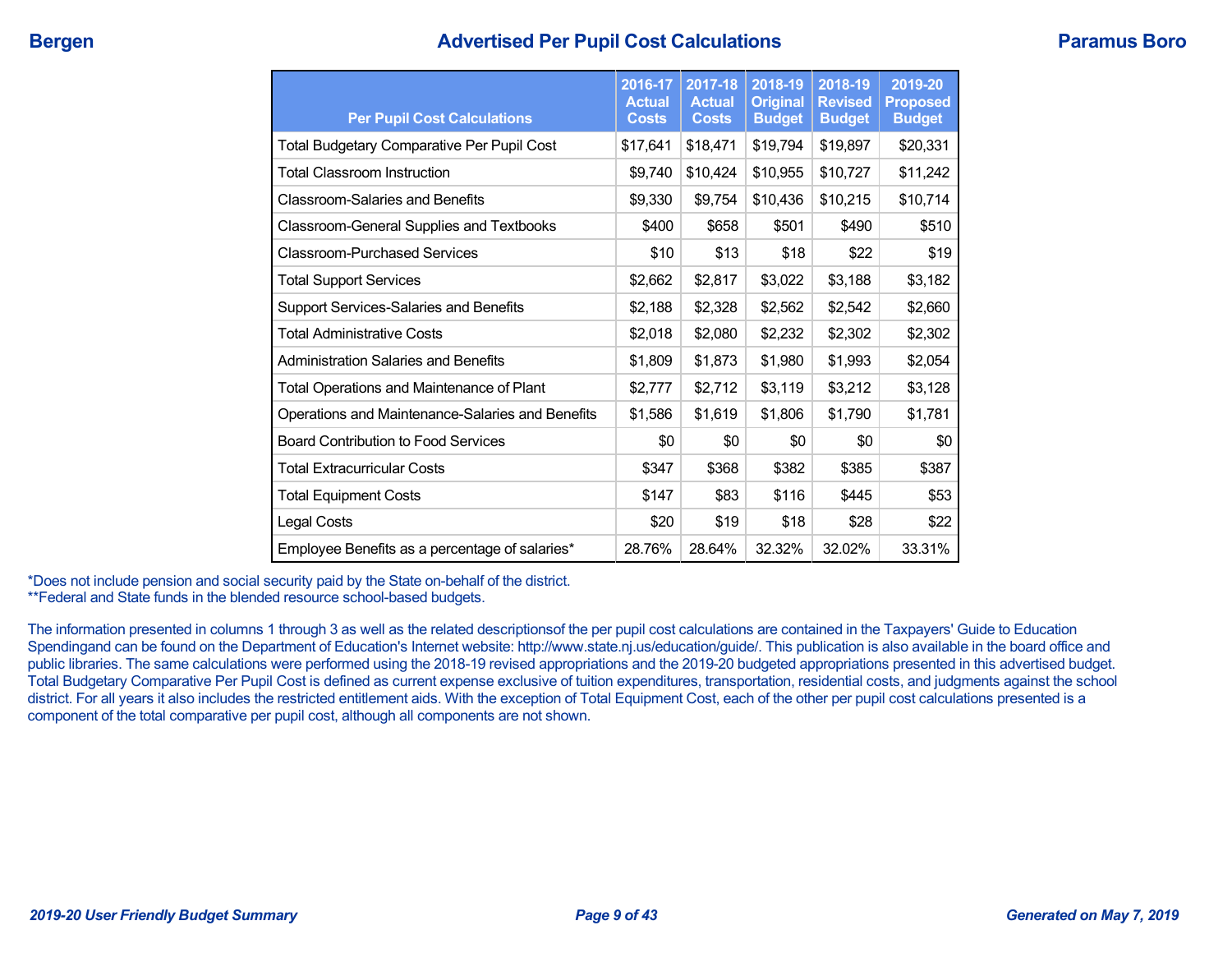| <b>Shared Service</b><br><b>Category Type</b> | <b>Shared Service Category Description</b>                                                                                                                                                                                                                                                                                                                                                                                                                                                     | <b>Amount</b><br><b>Saved</b><br>(Optional) |
|-----------------------------------------------|------------------------------------------------------------------------------------------------------------------------------------------------------------------------------------------------------------------------------------------------------------------------------------------------------------------------------------------------------------------------------------------------------------------------------------------------------------------------------------------------|---------------------------------------------|
| Transportation<br>Services, including<br>Fuel | The district has formed a jointure agreement with neighboring school districts to transport special needs and non-public students. Participates<br>with several regional jointure commissions to bid special education and non-public transportation.                                                                                                                                                                                                                                          | $\Omega$                                    |
| Municipal/Public<br><b>Works</b>              | The Borough provides salt in the winter and allows the district to store materials in various Borough owned yards. The District uses the<br>Boroughâzzes pumping stations to fuel its transportation and maintenance fleet.                                                                                                                                                                                                                                                                    | 0                                           |
| Municipal/Public<br>Works                     | The borough uses school buildings for various functions including meetings, candidate debates, and other recreational events. The school<br>facility is also used as an emergency station.                                                                                                                                                                                                                                                                                                     | $\overline{0}$                              |
| Municipal/Public<br><b>Works</b>              | An agreement with the Borough of Paramus and the Board of Education has been established to cooperate in the used of Board owed athletic<br>fields and facilities by the Boroughâzzs Park and Recreation Department. In the summer of 2010, the Board and the Borough entered into a<br>joint agreement to install a synthetic turf on the HS football field. In 2016, both parties jointly installed another turf field at the East Brook<br>Middle School.                                   | 0                                           |
| Municipal/Public<br><b>Works</b>              | The DPW has painted parking lines for many years. The Board and Borough mutually assists each other during the winter to remove snow,<br>and clear cross walks during severe storms. With respect to permits and inspection, the Building and Engineering Departments review the<br>districtâ, i.e plan documents, provide permits, and conducts inspections. Alternatively, the districts mechanics assists the Borough with<br>electrical and plumbing services.                             | $\mathbf{0}$                                |
| Municipal/Public<br>Works                     | The Police and Emergency Management work with the district on emergency plans, 911 drills and training and interactions on juvenile justice<br>issues. The fire department used grant funds to install key boxes in all school buildings to store building keys and plans. Borough first<br>responders attend three Emergency Response Team meetings annually to share resources and improve procedures. The Borough runs table<br>top exercises with district personnel to improve practices. | 0                                           |
| Municipal/Public<br><b>Works</b>              | The Borough and Board share equipment including Lawn mowers, back hoes, line sprayers, welders, dump truck, etc. The Borough has used<br>school buses for summer camp programs. The districtâ <sub>cc</sub> s bus fleet is used for the Boroughs Emergency Operations Plans relative to<br>emergency evacuation.                                                                                                                                                                               | 0                                           |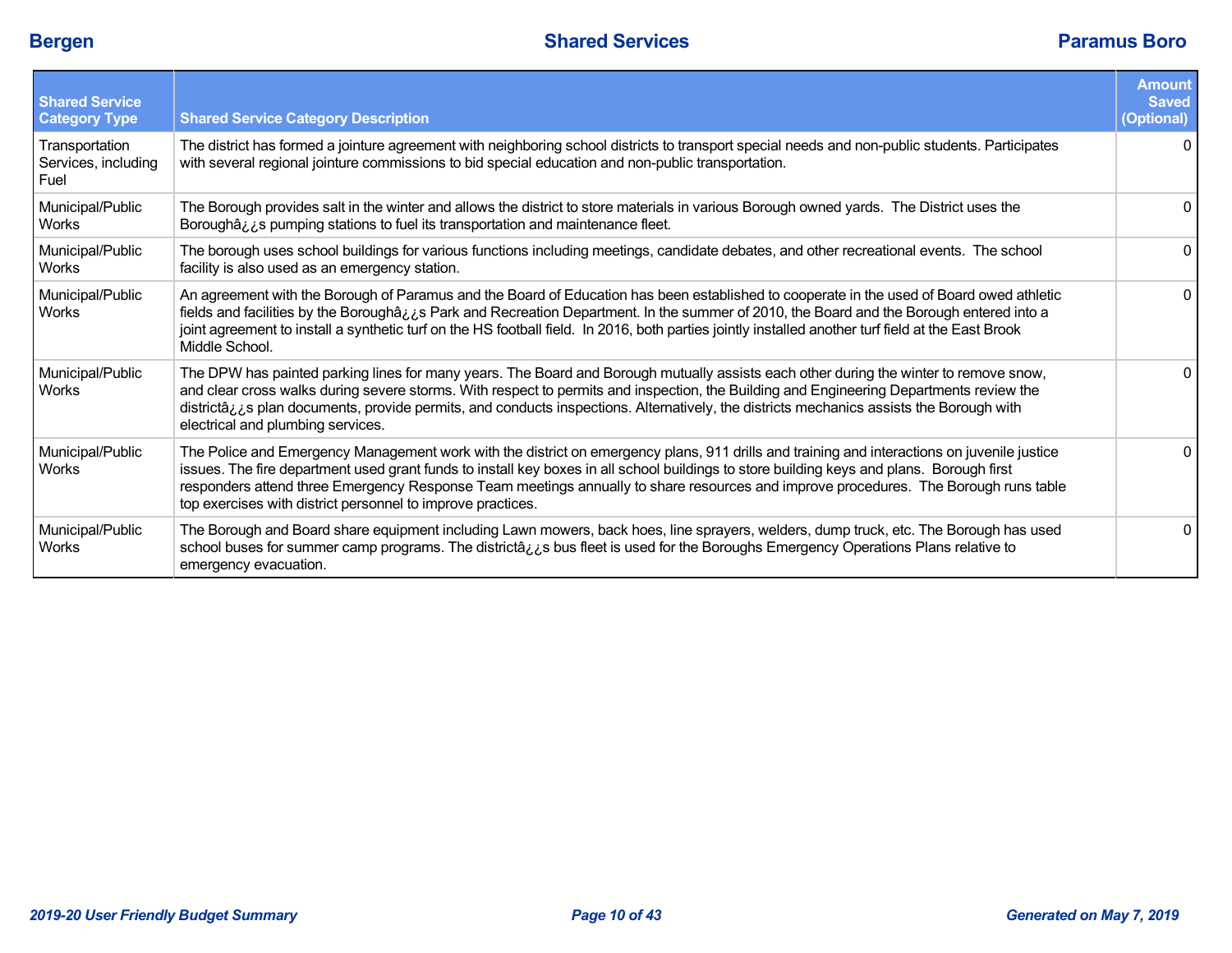### **ID=Paramus Borough**

| Category                                                                                                           | <b>Amount</b> |
|--------------------------------------------------------------------------------------------------------------------|---------------|
| (A) General Fund School Levy                                                                                       | 79,190,941    |
| (D) Total School Levy                                                                                              | 80,151,823    |
| (B) Estimated Net Taxable Valuation (as of 10/01/18)                                                               | 8,031,357,224 |
| (H) Estimated Equalized Valuation (as of 10/01/18)                                                                 | 9,914,233,591 |
| (C) Estimated 2019-20 General Fund School Tax Rate, Without Repayment of Debt or Adjustments=100x(A)/(B)           | 0.9860        |
| (F) Estimated 2019-20 Total School Tax Rate, With Repayment of Debt and Adjustments=100x(D)/(B)                    | 0.9980        |
| (I) Estimated 2019-20 Equalized General Fund School Tax Rate, Without Repayment of Debt or Adjustments=100x(A)/(H) | 0.7988        |
| (L) Estimated 2019-20 Equalized Total School Tax Rate, With Repayment of Debt and Adjustments=100x(D)/(H)          | 0.8085        |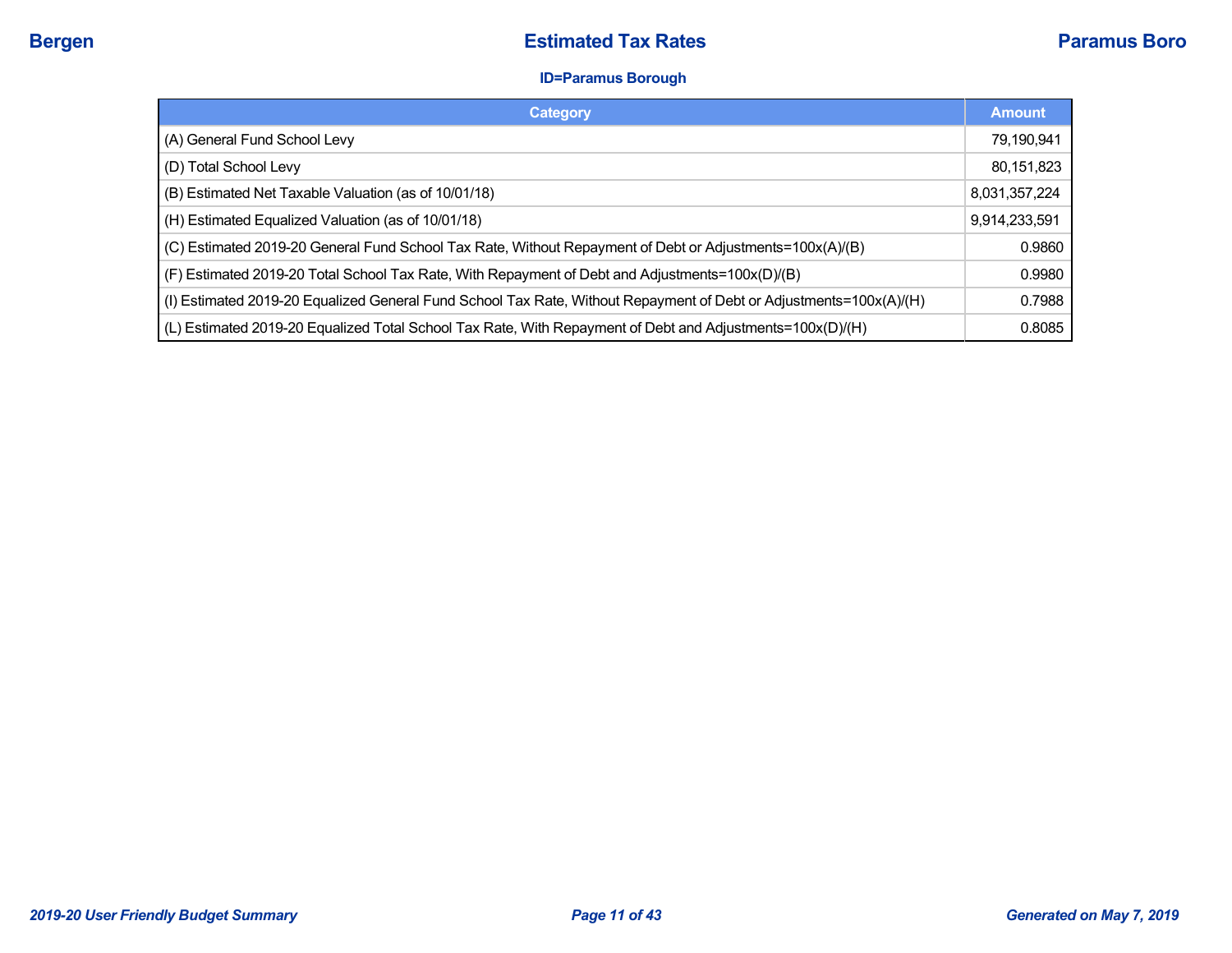## **Name=Alfredo Aguilar**

| <b>Category</b>                                                                           | <b>Measure</b>                     |
|-------------------------------------------------------------------------------------------|------------------------------------|
| Job Title                                                                                 | <b>Business Administrator</b>      |
| Job Title II                                                                              | None Reported                      |
| <b>Base Annual Salary Amount</b>                                                          | \$197,288                          |
| Full-Time Equivalent (FTE)                                                                | 1.0                                |
| Shared with Another District?                                                             | N                                  |
| <b>Shared County</b>                                                                      | None Reported                      |
| <b>Shared District</b>                                                                    | None Reported                      |
| Job Title Other District                                                                  | None Reported                      |
| Member of Collective Bargaining Unit (CBU)?                                               | N                                  |
| <b>Beginning Date of Contract</b>                                                         | 07/01/18                           |
| <b>End Date of Contract</b>                                                               | 06/30/19                           |
| Contracted Number of Annual Work Days                                                     | 260                                |
| Contracted Number of Annual Vacation Days                                                 | 22                                 |
| Contracted Number of Annual Sick Days                                                     | 12                                 |
| Contracted Number of Annual Personal Days                                                 | 5                                  |
| Contracted Number of Annual Consulting Days                                               | 0                                  |
| Number of Other Contracted Non-Working Days                                               | 18                                 |
| Description of Other Contracted Non-Working Days                                          | <b>Annual Holidays</b>             |
| <b>Total Allowances Amount</b>                                                            | \$7,540                            |
| <b>Total Bonuses Amount</b>                                                               | \$0                                |
| <b>Total Stipends Amount</b>                                                              | \$0                                |
| District Contributions Above Teacher Contract for Insurance (Health, Dental, Life, Other) | \$1,129                            |
| District Contributions Above Teacher Contract for Retirement Plans                        | \$0                                |
| Total Contractual Post-Employment Benefit Amount                                          | \$9,307                            |
| Contractual Post-Employment Benefit Description of Payout of Sick days                    | Employee not eligible for benefits |
| Contractual Post-Employment Benefit Description of Payout of Vacation days                | <b>Accrued Vacation Pay</b>        |
| Contractual Post-Employment Benefit Description of Payout of Personal days                | Employee not eligible for benefits |
| Contractual Post-Employment Benefit Description of Other Benefits 1                       | None Reported                      |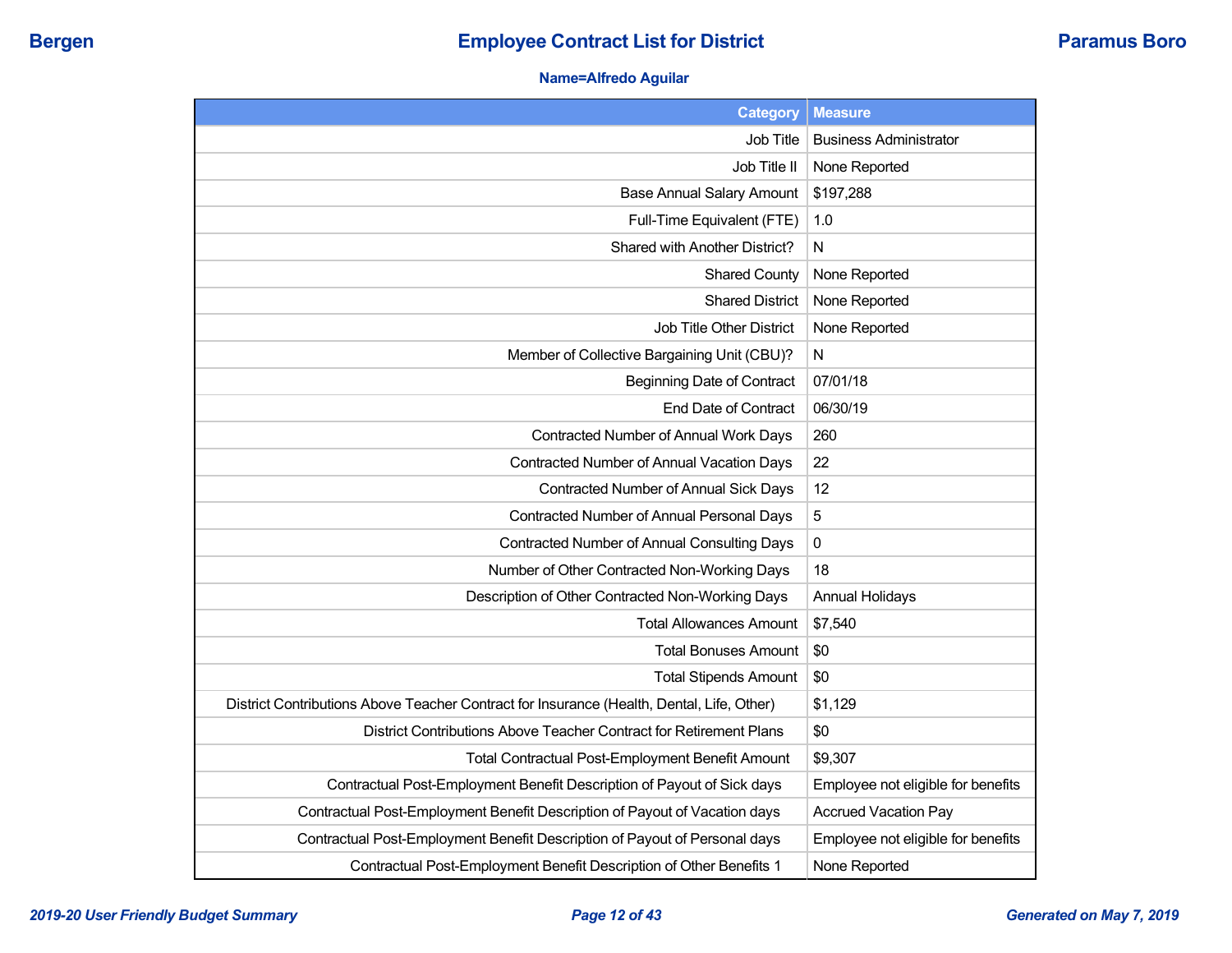### **Name=Alfredo Aguilar**

| <b>Category</b>                                                                          | <b>Measure</b> |
|------------------------------------------------------------------------------------------|----------------|
| Contractual Post-Employment Benefit Description of Other Benefits 2                      | None Reported  |
| Contractual Post-Employment Benefit Description of Other Benefits 3                      | None Reported  |
| Total Other/In-Kind Remuneration Amount                                                  | \$0            |
| Description of Other/In-Kind Remuneration Annual Option to Buyback Sick Time in Cash     | None Reported  |
| Description of Other/In-Kind Remuneration Annual Option to Buyback Vacation Time in Cash | None Reported  |
| Description of Other/In-Kind Remuneration Annual Option to Buyback Personal Time in Cash | None Reported  |
| Description of Other/In-Kind Remuneration Annual Option to Other Remuneration 1          | None Reported  |
| Description of Other/In-Kind Remuneration Annual Option to Other Remuneration 2          | None Reported  |
| Description of Other/In-Kind Remuneration Annual Option to Other Remuneration 3          | None Reported  |
| <b>Additional Comment 1</b>                                                              | None Reported  |
| <b>Additional Comment 2</b>                                                              | None Reported  |
| <b>Additional Comment 3</b>                                                              | None Reported  |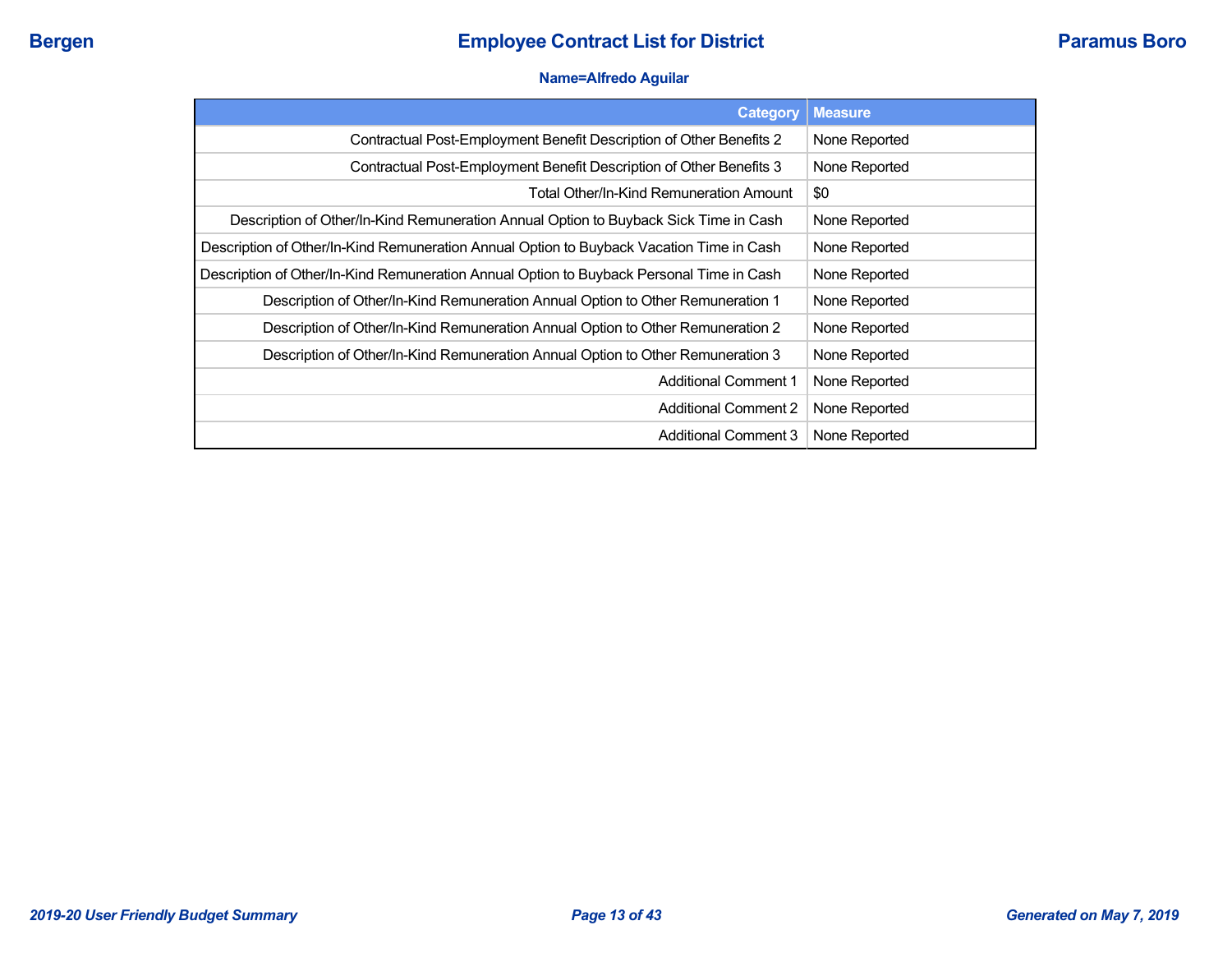## **Name=Carla Alvarez**

| <b>Category</b>                                                                           | <b>Measure</b>                          |
|-------------------------------------------------------------------------------------------|-----------------------------------------|
| Job Title                                                                                 | Coordinator/Director/Manager/Supervisor |
| Job Title II                                                                              | <b>Huam Resources</b>                   |
| <b>Base Annual Salary Amount</b>                                                          | \$168,640                               |
| Full-Time Equivalent (FTE)                                                                | 1.0                                     |
| Shared with Another District?                                                             | N                                       |
| <b>Shared County</b>                                                                      | None Reported                           |
| <b>Shared District</b>                                                                    | None Reported                           |
| <b>Job Title Other District</b>                                                           | None Reported                           |
| Member of Collective Bargaining Unit (CBU)?                                               | N                                       |
| <b>Beginning Date of Contract</b>                                                         | 07/01/18                                |
| End Date of Contract                                                                      | 06/30/19                                |
| Contracted Number of Annual Work Days                                                     | 260                                     |
| Contracted Number of Annual Vacation Days                                                 | 22                                      |
| Contracted Number of Annual Sick Days                                                     | 12                                      |
| <b>Contracted Number of Annual Personal Days</b>                                          | $\sqrt{5}$                              |
| Contracted Number of Annual Consulting Days                                               | $\pmb{0}$                               |
| Number of Other Contracted Non-Working Days                                               | 18                                      |
| Description of Other Contracted Non-Working Days                                          | <b>Annual Holidays</b>                  |
| <b>Total Allowances Amount</b>                                                            | \$4,619                                 |
| <b>Total Bonuses Amount</b>                                                               | \$0                                     |
| <b>Total Stipends Amount</b>                                                              | \$0                                     |
| District Contributions Above Teacher Contract for Insurance (Health, Dental, Life, Other) | \$880                                   |
| District Contributions Above Teacher Contract for Retirement Plans                        | \$0                                     |
| Total Contractual Post-Employment Benefit Amount                                          | \$31,135                                |
| Contractual Post-Employment Benefit Description of Payout of Sick days                    | Employee not eligible for benefits      |
| Contractual Post-Employment Benefit Description of Payout of Vacation days                | <b>Accrued Vacation Pay</b>             |
| Contractual Post-Employment Benefit Description of Payout of Personal days                | Employee not eligible for benefits      |
| Contractual Post-Employment Benefit Description of Other Benefits 1                       | None Reported                           |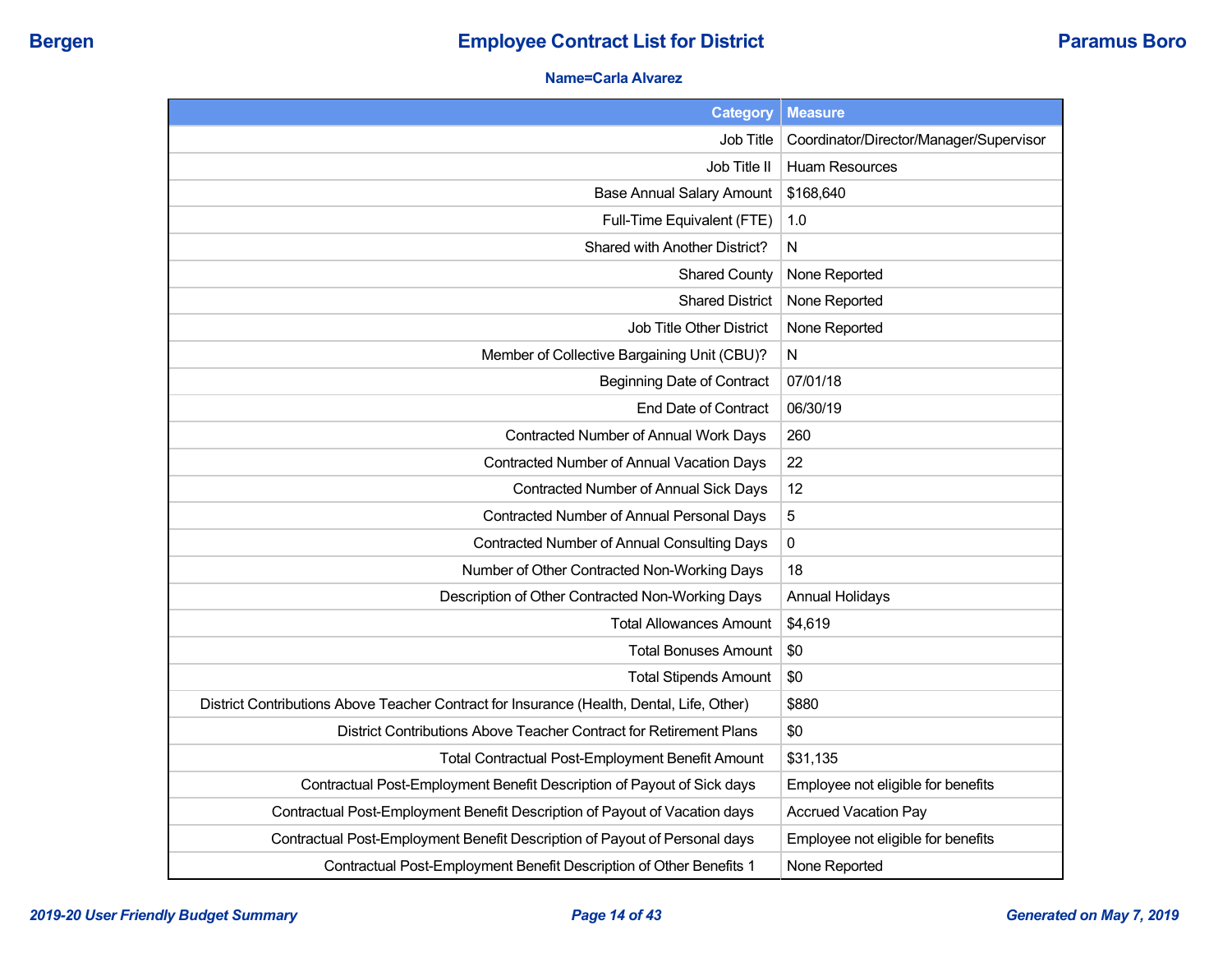#### **Name=Carla Alvarez**

| <b>Category</b>                                                                          | <b>Measure</b> |
|------------------------------------------------------------------------------------------|----------------|
| Contractual Post-Employment Benefit Description of Other Benefits 2                      | None Reported  |
| Contractual Post-Employment Benefit Description of Other Benefits 3                      | None Reported  |
| Total Other/In-Kind Remuneration Amount                                                  | \$0            |
| Description of Other/In-Kind Remuneration Annual Option to Buyback Sick Time in Cash     | None Reported  |
| Description of Other/In-Kind Remuneration Annual Option to Buyback Vacation Time in Cash | None Reported  |
| Description of Other/In-Kind Remuneration Annual Option to Buyback Personal Time in Cash | None Reported  |
| Description of Other/In-Kind Remuneration Annual Option to Other Remuneration 1          | None Reported  |
| Description of Other/In-Kind Remuneration Annual Option to Other Remuneration 2          | None Reported  |
| Description of Other/In-Kind Remuneration Annual Option to Other Remuneration 3          | None Reported  |
| <b>Additional Comment 1</b>                                                              | None Reported  |
| <b>Additional Comment 2</b>                                                              | None Reported  |
| <b>Additional Comment 3</b>                                                              | None Reported  |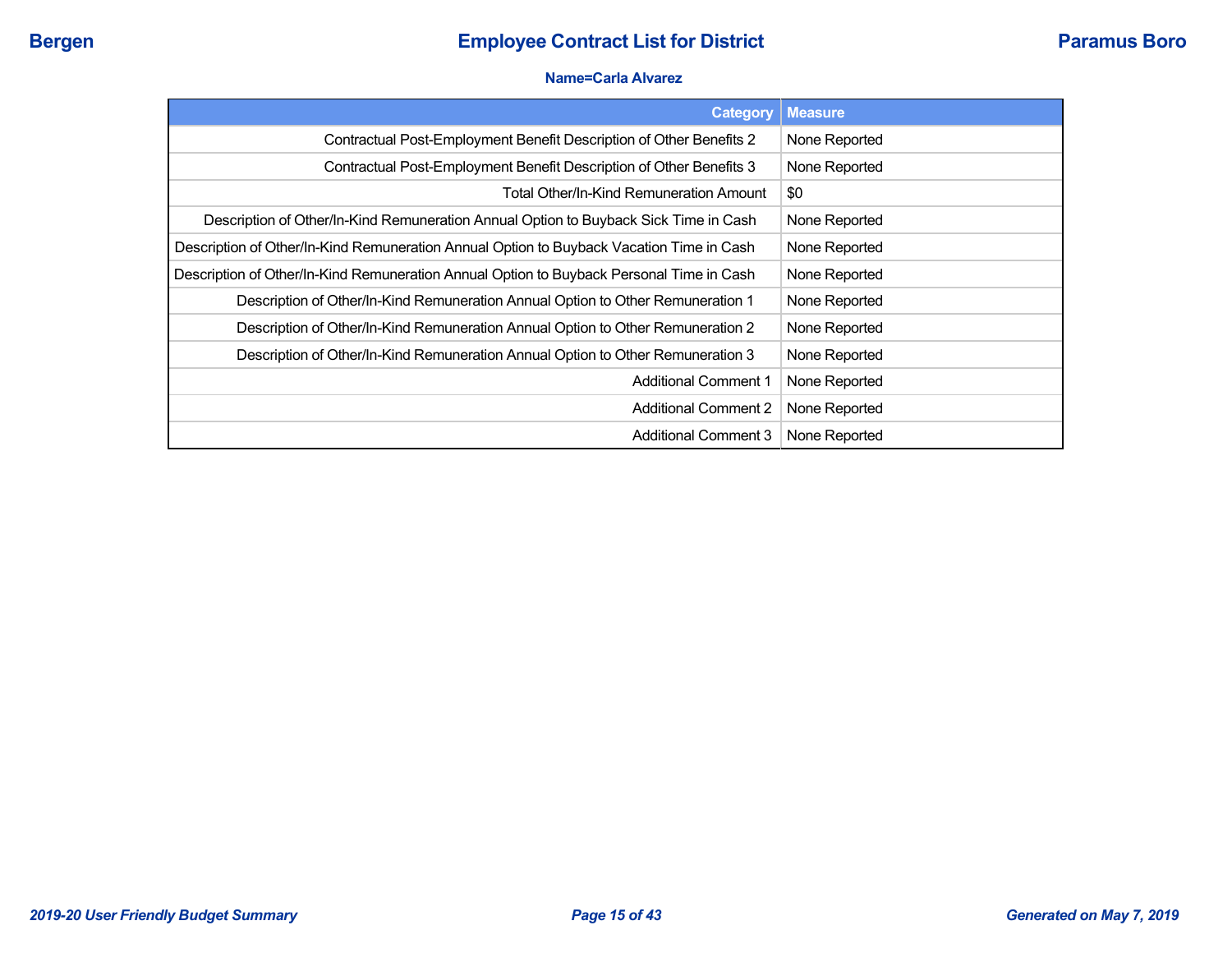## **Name=Clare Gorek**

| <b>Category</b>                                                                           | <b>Measure</b>                      |
|-------------------------------------------------------------------------------------------|-------------------------------------|
| <b>Job Title</b>                                                                          | Secretary                           |
| Job Title II                                                                              | None Reported                       |
| <b>Base Annual Salary Amount</b>                                                          | \$89,745                            |
| Full-Time Equivalent (FTE)                                                                | 1.0                                 |
| Shared with Another District?                                                             | N                                   |
| <b>Shared County</b>                                                                      | None Reported                       |
| <b>Shared District</b>                                                                    | None Reported                       |
| Job Title Other District                                                                  | None Reported                       |
| Member of Collective Bargaining Unit (CBU)?                                               | N                                   |
| <b>Beginning Date of Contract</b>                                                         | 07/01/18                            |
| End Date of Contract                                                                      | 06/30/19                            |
| Contracted Number of Annual Work Days                                                     | 260                                 |
| Contracted Number of Annual Vacation Days                                                 | 22                                  |
| Contracted Number of Annual Sick Days                                                     | 12                                  |
| Contracted Number of Annual Personal Days                                                 | 5                                   |
| Contracted Number of Annual Consulting Days                                               | 0                                   |
| Number of Other Contracted Non-Working Days                                               | 18                                  |
| Description of Other Contracted Non-Working Days                                          | <b>Annual Holidays</b>              |
| <b>Total Allowances Amount</b>                                                            | \$0                                 |
| <b>Total Bonuses Amount</b>                                                               | \$0                                 |
| <b>Total Stipends Amount</b>                                                              | \$0                                 |
| District Contributions Above Teacher Contract for Insurance (Health, Dental, Life, Other) | \$192                               |
| District Contributions Above Teacher Contract for Retirement Plans                        | \$0                                 |
| <b>Total Contractual Post-Employment Benefit Amount</b>                                   | \$11,797                            |
| Contractual Post-Employment Benefit Description of Payout of Sick days                    | Employee not eligible for benefits  |
| Contractual Post-Employment Benefit Description of Payout of Vacation days                | <b>Accrued Vacation Days</b>        |
| Contractual Post-Employment Benefit Description of Payout of Personal days                | Employee not eligible for benefits. |
| Contractual Post-Employment Benefit Description of Other Benefits 1                       | None Reported                       |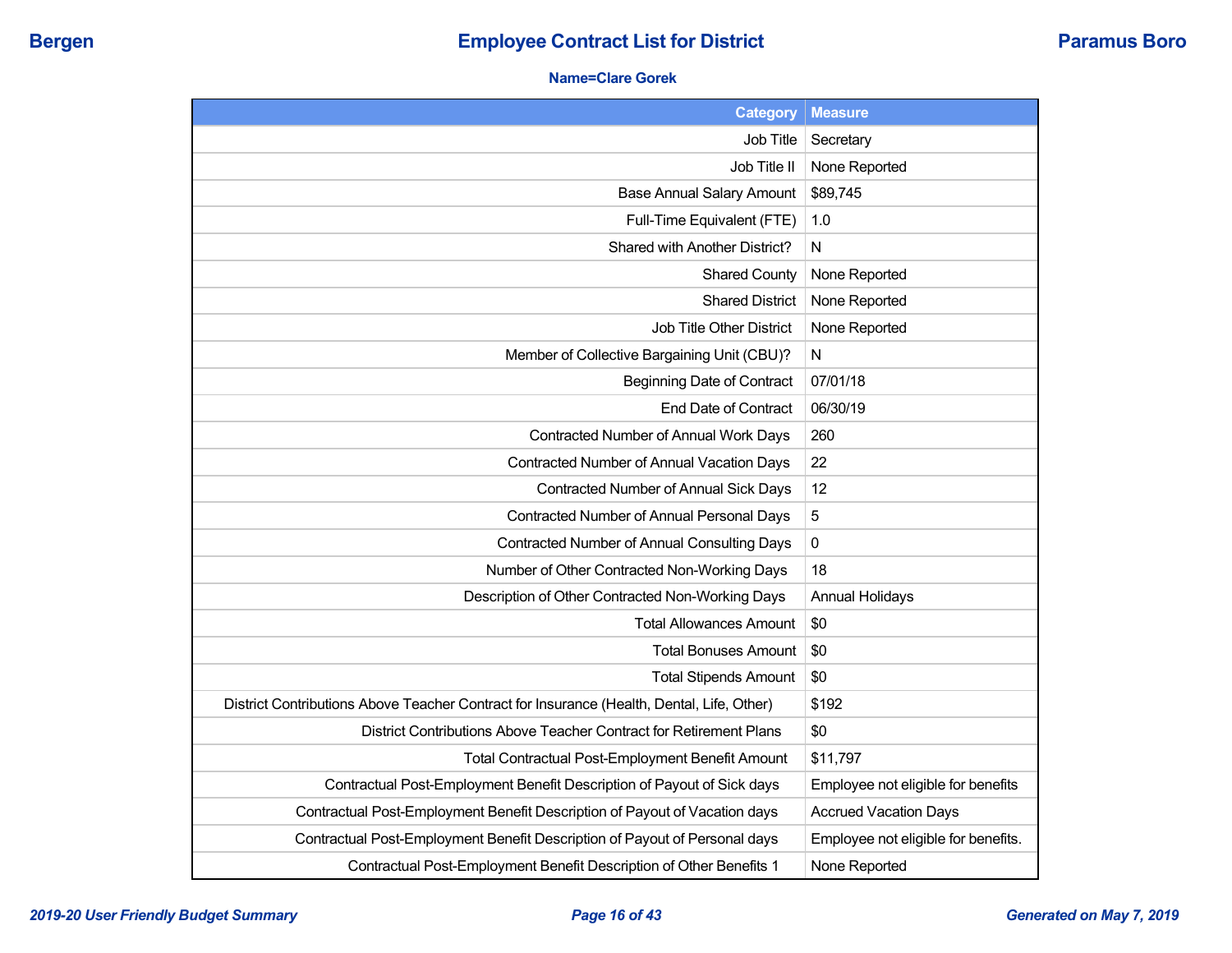#### **Name=Clare Gorek**

| <b>Category</b>                                                                          | <b>Measure</b> |
|------------------------------------------------------------------------------------------|----------------|
| Contractual Post-Employment Benefit Description of Other Benefits 2                      | None Reported  |
| Contractual Post-Employment Benefit Description of Other Benefits 3                      | None Reported  |
| Total Other/In-Kind Remuneration Amount                                                  | \$0            |
| Description of Other/In-Kind Remuneration Annual Option to Buyback Sick Time in Cash     | None Reported  |
| Description of Other/In-Kind Remuneration Annual Option to Buyback Vacation Time in Cash | None Reported  |
| Description of Other/In-Kind Remuneration Annual Option to Buyback Personal Time in Cash | None Reported  |
| Description of Other/In-Kind Remuneration Annual Option to Other Remuneration 1          | None Reported  |
| Description of Other/In-Kind Remuneration Annual Option to Other Remuneration 2          | None Reported  |
| Description of Other/In-Kind Remuneration Annual Option to Other Remuneration 3          | None Reported  |
| <b>Additional Comment 1</b>                                                              | None Reported  |
| <b>Additional Comment 2</b>                                                              | None Reported  |
| <b>Additional Comment 3</b>                                                              | None Reported  |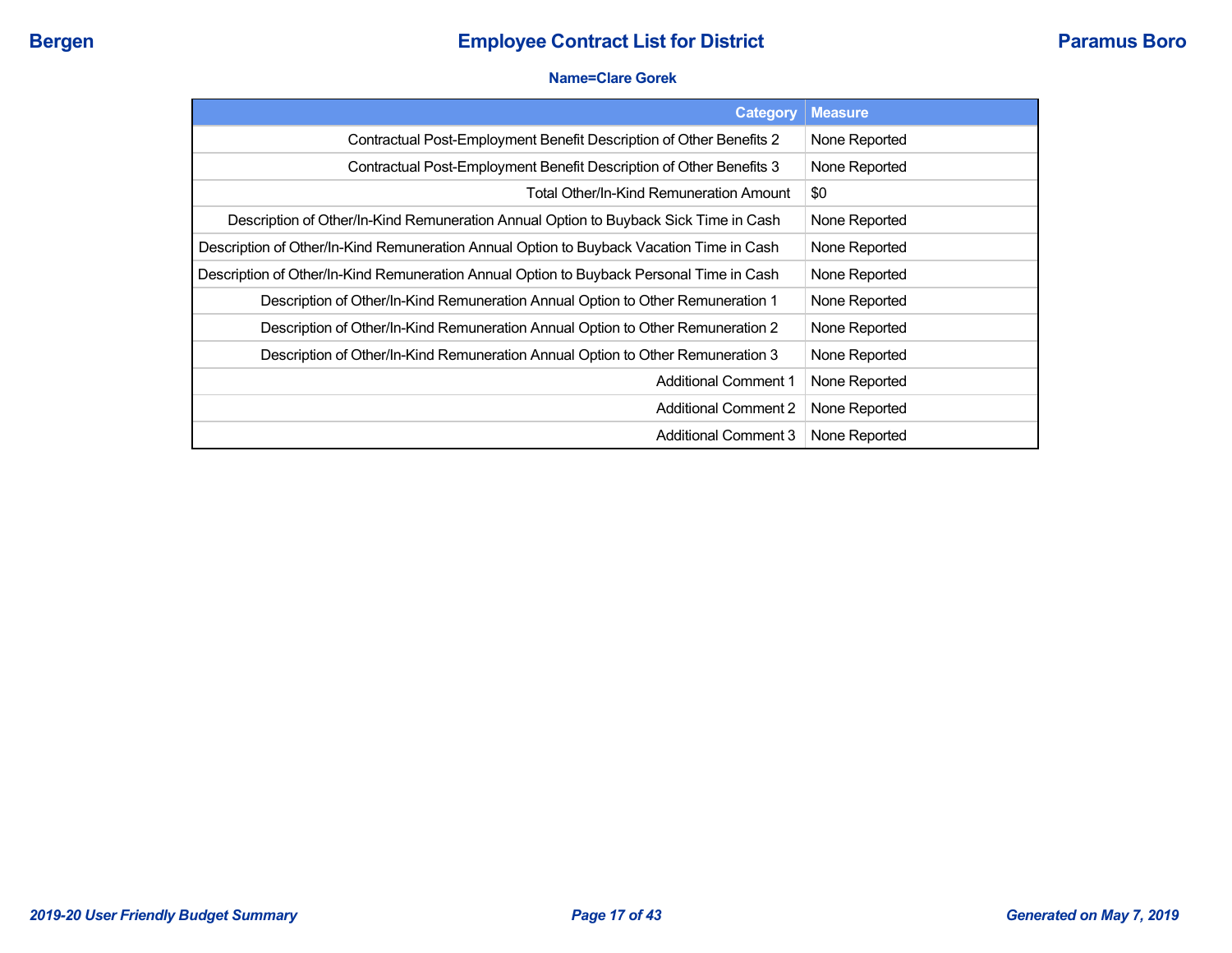## **Name=Emile Catanzaro**

| <b>Category</b>                                                                           | <b>Measure</b>                          |
|-------------------------------------------------------------------------------------------|-----------------------------------------|
| Job Title                                                                                 | Coordinator/Director/Manager/Supervisor |
| Job Title II                                                                              | <b>Building and Grounds</b>             |
| <b>Base Annual Salary Amount</b>                                                          | \$76,740                                |
| Full-Time Equivalent (FTE)                                                                | 1.0                                     |
| Shared with Another District?                                                             | N                                       |
| <b>Shared County</b>                                                                      | None Reported                           |
| <b>Shared District</b>                                                                    | None Reported                           |
| <b>Job Title Other District</b>                                                           | None Reported                           |
| Member of Collective Bargaining Unit (CBU)?                                               | N                                       |
| <b>Beginning Date of Contract</b>                                                         | 07/01/18                                |
| End Date of Contract                                                                      | 06/30/19                                |
| Contracted Number of Annual Work Days                                                     | 260                                     |
| Contracted Number of Annual Vacation Days                                                 | 22                                      |
| Contracted Number of Annual Sick Days                                                     | 12                                      |
| Contracted Number of Annual Personal Days                                                 | 5                                       |
| <b>Contracted Number of Annual Consulting Days</b>                                        | $\pmb{0}$                               |
| Number of Other Contracted Non-Working Days                                               | 18                                      |
| Description of Other Contracted Non-Working Days                                          | <b>Annual Holidays</b>                  |
| <b>Total Allowances Amount</b>                                                            | \$0                                     |
| <b>Total Bonuses Amount</b>                                                               | \$0                                     |
| <b>Total Stipends Amount</b>                                                              | \$0                                     |
| District Contributions Above Teacher Contract for Insurance (Health, Dental, Life, Other) | \$78                                    |
| District Contributions Above Teacher Contract for Retirement Plans                        | \$0                                     |
| Total Contractual Post-Employment Benefit Amount                                          | \$11,247                                |
| Contractual Post-Employment Benefit Description of Payout of Sick days                    | Employee not eligible for benefits      |
| Contractual Post-Employment Benefit Description of Payout of Vacation days                | <b>Accrued Vacation Pay</b>             |
| Contractual Post-Employment Benefit Description of Payout of Personal days                | Employee not eligible for benefits      |
| Contractual Post-Employment Benefit Description of Other Benefits 1                       | None Reported                           |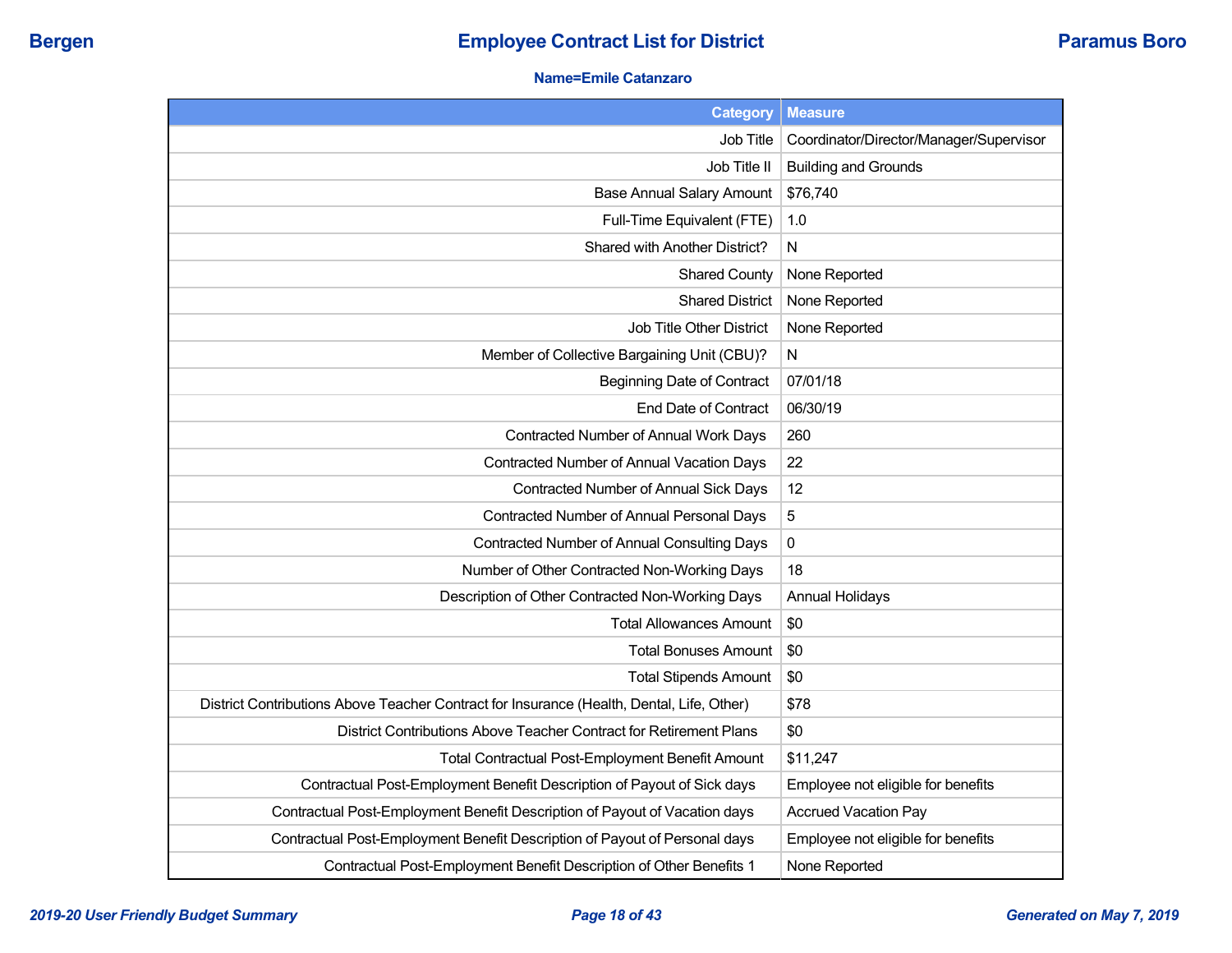#### **Name=Emile Catanzaro**

| <b>Category</b>                                                                          | <b>Measure</b> |
|------------------------------------------------------------------------------------------|----------------|
| Contractual Post-Employment Benefit Description of Other Benefits 2                      | None Reported  |
| Contractual Post-Employment Benefit Description of Other Benefits 3                      | None Reported  |
| Total Other/In-Kind Remuneration Amount                                                  | \$0            |
| Description of Other/In-Kind Remuneration Annual Option to Buyback Sick Time in Cash     | None Reported  |
| Description of Other/In-Kind Remuneration Annual Option to Buyback Vacation Time in Cash | None Reported  |
| Description of Other/In-Kind Remuneration Annual Option to Buyback Personal Time in Cash | None Reported  |
| Description of Other/In-Kind Remuneration Annual Option to Other Remuneration 1          | None Reported  |
| Description of Other/In-Kind Remuneration Annual Option to Other Remuneration 2          | None Reported  |
| Description of Other/In-Kind Remuneration Annual Option to Other Remuneration 3          | None Reported  |
| <b>Additional Comment 1</b>                                                              | None Reported  |
| <b>Additional Comment 2</b>                                                              | None Reported  |
| <b>Additional Comment 3</b>                                                              | None Reported  |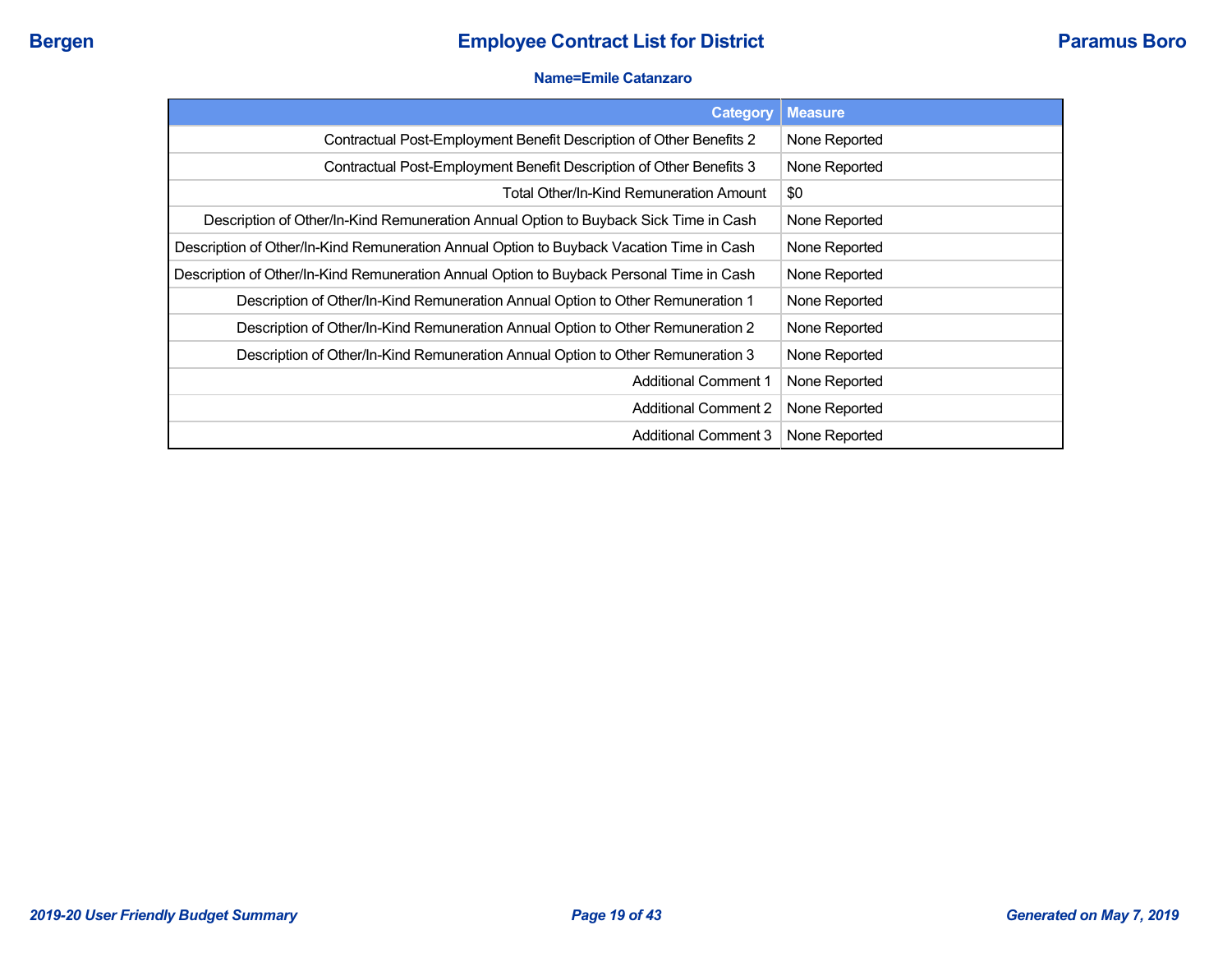## **Name=Gisela Aultmon**

| Category                                                                                  | <b>Measure</b>                          |
|-------------------------------------------------------------------------------------------|-----------------------------------------|
| Job Title                                                                                 | Coordinator/Director/Manager/Supervisor |
| Job Title II                                                                              | Transportation                          |
| Base Annual Salary Amount                                                                 | \$86,150                                |
| Full-Time Equivalent (FTE)                                                                | 1.0                                     |
| Shared with Another District?                                                             | N                                       |
| <b>Shared County</b>                                                                      | None Reported                           |
| <b>Shared District</b>                                                                    | None Reported                           |
| Job Title Other District                                                                  | None Reported                           |
| Member of Collective Bargaining Unit (CBU)?                                               | N                                       |
| <b>Beginning Date of Contract</b>                                                         | 07/01/18                                |
| <b>End Date of Contract</b>                                                               | 06/30/19                                |
| Contracted Number of Annual Work Days                                                     | 260                                     |
| Contracted Number of Annual Vacation Days                                                 | 22                                      |
| Contracted Number of Annual Sick Days                                                     | 12                                      |
| Contracted Number of Annual Personal Days                                                 | 5                                       |
| <b>Contracted Number of Annual Consulting Days</b>                                        | $\pmb{0}$                               |
| Number of Other Contracted Non-Working Days                                               | 18                                      |
| Description of Other Contracted Non-Working Days                                          | <b>Annual Holidays</b>                  |
| <b>Total Allowances Amount</b>                                                            | \$1,165                                 |
| <b>Total Bonuses Amount</b>                                                               | \$0                                     |
| <b>Total Stipends Amount</b>                                                              | \$0                                     |
| District Contributions Above Teacher Contract for Insurance (Health, Dental, Life, Other) | \$160                                   |
| District Contributions Above Teacher Contract for Retirement Plans                        | \$0                                     |
| Total Contractual Post-Employment Benefit Amount                                          | \$3,645                                 |
| Contractual Post-Employment Benefit Description of Payout of Sick days                    | Employee not eligible for benefits      |
| Contractual Post-Employment Benefit Description of Payout of Vacation days                | <b>Accrued Vacation Pay</b>             |
| Contractual Post-Employment Benefit Description of Payout of Personal days                | Employee not eligible for benefits      |
| Contractual Post-Employment Benefit Description of Other Benefits 1                       | None Reported                           |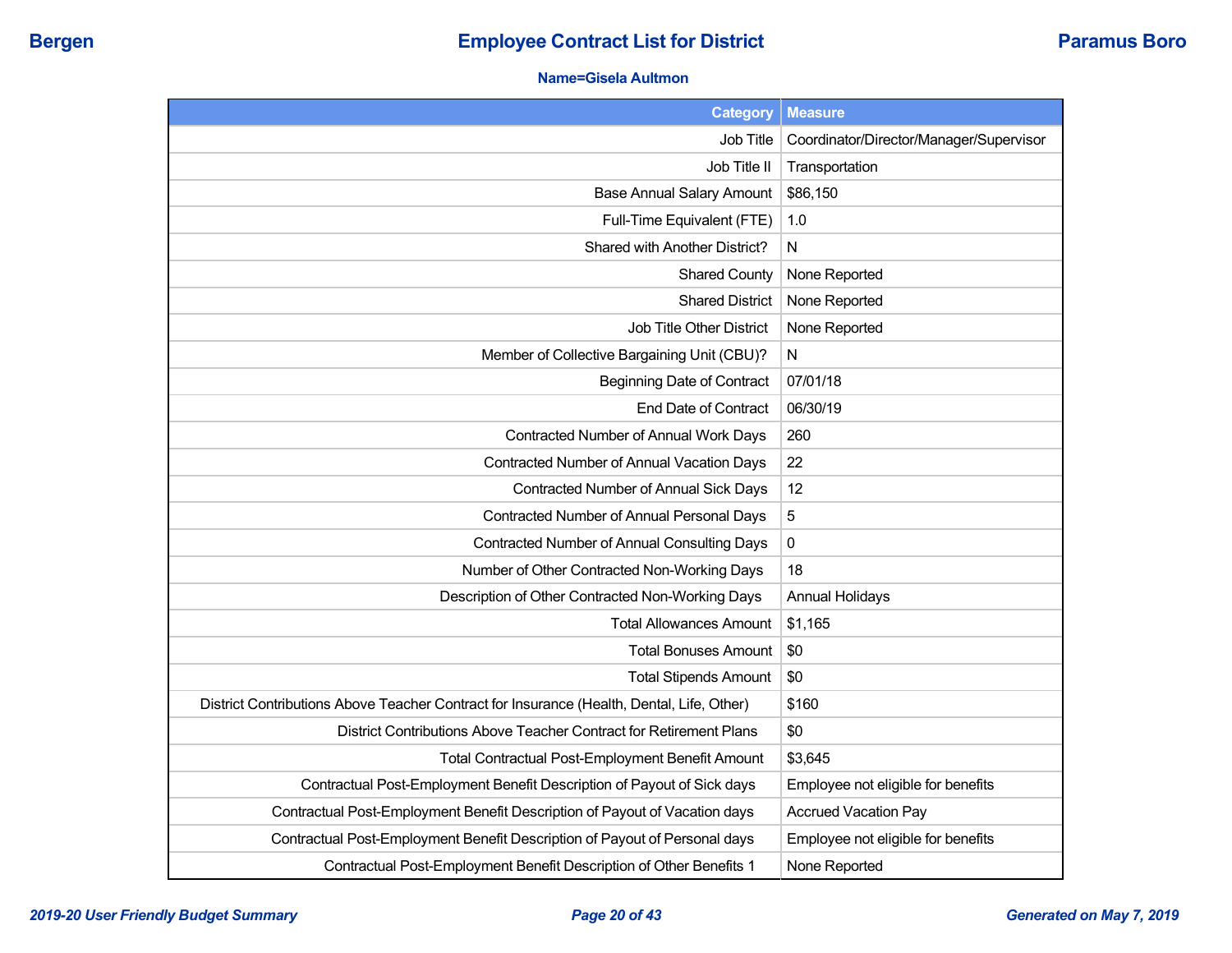#### **Name=Gisela Aultmon**

| <b>Category</b>                                                                          | <b>Measure</b> |
|------------------------------------------------------------------------------------------|----------------|
| Contractual Post-Employment Benefit Description of Other Benefits 2                      | None Reported  |
| Contractual Post-Employment Benefit Description of Other Benefits 3                      | None Reported  |
| <b>Total Other/In-Kind Remuneration Amount</b>                                           | \$0            |
| Description of Other/In-Kind Remuneration Annual Option to Buyback Sick Time in Cash     | None Reported  |
| Description of Other/In-Kind Remuneration Annual Option to Buyback Vacation Time in Cash | None Reported  |
| Description of Other/In-Kind Remuneration Annual Option to Buyback Personal Time in Cash | None Reported  |
| Description of Other/In-Kind Remuneration Annual Option to Other Remuneration 1          | None Reported  |
| Description of Other/In-Kind Remuneration Annual Option to Other Remuneration 2          | None Reported  |
| Description of Other/In-Kind Remuneration Annual Option to Other Remuneration 3          | None Reported  |
| <b>Additional Comment 1</b>                                                              | None Reported  |
| <b>Additional Comment 2</b>                                                              | None Reported  |
| Additional Comment 3                                                                     | None Reported  |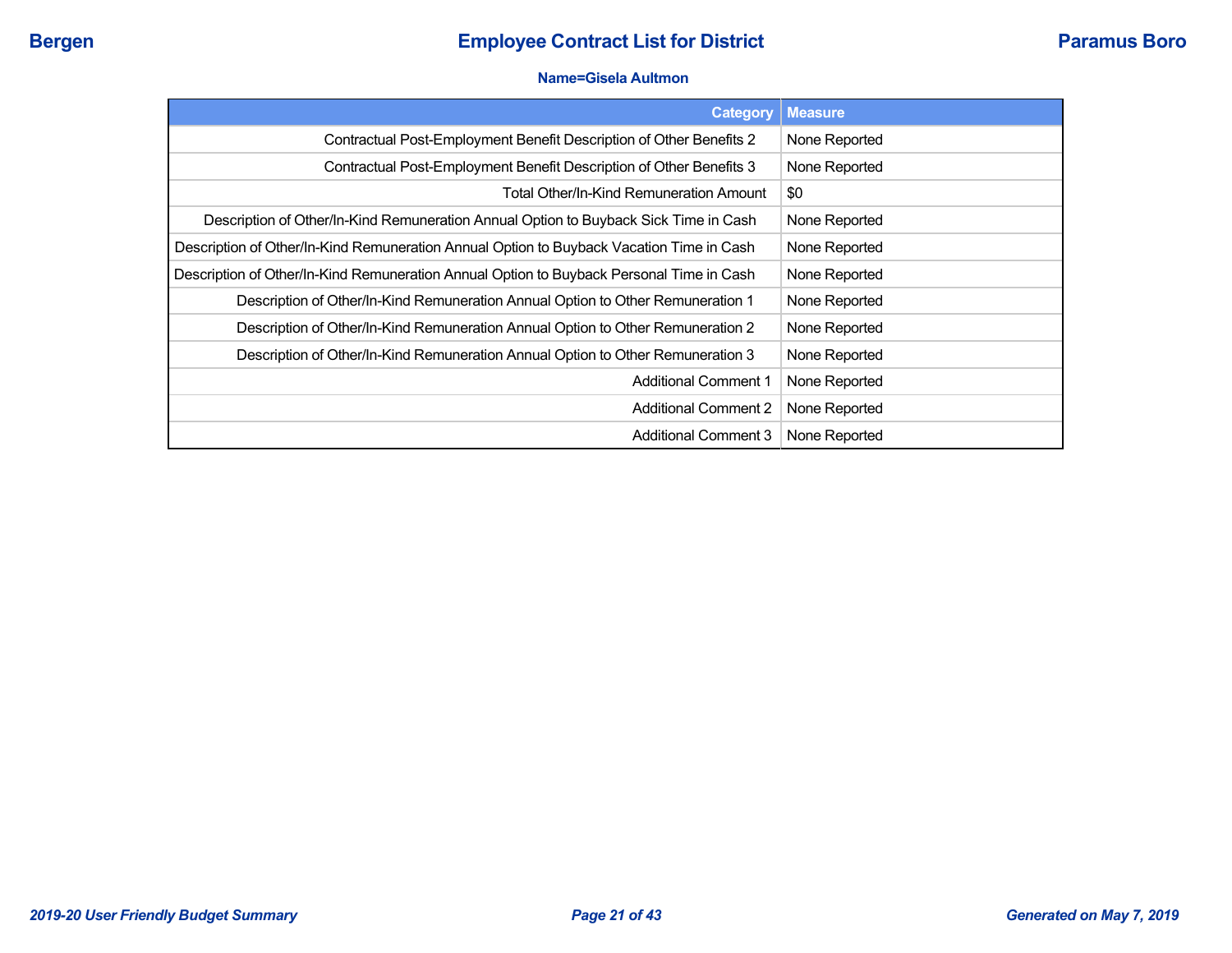## **Name=Histros Vaporakis**

| <b>Category</b>                                                                           | <b>Measure</b>                     |
|-------------------------------------------------------------------------------------------|------------------------------------|
| Job Title                                                                                 | Information Technology             |
| Job Title II                                                                              | None Reported                      |
| <b>Base Annual Salary Amount</b>                                                          | \$80,000                           |
| Full-Time Equivalent (FTE)                                                                | 1.0                                |
| Shared with Another District?                                                             | N                                  |
| <b>Shared County</b>                                                                      | None Reported                      |
| <b>Shared District</b>                                                                    | None Reported                      |
| Job Title Other District                                                                  | None Reported                      |
| Member of Collective Bargaining Unit (CBU)?                                               | N                                  |
| <b>Beginning Date of Contract</b>                                                         | 07/01/18                           |
| <b>End Date of Contract</b>                                                               | 06/30/19                           |
| Contracted Number of Annual Work Days                                                     | 260                                |
| Contracted Number of Annual Vacation Days                                                 | 22                                 |
| Contracted Number of Annual Sick Days                                                     | 12                                 |
| Contracted Number of Annual Personal Days                                                 | 5                                  |
| Contracted Number of Annual Consulting Days                                               | 0                                  |
| Number of Other Contracted Non-Working Days                                               | 18                                 |
| Description of Other Contracted Non-Working Days                                          | <b>Annual Holidays</b>             |
| <b>Total Allowances Amount</b>                                                            | \$0                                |
| <b>Total Bonuses Amount</b>                                                               | \$0                                |
| <b>Total Stipends Amount</b>                                                              | \$0                                |
| District Contributions Above Teacher Contract for Insurance (Health, Dental, Life, Other) | \$107                              |
| District Contributions Above Teacher Contract for Retirement Plans                        | \$0                                |
| Total Contractual Post-Employment Benefit Amount                                          | \$1,538                            |
| Contractual Post-Employment Benefit Description of Payout of Sick days                    | Employee not eligible for benefits |
| Contractual Post-Employment Benefit Description of Payout of Vacation days                | <b>Accrued Vacation Pay</b>        |
| Contractual Post-Employment Benefit Description of Payout of Personal days                | Employee not eligible for benefits |
| Contractual Post-Employment Benefit Description of Other Benefits 1                       | None Reported                      |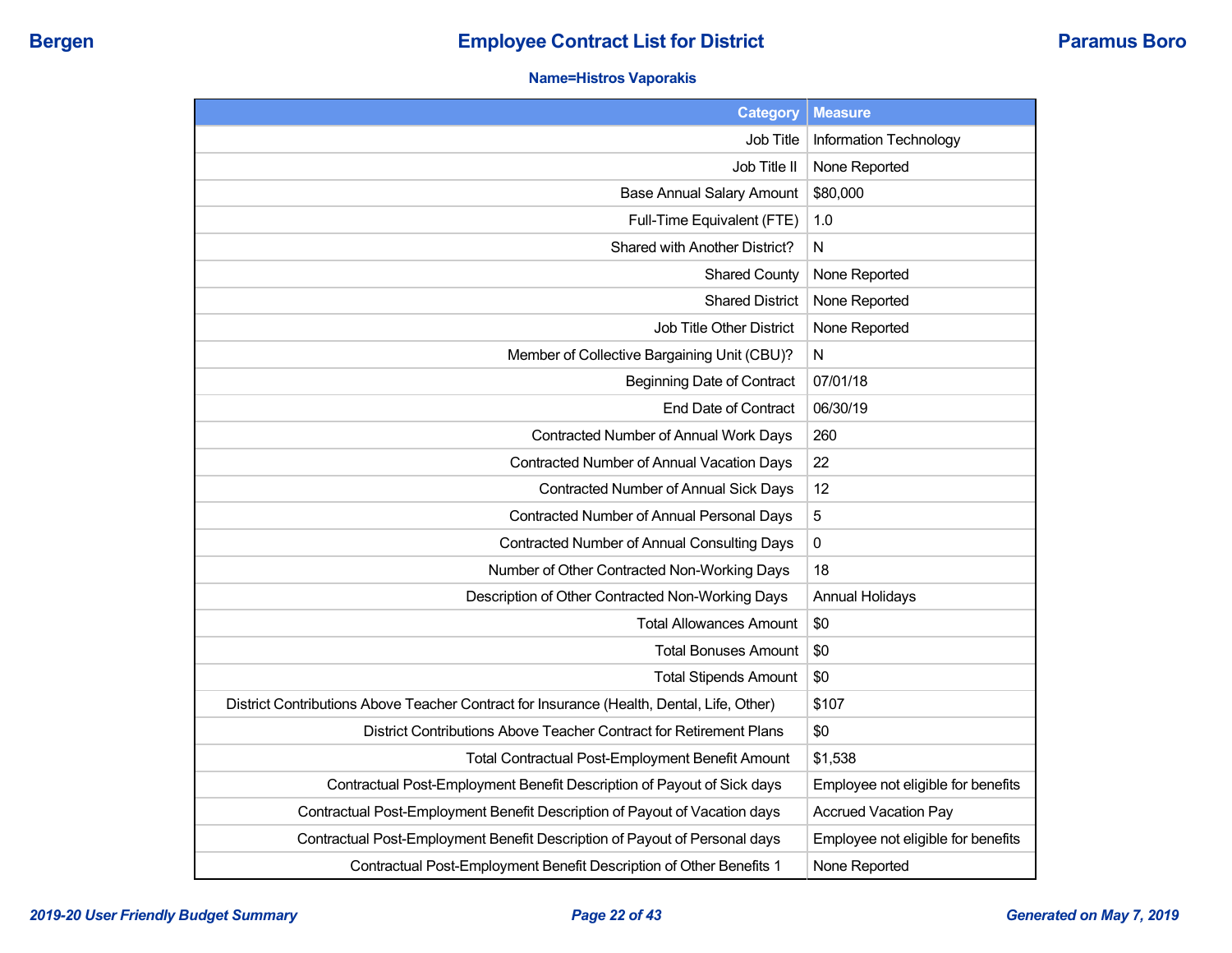#### **Name=Histros Vaporakis**

| <b>Category</b>                                                                          | <b>Measure</b> |
|------------------------------------------------------------------------------------------|----------------|
| Contractual Post-Employment Benefit Description of Other Benefits 2                      | None Reported  |
| Contractual Post-Employment Benefit Description of Other Benefits 3                      | None Reported  |
| Total Other/In-Kind Remuneration Amount                                                  | \$0            |
| Description of Other/In-Kind Remuneration Annual Option to Buyback Sick Time in Cash     | None Reported  |
| Description of Other/In-Kind Remuneration Annual Option to Buyback Vacation Time in Cash | None Reported  |
| Description of Other/In-Kind Remuneration Annual Option to Buyback Personal Time in Cash | None Reported  |
| Description of Other/In-Kind Remuneration Annual Option to Other Remuneration 1          | None Reported  |
| Description of Other/In-Kind Remuneration Annual Option to Other Remuneration 2          | None Reported  |
| Description of Other/In-Kind Remuneration Annual Option to Other Remuneration 3          | None Reported  |
| <b>Additional Comment 1</b>                                                              | None Reported  |
| <b>Additional Comment 2</b>                                                              | None Reported  |
| <b>Additional Comment 3</b>                                                              | None Reported  |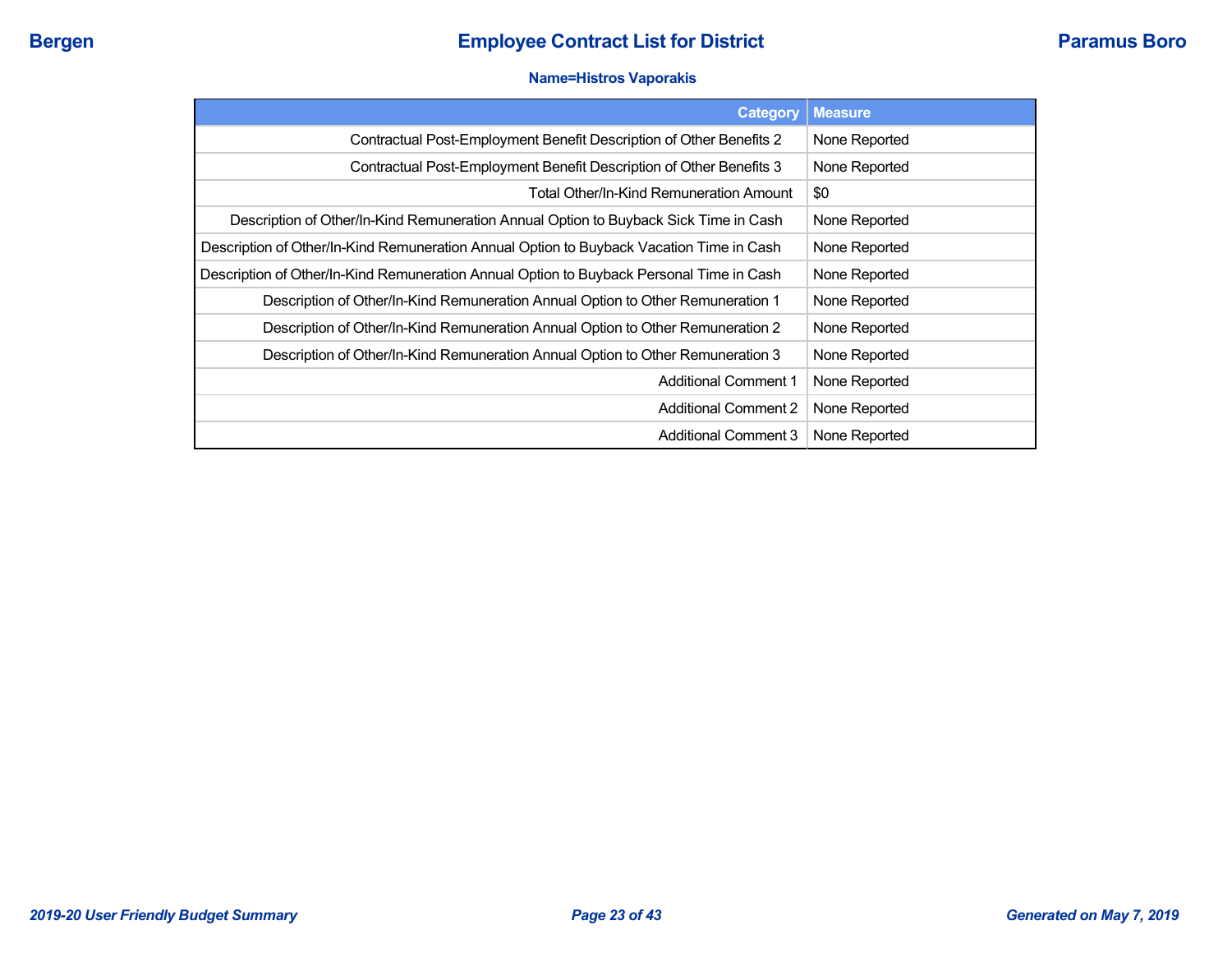#### **Name=Juan Castro**

| <b>Category</b>                                                                           | <b>Measure</b>                     |
|-------------------------------------------------------------------------------------------|------------------------------------|
| Job Title                                                                                 | Other                              |
| Job Title II                                                                              | <b>ABA Coordinator</b>             |
| <b>Base Annual Salary Amount</b>                                                          | \$84,280                           |
| Full-Time Equivalent (FTE)                                                                | 1.0                                |
| Shared with Another District?                                                             | $\mathsf{N}$                       |
| <b>Shared County</b>                                                                      | None Reported                      |
| <b>Shared District</b>                                                                    | None Reported                      |
| <b>Job Title Other District</b>                                                           | None Reported                      |
| Member of Collective Bargaining Unit (CBU)?                                               | N                                  |
| <b>Beginning Date of Contract</b>                                                         | 07/01/18                           |
| <b>End Date of Contract</b>                                                               | 06/30/19                           |
| Contracted Number of Annual Work Days                                                     | 260                                |
| <b>Contracted Number of Annual Vacation Days</b>                                          | 22                                 |
| Contracted Number of Annual Sick Days                                                     | 12                                 |
| Contracted Number of Annual Personal Days                                                 | 5                                  |
| <b>Contracted Number of Annual Consulting Days</b>                                        | 0                                  |
| Number of Other Contracted Non-Working Days                                               | 18                                 |
| Description of Other Contracted Non-Working Days                                          | <b>Annual Holidays</b>             |
| <b>Total Allowances Amount</b>                                                            | \$0                                |
| <b>Total Bonuses Amount</b>                                                               | \$0                                |
| <b>Total Stipends Amount</b>                                                              | \$0                                |
| District Contributions Above Teacher Contract for Insurance (Health, Dental, Life, Other) | \$144                              |
| District Contributions Above Teacher Contract for Retirement Plans                        | \$0                                |
| <b>Total Contractual Post-Employment Benefit Amount</b>                                   | \$2,431                            |
| Contractual Post-Employment Benefit Description of Payout of Sick days                    | Employee not eligible for benefits |
| Contractual Post-Employment Benefit Description of Payout of Vacation days                | <b>Accrued Vacation Pay</b>        |
| Contractual Post-Employment Benefit Description of Payout of Personal days                | Employee not eligible for benefits |
| Contractual Post-Employment Benefit Description of Other Benefits 1                       | None Reported                      |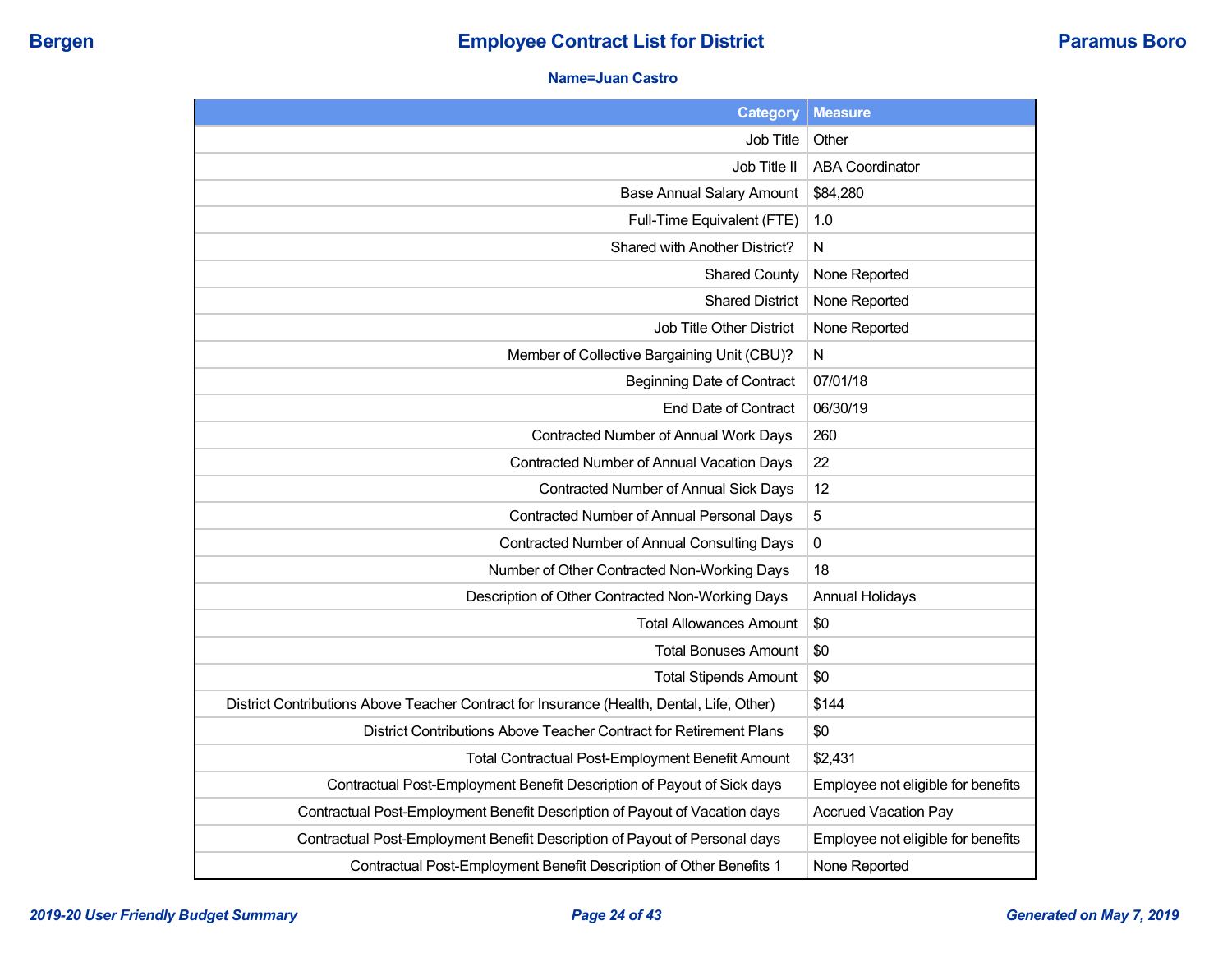#### **Name=Juan Castro**

| <b>Category</b>                                                                          | <b>Measure</b> |
|------------------------------------------------------------------------------------------|----------------|
| Contractual Post-Employment Benefit Description of Other Benefits 2                      | None Reported  |
| Contractual Post-Employment Benefit Description of Other Benefits 3                      | None Reported  |
| Total Other/In-Kind Remuneration Amount                                                  | \$0            |
| Description of Other/In-Kind Remuneration Annual Option to Buyback Sick Time in Cash     | None Reported  |
| Description of Other/In-Kind Remuneration Annual Option to Buyback Vacation Time in Cash | None Reported  |
| Description of Other/In-Kind Remuneration Annual Option to Buyback Personal Time in Cash | None Reported  |
| Description of Other/In-Kind Remuneration Annual Option to Other Remuneration 1          | None Reported  |
| Description of Other/In-Kind Remuneration Annual Option to Other Remuneration 2          | None Reported  |
| Description of Other/In-Kind Remuneration Annual Option to Other Remuneration 3          | None Reported  |
| <b>Additional Comment 1</b>                                                              | None Reported  |
| <b>Additional Comment 2</b>                                                              | None Reported  |
| <b>Additional Comment 3</b>                                                              | None Reported  |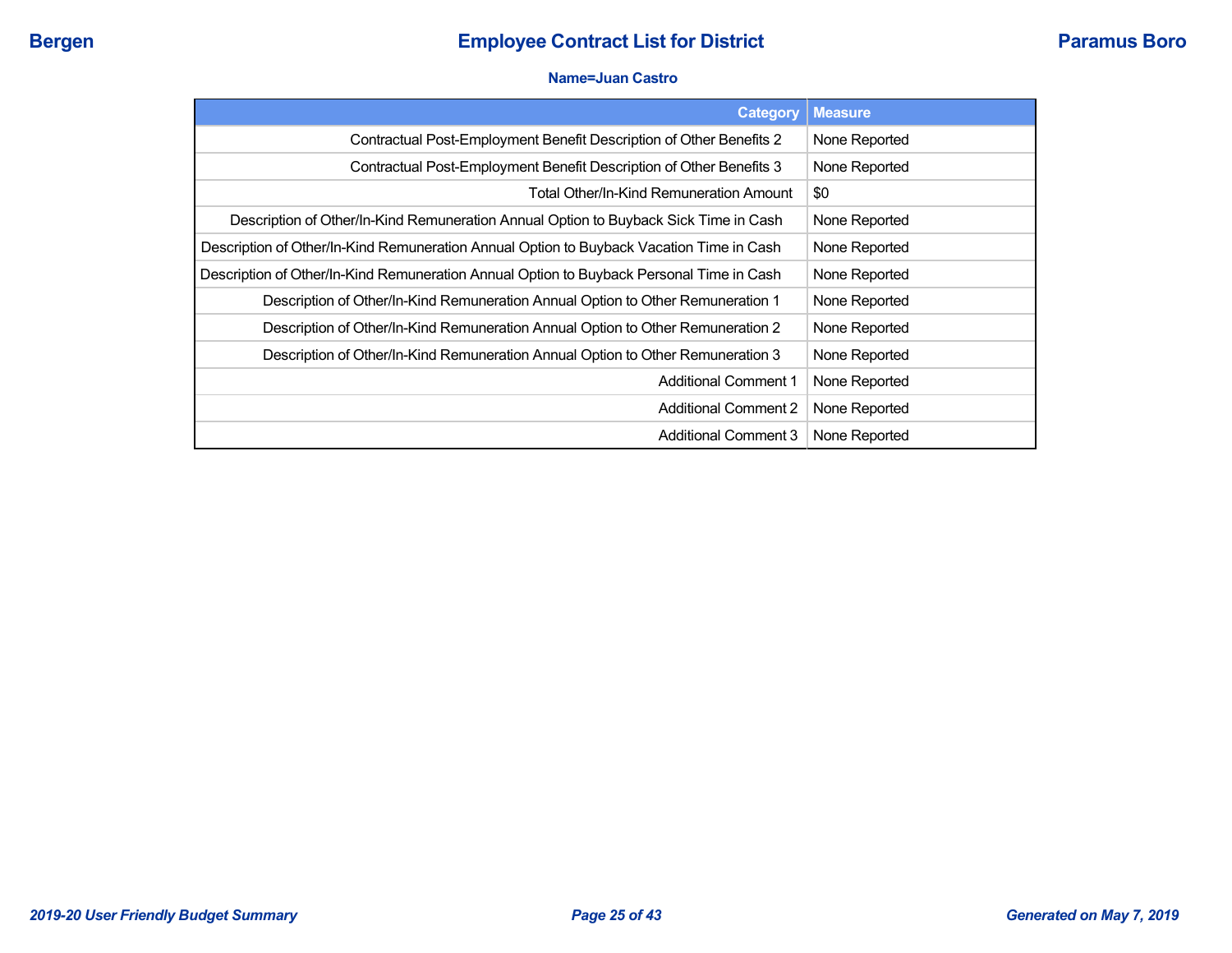### **Name=Judy Messmer**

| <b>Category</b>                                                                           | <b>Measure</b>                     |
|-------------------------------------------------------------------------------------------|------------------------------------|
| Job Title                                                                                 | Secretary                          |
| Job Title II                                                                              | None Reported                      |
| <b>Base Annual Salary Amount</b>                                                          | \$76,750                           |
| Full-Time Equivalent (FTE)                                                                | 1.0                                |
| Shared with Another District?                                                             | N                                  |
| <b>Shared County</b>                                                                      | None Reported                      |
| <b>Shared District</b>                                                                    | None Reported                      |
| Job Title Other District                                                                  | None Reported                      |
| Member of Collective Bargaining Unit (CBU)?                                               | N                                  |
| <b>Beginning Date of Contract</b>                                                         | 07/01/18                           |
| <b>End Date of Contract</b>                                                               | 06/30/19                           |
| Contracted Number of Annual Work Days                                                     | 260                                |
| Contracted Number of Annual Vacation Days                                                 | 22                                 |
| Contracted Number of Annual Sick Days                                                     | 12                                 |
| Contracted Number of Annual Personal Days                                                 | 5                                  |
| Contracted Number of Annual Consulting Days                                               | 0                                  |
| Number of Other Contracted Non-Working Days                                               | 18                                 |
| Description of Other Contracted Non-Working Days                                          | <b>Annual Holidays</b>             |
| <b>Total Allowances Amount</b>                                                            | \$0                                |
| Total Bonuses Amount                                                                      | \$0                                |
| <b>Total Stipends Amount</b>                                                              | \$0                                |
| District Contributions Above Teacher Contract for Insurance (Health, Dental, Life, Other) | \$78                               |
| District Contributions Above Teacher Contract for Retirement Plans                        | \$0                                |
| <b>Total Contractual Post-Employment Benefit Amount</b>                                   | \$11,247                           |
| Contractual Post-Employment Benefit Description of Payout of Sick days                    | Employee not eligible for benefits |
| Contractual Post-Employment Benefit Description of Payout of Vacation days                | <b>Accrued Vacation Pay</b>        |
| Contractual Post-Employment Benefit Description of Payout of Personal days                | Employee not eligible for benefits |
| Contractual Post-Employment Benefit Description of Other Benefits 1                       | None Reported                      |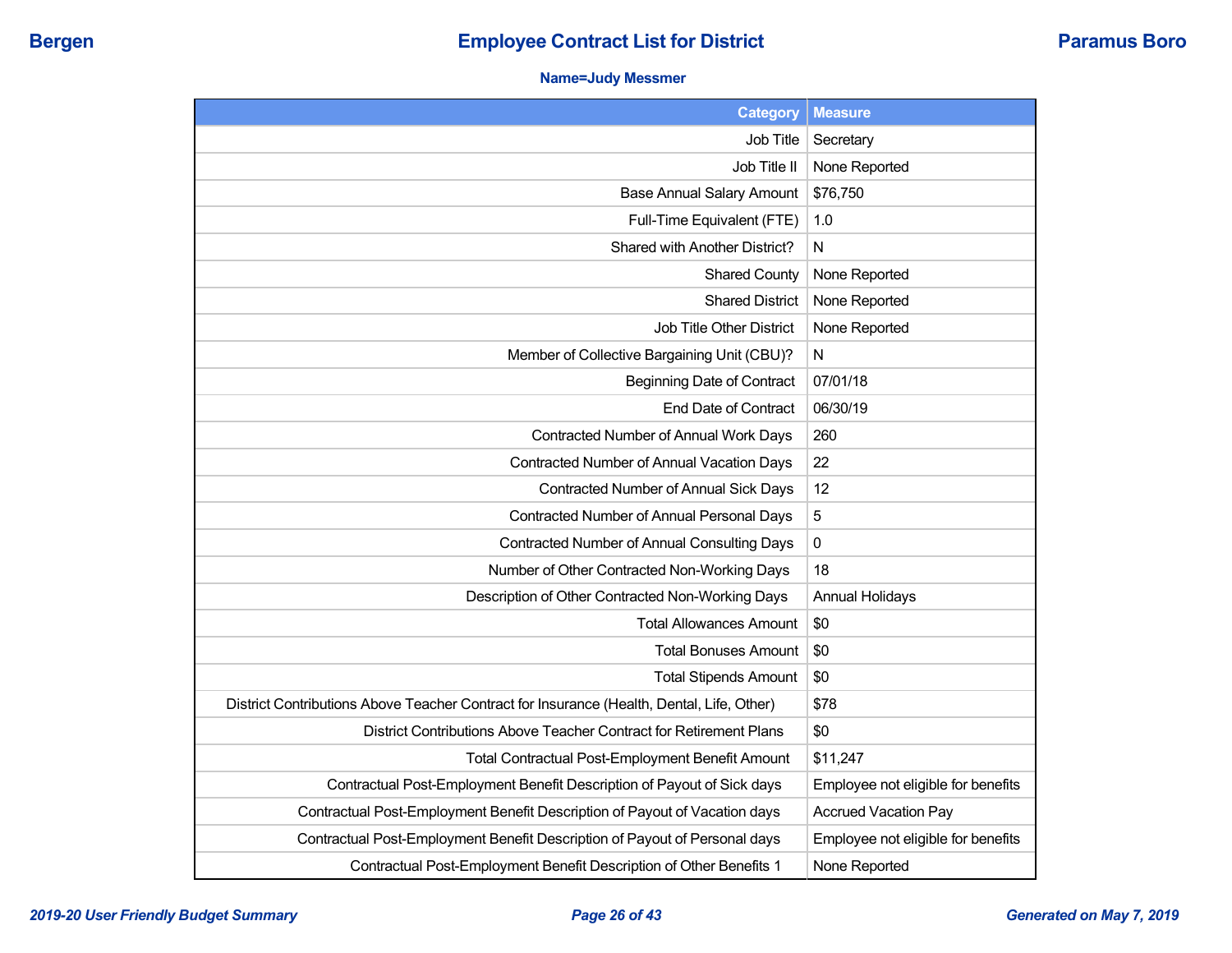#### **Name=Judy Messmer**

| <b>Category</b>                                                                          | <b>Measure</b> |
|------------------------------------------------------------------------------------------|----------------|
| Contractual Post-Employment Benefit Description of Other Benefits 2                      | None Reported  |
| Contractual Post-Employment Benefit Description of Other Benefits 3                      | None Reported  |
| Total Other/In-Kind Remuneration Amount                                                  | \$0            |
| Description of Other/In-Kind Remuneration Annual Option to Buyback Sick Time in Cash     | None Reported  |
| Description of Other/In-Kind Remuneration Annual Option to Buyback Vacation Time in Cash | None Reported  |
| Description of Other/In-Kind Remuneration Annual Option to Buyback Personal Time in Cash | None Reported  |
| Description of Other/In-Kind Remuneration Annual Option to Other Remuneration 1          | None Reported  |
| Description of Other/In-Kind Remuneration Annual Option to Other Remuneration 2          | None Reported  |
| Description of Other/In-Kind Remuneration Annual Option to Other Remuneration 3          | None Reported  |
| <b>Additional Comment 1</b>                                                              | None Reported  |
| <b>Additional Comment 2</b>                                                              | None Reported  |
| <b>Additional Comment 3</b>                                                              | None Reported  |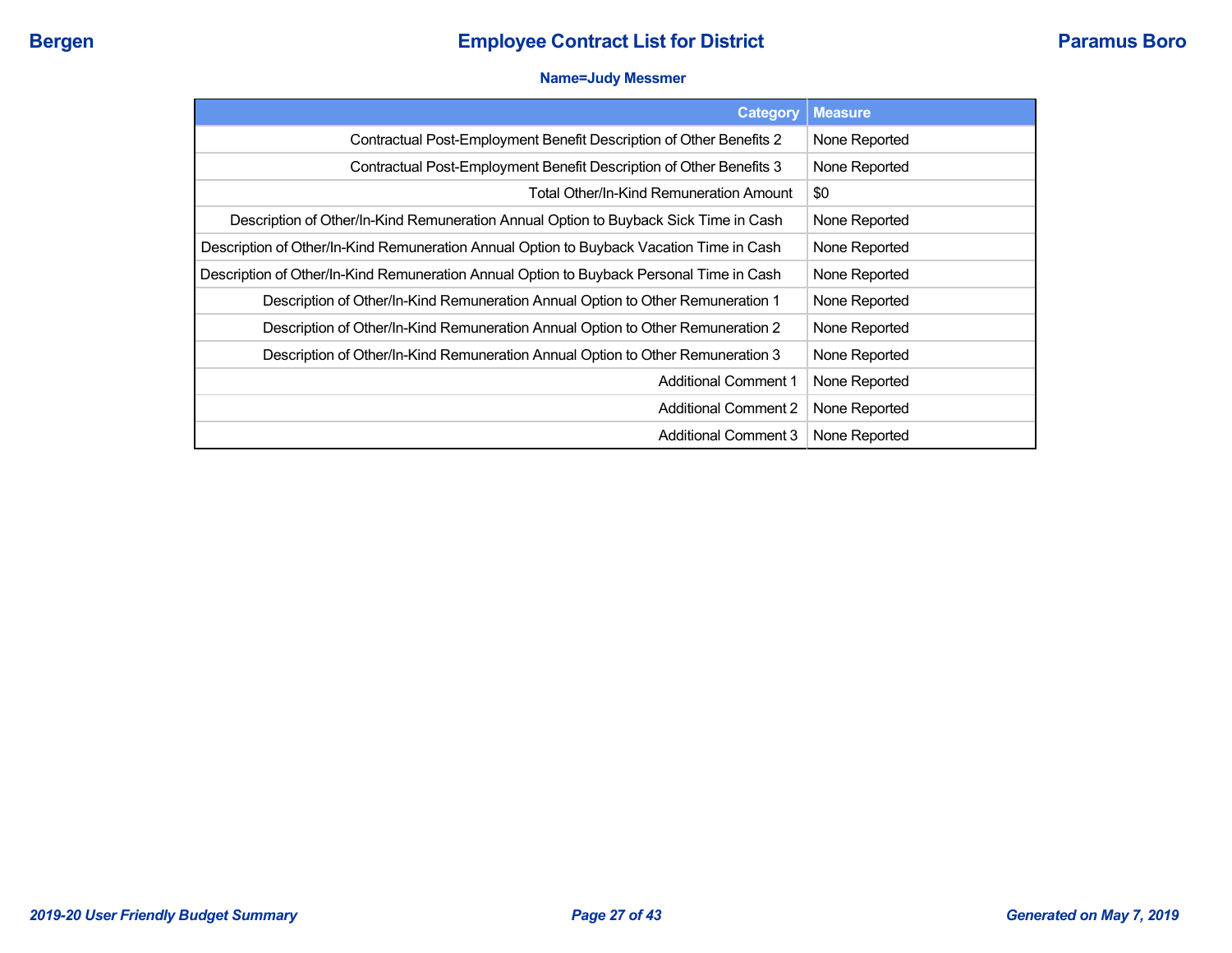## **Name=Kathleen McCann**

| <b>Category</b>                                                                           | <b>Measure</b>                          |
|-------------------------------------------------------------------------------------------|-----------------------------------------|
| Job Title                                                                                 | Coordinator/Director/Manager/Supervisor |
| Job Title II                                                                              | Information Technology                  |
| <b>Base Annual Salary Amount</b>                                                          | \$101,500                               |
| Full-Time Equivalent (FTE)                                                                | 1.0                                     |
| Shared with Another District?                                                             | N                                       |
| <b>Shared County</b>                                                                      | None Reported                           |
| <b>Shared District</b>                                                                    | None Reported                           |
| Job Title Other District                                                                  | None Reported                           |
| Member of Collective Bargaining Unit (CBU)?                                               | N                                       |
| Beginning Date of Contract                                                                | 07/01/18                                |
| End Date of Contract                                                                      | 06/30/19                                |
| Contracted Number of Annual Work Days                                                     | 260                                     |
| Contracted Number of Annual Vacation Days                                                 | 22                                      |
| Contracted Number of Annual Sick Days                                                     | 12                                      |
| Contracted Number of Annual Personal Days                                                 | 5                                       |
| <b>Contracted Number of Annual Consulting Days</b>                                        | $\pmb{0}$                               |
| Number of Other Contracted Non-Working Days                                               | 18                                      |
| Description of Other Contracted Non-Working Days                                          | <b>Annual Holidays</b>                  |
| <b>Total Allowances Amount</b>                                                            | \$2,896                                 |
| <b>Total Bonuses Amount</b>                                                               | \$0                                     |
| <b>Total Stipends Amount</b>                                                              | \$0                                     |
| District Contributions Above Teacher Contract for Insurance (Health, Dental, Life, Other) | \$294                                   |
| District Contributions Above Teacher Contract for Retirement Plans                        | \$0                                     |
| Total Contractual Post-Employment Benefit Amount                                          | \$14,494                                |
| Contractual Post-Employment Benefit Description of Payout of Sick days                    | Employee not eligible                   |
| Contractual Post-Employment Benefit Description of Payout of Vacation days                | <b>Accrued Vacation Pay</b>             |
| Contractual Post-Employment Benefit Description of Payout of Personal days                | Employee not eligible                   |
| Contractual Post-Employment Benefit Description of Other Benefits 1                       | None Reported                           |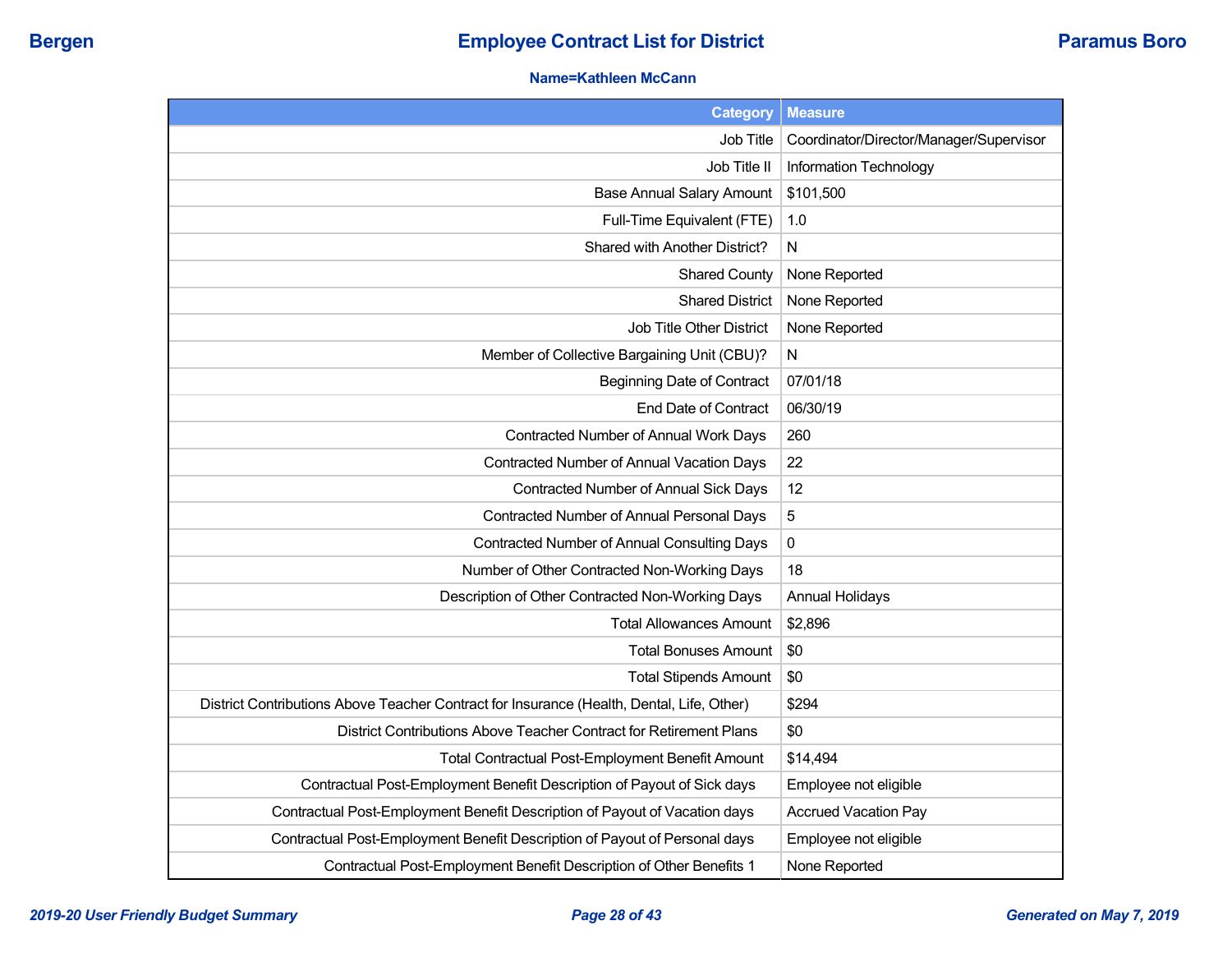#### **Name=Kathleen McCann**

| Category                                                                                 | <b>Measure</b> |
|------------------------------------------------------------------------------------------|----------------|
| Contractual Post-Employment Benefit Description of Other Benefits 2                      | None Reported  |
| Contractual Post-Employment Benefit Description of Other Benefits 3                      | None Reported  |
| Total Other/In-Kind Remuneration Amount                                                  | \$0            |
| Description of Other/In-Kind Remuneration Annual Option to Buyback Sick Time in Cash     | None Reported  |
| Description of Other/In-Kind Remuneration Annual Option to Buyback Vacation Time in Cash | None Reported  |
| Description of Other/In-Kind Remuneration Annual Option to Buyback Personal Time in Cash | None Reported  |
| Description of Other/In-Kind Remuneration Annual Option to Other Remuneration 1          | None Reported  |
| Description of Other/In-Kind Remuneration Annual Option to Other Remuneration 2          | None Reported  |
| Description of Other/In-Kind Remuneration Annual Option to Other Remuneration 3          | None Reported  |
| <b>Additional Comment 1</b>                                                              | None Reported  |
| <b>Additional Comment 2</b>                                                              | None Reported  |
| <b>Additional Comment 3</b>                                                              | None Reported  |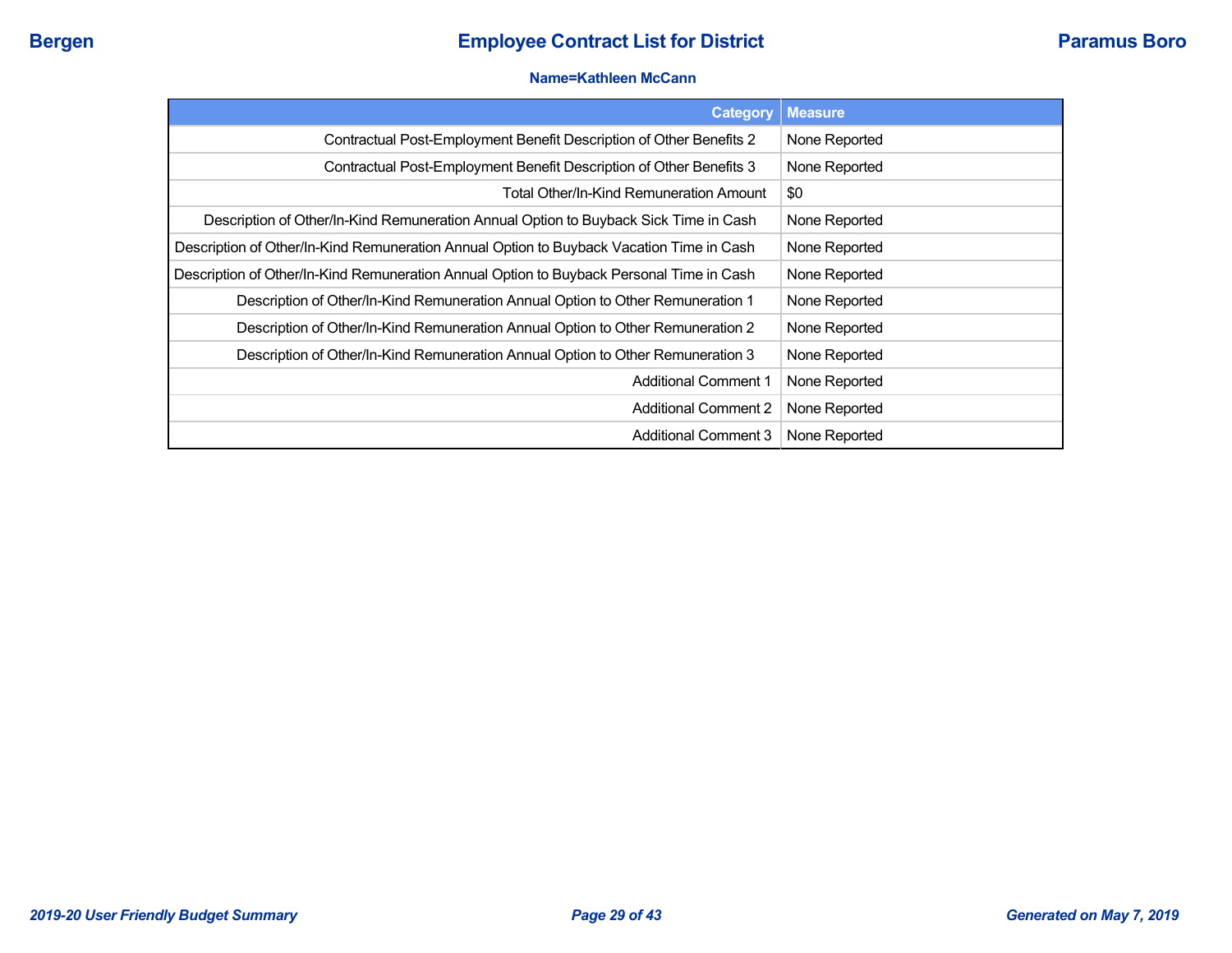#### **Name=Laci Callari**

| <b>Category</b>                                                                           | <b>Measure</b>                     |
|-------------------------------------------------------------------------------------------|------------------------------------|
| <b>Job Title</b>                                                                          | Other                              |
| Job Title II                                                                              | <b>ABA Coordinator</b>             |
| <b>Base Annual Salary Amount</b>                                                          | \$85,220                           |
| Full-Time Equivalent (FTE)                                                                | 1.0                                |
| Shared with Another District?                                                             | N                                  |
| <b>Shared County</b>                                                                      | None Reported                      |
| <b>Shared District</b>                                                                    | None Reported                      |
| <b>Job Title Other District</b>                                                           | None Reported                      |
| Member of Collective Bargaining Unit (CBU)?                                               | N                                  |
| <b>Beginning Date of Contract</b>                                                         | 07/01/18                           |
| End Date of Contract                                                                      | 06/30/19                           |
| Contracted Number of Annual Work Days                                                     | 260                                |
| <b>Contracted Number of Annual Vacation Days</b>                                          | 22                                 |
| Contracted Number of Annual Sick Days                                                     | 12                                 |
| Contracted Number of Annual Personal Days                                                 | 5                                  |
| <b>Contracted Number of Annual Consulting Days</b>                                        | 0                                  |
| Number of Other Contracted Non-Working Days                                               | 18                                 |
| Description of Other Contracted Non-Working Days                                          | <b>Annual Holidays</b>             |
| <b>Total Allowances Amount</b>                                                            | \$0                                |
| <b>Total Bonuses Amount</b>                                                               | \$0                                |
| <b>Total Stipends Amount</b>                                                              | \$0                                |
| District Contributions Above Teacher Contract for Insurance (Health, Dental, Life, Other) | \$152                              |
| District Contributions Above Teacher Contract for Retirement Plans                        | \$0                                |
| <b>Total Contractual Post-Employment Benefit Amount</b>                                   | \$2,458                            |
| Contractual Post-Employment Benefit Description of Payout of Sick days                    | Employee not eligible for benefits |
| Contractual Post-Employment Benefit Description of Payout of Vacation days                | <b>Accrued Vacation Pay</b>        |
| Contractual Post-Employment Benefit Description of Payout of Personal days                | Employee not eligible for benefits |
| Contractual Post-Employment Benefit Description of Other Benefits 1                       | None Reported                      |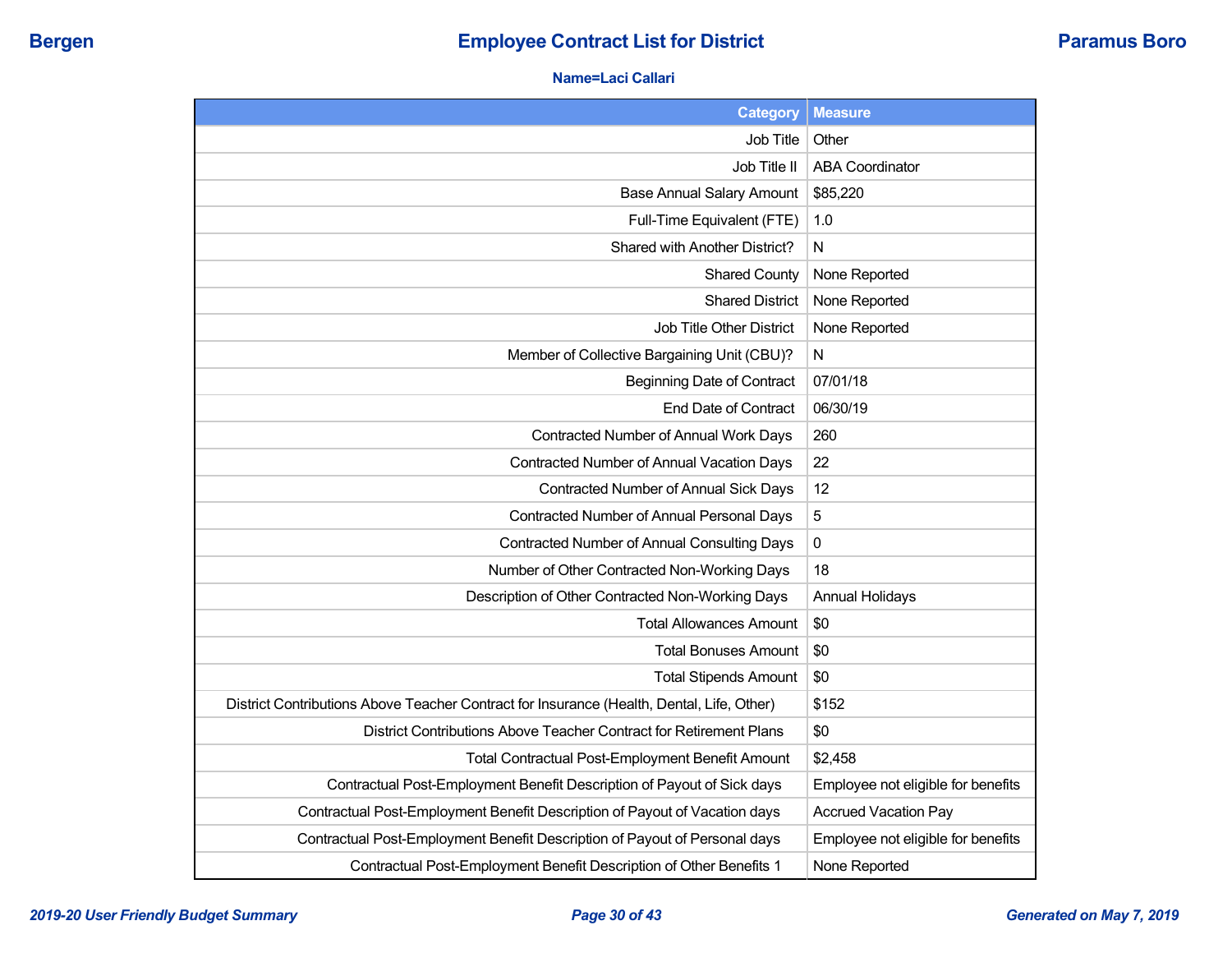#### **Name=Laci Callari**

| <b>Category</b>                                                                          | <b>Measure</b> |
|------------------------------------------------------------------------------------------|----------------|
| Contractual Post-Employment Benefit Description of Other Benefits 2                      | None Reported  |
| Contractual Post-Employment Benefit Description of Other Benefits 3                      | None Reported  |
| Total Other/In-Kind Remuneration Amount                                                  | \$0            |
| Description of Other/In-Kind Remuneration Annual Option to Buyback Sick Time in Cash     | None Reported  |
| Description of Other/In-Kind Remuneration Annual Option to Buyback Vacation Time in Cash | None Reported  |
| Description of Other/In-Kind Remuneration Annual Option to Buyback Personal Time in Cash | None Reported  |
| Description of Other/In-Kind Remuneration Annual Option to Other Remuneration 1          | None Reported  |
| Description of Other/In-Kind Remuneration Annual Option to Other Remuneration 2          | None Reported  |
| Description of Other/In-Kind Remuneration Annual Option to Other Remuneration 3          | None Reported  |
| <b>Additional Comment 1</b>                                                              | None Reported  |
| <b>Additional Comment 2</b>                                                              | None Reported  |
| <b>Additional Comment 3</b>                                                              | None Reported  |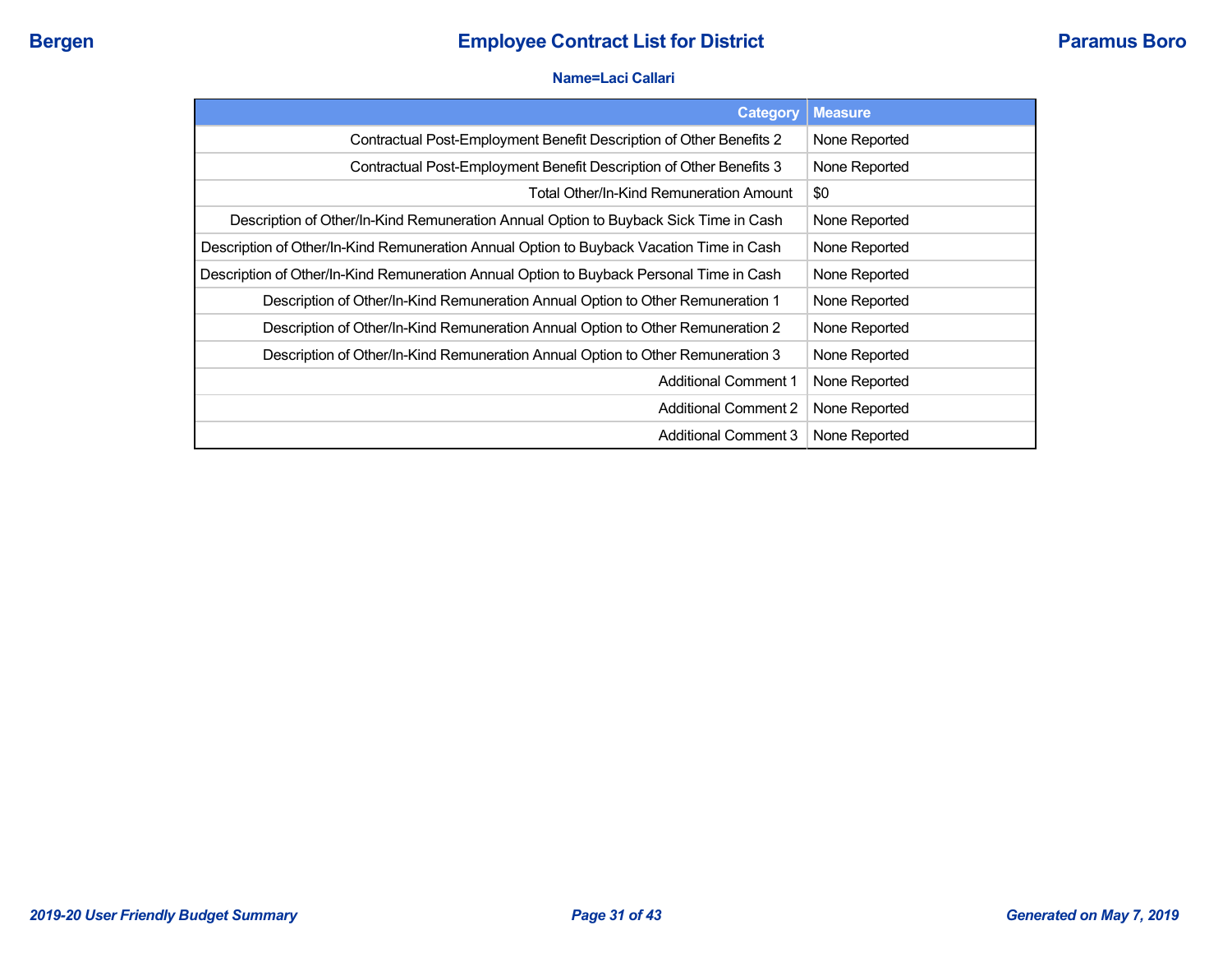## **Name=Linda Pesa**

| <b>Category</b>                                                                           | <b>Measure</b>                      |
|-------------------------------------------------------------------------------------------|-------------------------------------|
| Job Title                                                                                 | Secretary                           |
| Job Title II                                                                              | None Reported                       |
| <b>Base Annual Salary Amount</b>                                                          | \$80,520                            |
| Full-Time Equivalent (FTE)                                                                | 1.0                                 |
| Shared with Another District?                                                             | N                                   |
| <b>Shared County</b>                                                                      | None Reported                       |
| <b>Shared District</b>                                                                    | None Reported                       |
| <b>Job Title Other District</b>                                                           | None Reported                       |
| Member of Collective Bargaining Unit (CBU)?                                               | N                                   |
| Beginning Date of Contract                                                                | 07/01/18                            |
| End Date of Contract                                                                      | 06/30/19                            |
| Contracted Number of Annual Work Days                                                     | 260                                 |
| Contracted Number of Annual Vacation Days                                                 | 22                                  |
| Contracted Number of Annual Sick Days                                                     | 12                                  |
| Contracted Number of Annual Personal Days                                                 | 5                                   |
| Contracted Number of Annual Consulting Days                                               | 0                                   |
| Number of Other Contracted Non-Working Days                                               | 18                                  |
| Description of Other Contracted Non-Working Days                                          | <b>Annual Holidays</b>              |
| <b>Total Allowances Amount</b>                                                            | \$0                                 |
| <b>Total Bonuses Amount</b>                                                               | \$0                                 |
| <b>Total Stipends Amount</b>                                                              | \$0                                 |
| District Contributions Above Teacher Contract for Insurance (Health, Dental, Life, Other) | \$111                               |
| District Contributions Above Teacher Contract for Retirement Plans                        | \$0                                 |
| Total Contractual Post-Employment Benefit Amount                                          | \$11,407                            |
| Contractual Post-Employment Benefit Description of Payout of Sick days                    | Employee not eligible for benefits. |
| Contractual Post-Employment Benefit Description of Payout of Vacation days                | <b>Accrued Vacation Pay</b>         |
| Contractual Post-Employment Benefit Description of Payout of Personal days                | Employee not eligible for benefits. |
| Contractual Post-Employment Benefit Description of Other Benefits 1                       | None Reported                       |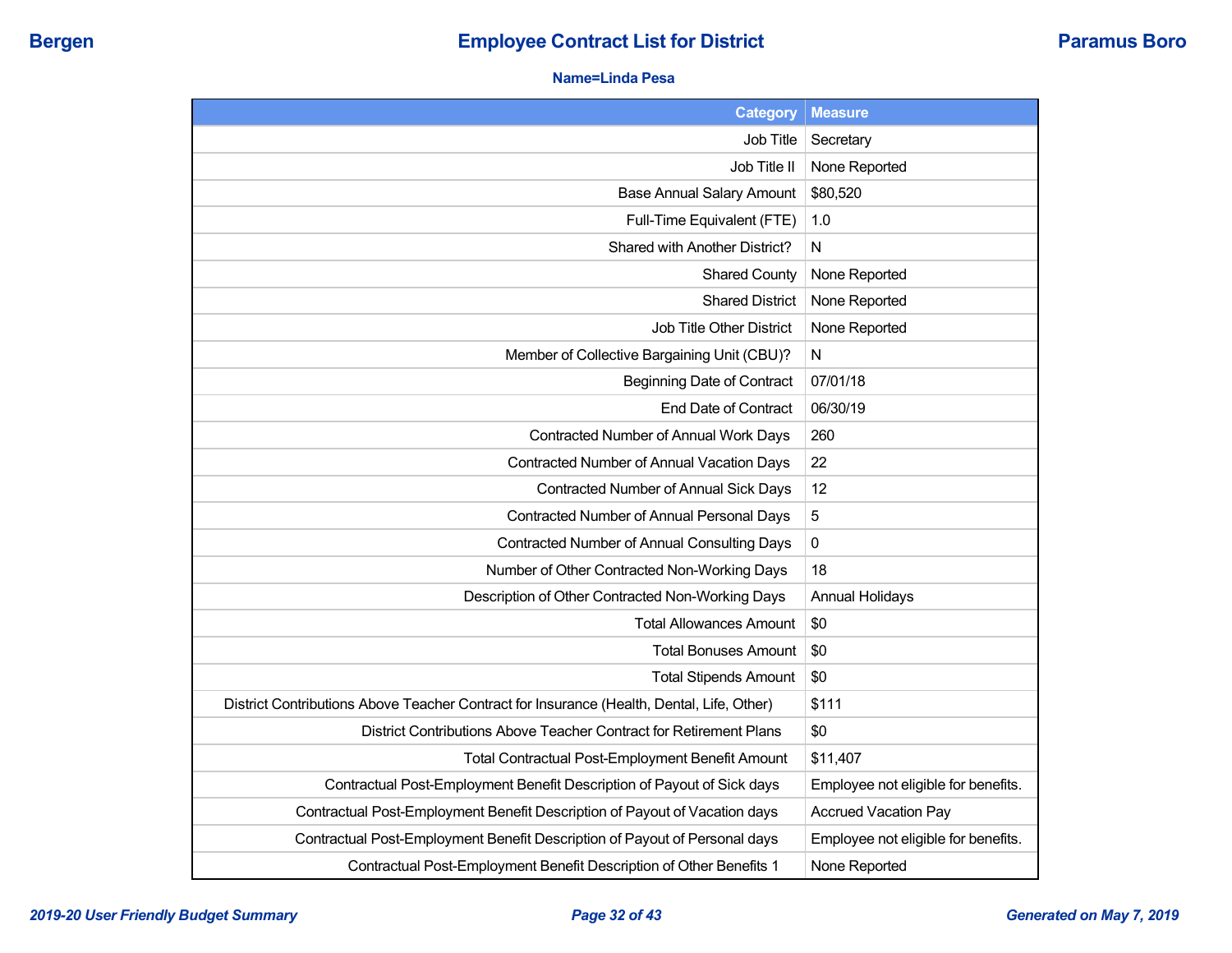#### **Name=Linda Pesa**

| <b>Category</b>                                                                          | <b>Measure</b> |
|------------------------------------------------------------------------------------------|----------------|
| Contractual Post-Employment Benefit Description of Other Benefits 2                      | None Reported  |
| Contractual Post-Employment Benefit Description of Other Benefits 3                      | None Reported  |
| Total Other/In-Kind Remuneration Amount                                                  | \$0            |
| Description of Other/In-Kind Remuneration Annual Option to Buyback Sick Time in Cash     | None Reported  |
| Description of Other/In-Kind Remuneration Annual Option to Buyback Vacation Time in Cash | None Reported  |
| Description of Other/In-Kind Remuneration Annual Option to Buyback Personal Time in Cash | None Reported  |
| Description of Other/In-Kind Remuneration Annual Option to Other Remuneration 1          | None Reported  |
| Description of Other/In-Kind Remuneration Annual Option to Other Remuneration 2          | None Reported  |
| Description of Other/In-Kind Remuneration Annual Option to Other Remuneration 3          | None Reported  |
| <b>Additional Comment 1</b>                                                              | None Reported  |
| <b>Additional Comment 2</b>                                                              | None Reported  |
| <b>Additional Comment 3</b>                                                              | None Reported  |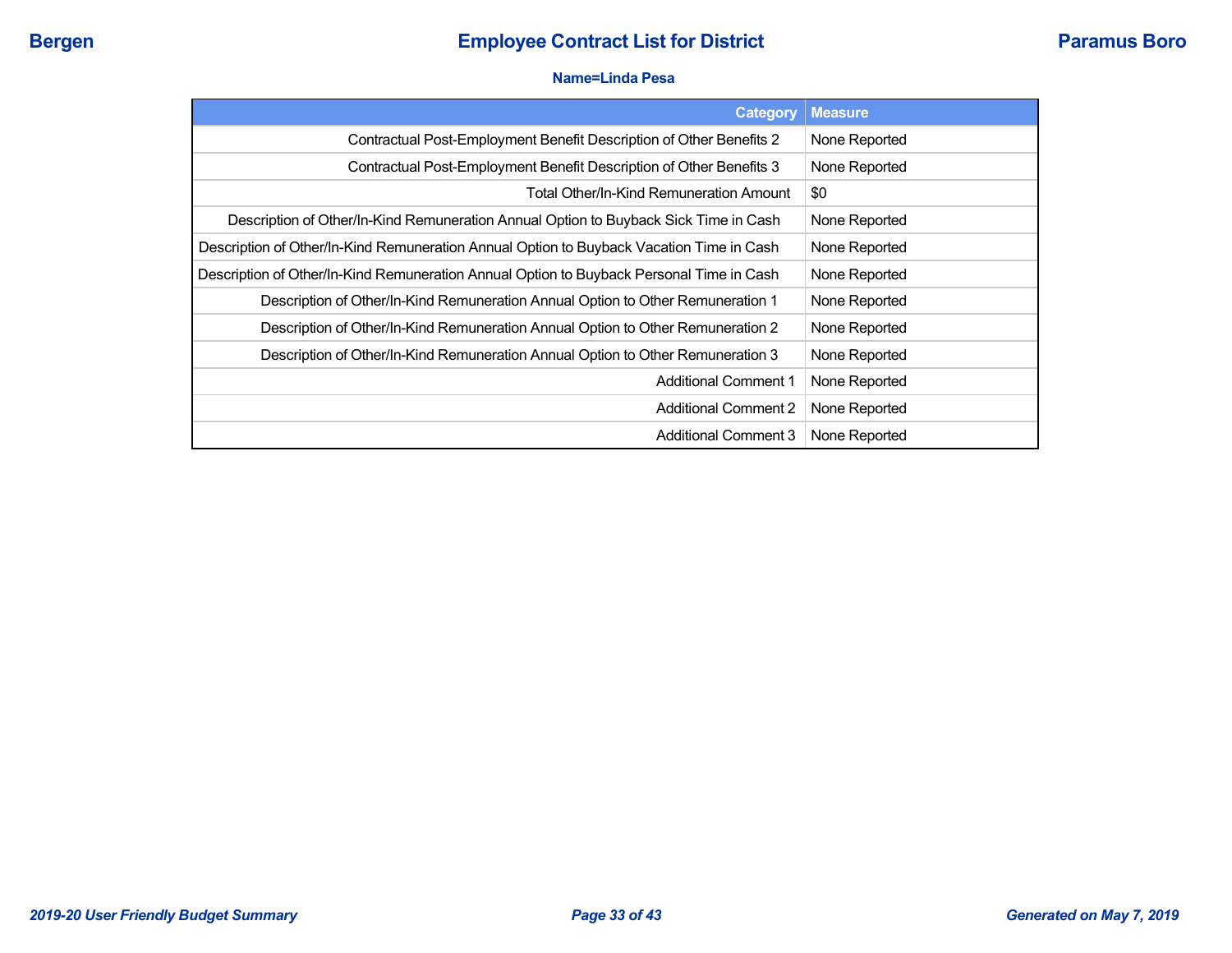## **Name=Mattea Field**

| <b>Category</b>                                                                           | <b>Measure</b>                          |
|-------------------------------------------------------------------------------------------|-----------------------------------------|
| Job Title                                                                                 | <b>Assistant Business Administrator</b> |
| Job Title II                                                                              | None Reported                           |
| <b>Base Annual Salary Amount</b>                                                          | \$108,000                               |
| Full-Time Equivalent (FTE)                                                                | 1.0                                     |
| Shared with Another District?                                                             | N                                       |
| <b>Shared County</b>                                                                      | None Reported                           |
| <b>Shared District</b>                                                                    | None Reported                           |
| Job Title Other District                                                                  | None Reported                           |
| Member of Collective Bargaining Unit (CBU)?                                               | N                                       |
| <b>Beginning Date of Contract</b>                                                         | 07/01/18                                |
| End Date of Contract                                                                      | 06/30/19                                |
| Contracted Number of Annual Work Days                                                     | 260                                     |
| Contracted Number of Annual Vacation Days                                                 | 22                                      |
| <b>Contracted Number of Annual Sick Days</b>                                              | 12                                      |
| Contracted Number of Annual Personal Days                                                 | 5                                       |
| Contracted Number of Annual Consulting Days                                               | 0                                       |
| Number of Other Contracted Non-Working Days                                               | 18                                      |
| Description of Other Contracted Non-Working Days                                          | <b>Annual Holidays</b>                  |
| <b>Total Allowances Amount</b>                                                            | \$2,865                                 |
| <b>Total Bonuses Amount</b>                                                               | \$0                                     |
| <b>Total Stipends Amount</b>                                                              | \$0                                     |
| District Contributions Above Teacher Contract for Insurance (Health, Dental, Life, Other) | \$351                                   |
| District Contributions Above Teacher Contract for Retirement Plans                        | \$0                                     |
| Total Contractual Post-Employment Benefit Amount                                          | \$14,769                                |
| Contractual Post-Employment Benefit Description of Payout of Sick days                    | Employee not eligible for benefits      |
| Contractual Post-Employment Benefit Description of Payout of Vacation days                | Accured vacation pay                    |
| Contractual Post-Employment Benefit Description of Payout of Personal days                | Employee not eligible for benefits      |
| Contractual Post-Employment Benefit Description of Other Benefits 1                       | None Reported                           |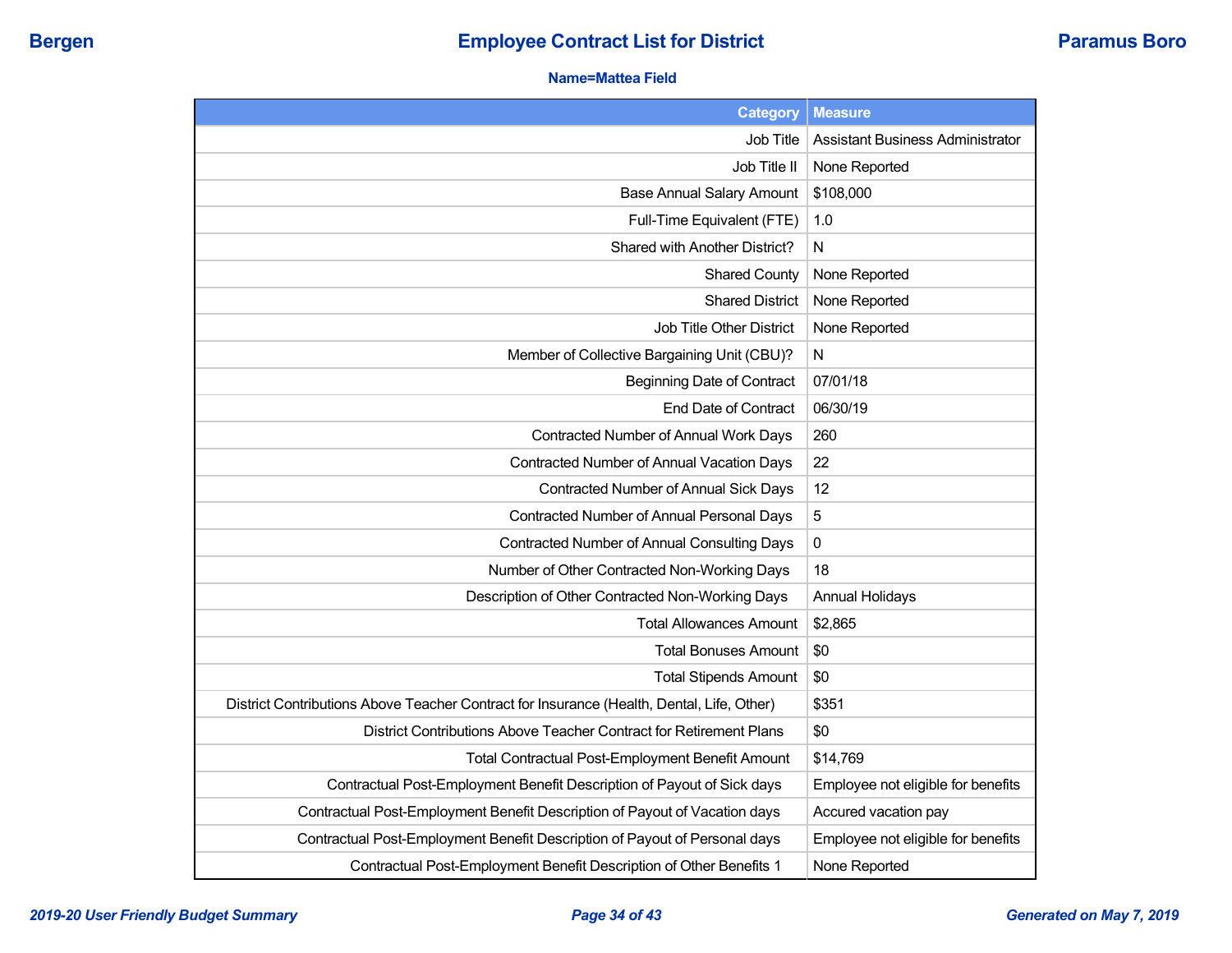#### **Name=Mattea Field**

| <b>Category</b>                                                                          | <b>Measure</b> |
|------------------------------------------------------------------------------------------|----------------|
| Contractual Post-Employment Benefit Description of Other Benefits 2                      | None Reported  |
| Contractual Post-Employment Benefit Description of Other Benefits 3                      | None Reported  |
| <b>Total Other/In-Kind Remuneration Amount</b>                                           | \$0            |
| Description of Other/In-Kind Remuneration Annual Option to Buyback Sick Time in Cash     | None Reported  |
| Description of Other/In-Kind Remuneration Annual Option to Buyback Vacation Time in Cash | None Reported  |
| Description of Other/In-Kind Remuneration Annual Option to Buyback Personal Time in Cash | None Reported  |
| Description of Other/In-Kind Remuneration Annual Option to Other Remuneration 1          | None Reported  |
| Description of Other/In-Kind Remuneration Annual Option to Other Remuneration 2          | None Reported  |
| Description of Other/In-Kind Remuneration Annual Option to Other Remuneration 3          | None Reported  |
| <b>Additional Comment 1</b>                                                              | None Reported  |
| <b>Additional Comment 2</b>                                                              | None Reported  |
| <b>Additional Comment 3</b>                                                              | None Reported  |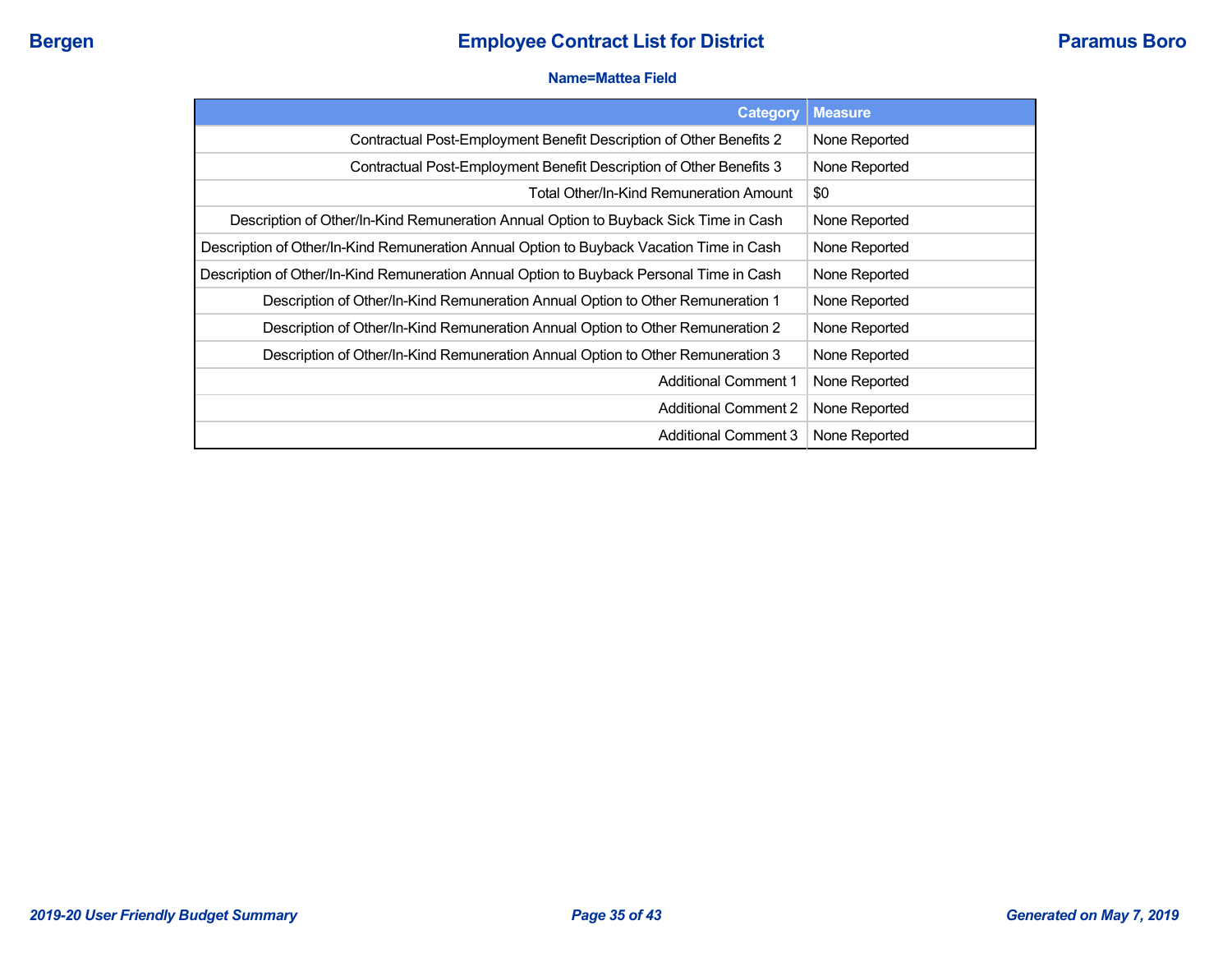#### **Name=Michele Robinson**

| Category                                                                                  | <b>Measure</b>                    |
|-------------------------------------------------------------------------------------------|-----------------------------------|
| Job Title                                                                                 | Superintendent                    |
| Job Title II                                                                              | None Reported                     |
| <b>Base Annual Salary Amount</b>                                                          | \$191,584                         |
| Full-Time Equivalent (FTE)                                                                | 1.0                               |
| Shared with Another District?                                                             | N                                 |
| <b>Shared County</b>                                                                      | None Reported                     |
| <b>Shared District</b>                                                                    | None Reported                     |
| Job Title Other District                                                                  | None Reported                     |
| Member of Collective Bargaining Unit (CBU)?                                               | N                                 |
| <b>Beginning Date of Contract</b>                                                         | 07/01/15                          |
| End Date of Contract                                                                      | 06/30/20                          |
| Contracted Number of Annual Work Days                                                     | 260                               |
| Contracted Number of Annual Vacation Days                                                 | 22                                |
| Contracted Number of Annual Sick Days                                                     | 12                                |
| Contracted Number of Annual Personal Days                                                 | $\pmb{0}$                         |
| Contracted Number of Annual Consulting Days                                               | 0                                 |
| Number of Other Contracted Non-Working Days                                               | 18                                |
| Description of Other Contracted Non-Working Days                                          | <b>Annual Holidays</b>            |
| <b>Total Allowances Amount</b>                                                            | \$3,250                           |
| Total Bonuses Amount                                                                      | \$29,468                          |
| <b>Total Stipends Amount</b>                                                              | \$0                               |
| District Contributions Above Teacher Contract for Insurance (Health, Dental, Life, Other) | \$1,080                           |
| District Contributions Above Teacher Contract for Retirement Plans                        | \$0                               |
| <b>Total Contractual Post-Employment Benefit Amount</b>                                   | \$23,105                          |
| Contractual Post-Employment Benefit Description of Payout of Sick days                    | Employee not eligible for benefit |
| Contractual Post-Employment Benefit Description of Payout of Vacation days                | <b>Accrued Vacation Pay</b>       |
| Contractual Post-Employment Benefit Description of Payout of Personal days                | Employee not eligible for benefit |
| Contractual Post-Employment Benefit Description of Other Benefits 1                       | None Reported                     |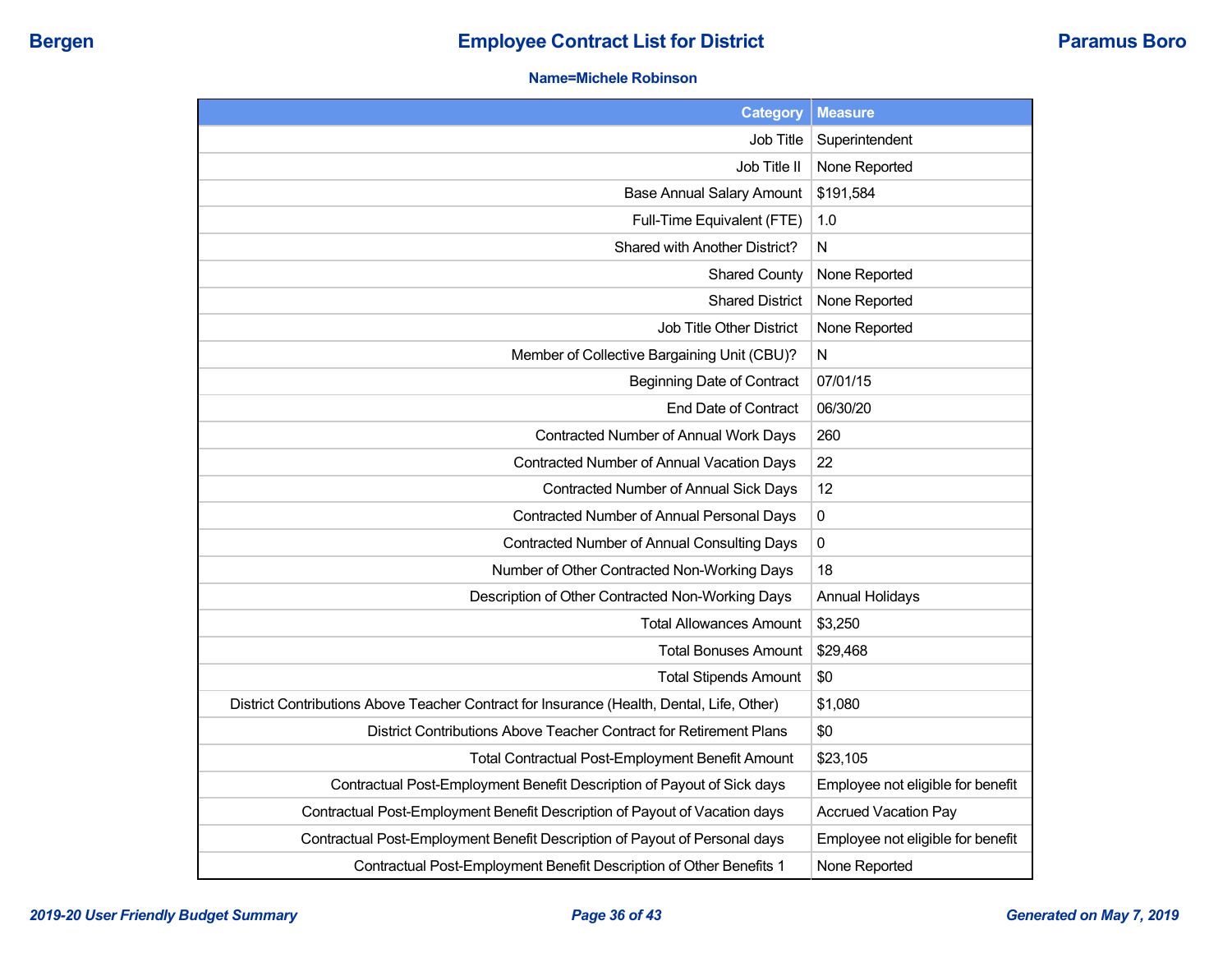#### **Name=Michele Robinson**

| <b>Category</b>                                                                          | <b>Measure</b> |
|------------------------------------------------------------------------------------------|----------------|
| Contractual Post-Employment Benefit Description of Other Benefits 2                      | None Reported  |
| Contractual Post-Employment Benefit Description of Other Benefits 3                      | None Reported  |
| Total Other/In-Kind Remuneration Amount                                                  | \$0            |
| Description of Other/In-Kind Remuneration Annual Option to Buyback Sick Time in Cash     | None Reported  |
| Description of Other/In-Kind Remuneration Annual Option to Buyback Vacation Time in Cash | None Reported  |
| Description of Other/In-Kind Remuneration Annual Option to Buyback Personal Time in Cash | None Reported  |
| Description of Other/In-Kind Remuneration Annual Option to Other Remuneration 1          | None Reported  |
| Description of Other/In-Kind Remuneration Annual Option to Other Remuneration 2          | None Reported  |
| Description of Other/In-Kind Remuneration Annual Option to Other Remuneration 3          | None Reported  |
| <b>Additional Comment 1</b>                                                              | None Reported  |
| <b>Additional Comment 2</b>                                                              | None Reported  |
| <b>Additional Comment 3</b>                                                              | None Reported  |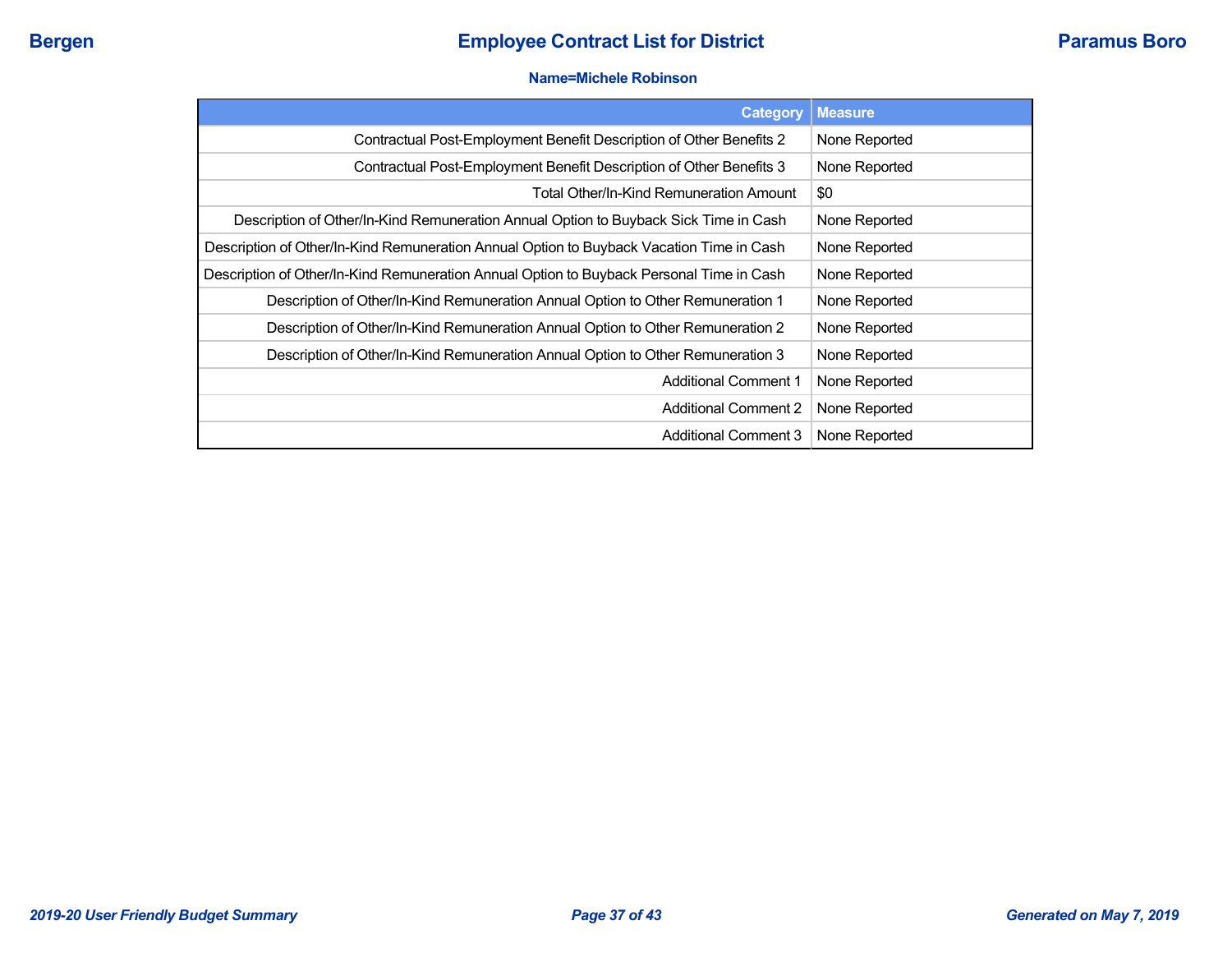## **Name=Sean Adams**

| <b>Category</b>                                                                           | <b>Measure</b>                     |
|-------------------------------------------------------------------------------------------|------------------------------------|
| Job Title                                                                                 | <b>Assistant Superintendent</b>    |
| Job Title II                                                                              | None Reported                      |
| <b>Base Annual Salary Amount</b>                                                          | \$170,578                          |
| Full-Time Equivalent (FTE)                                                                | 1.0                                |
| Shared with Another District?                                                             | N                                  |
| <b>Shared County</b>                                                                      | None Reported                      |
| <b>Shared District</b>                                                                    | None Reported                      |
| Job Title Other District                                                                  | None Reported                      |
| Member of Collective Bargaining Unit (CBU)?                                               | N                                  |
| <b>Beginning Date of Contract</b>                                                         | 07/01/18                           |
| <b>End Date of Contract</b>                                                               | 06/23/19                           |
| Contracted Number of Annual Work Days                                                     | 260                                |
| Contracted Number of Annual Vacation Days                                                 | 22                                 |
| Contracted Number of Annual Sick Days                                                     | 12                                 |
| Contracted Number of Annual Personal Days                                                 | 5                                  |
| Contracted Number of Annual Consulting Days                                               | 0                                  |
| Number of Other Contracted Non-Working Days                                               | 18                                 |
| Description of Other Contracted Non-Working Days                                          | <b>Annual Holidays</b>             |
| <b>Total Allowances Amount</b>                                                            | \$8,230                            |
| <b>Total Bonuses Amount</b>                                                               | \$25,568                           |
| <b>Total Stipends Amount</b>                                                              | \$0                                |
| District Contributions Above Teacher Contract for Insurance (Health, Dental, Life, Other) | \$896                              |
| District Contributions Above Teacher Contract for Retirement Plans                        | \$0                                |
| Total Contractual Post-Employment Benefit Amount                                          | \$22,217                           |
| Contractual Post-Employment Benefit Description of Payout of Sick days                    | Employee not eligible for benefits |
| Contractual Post-Employment Benefit Description of Payout of Vacation days                | <b>Accrued Vacation Pay</b>        |
| Contractual Post-Employment Benefit Description of Payout of Personal days                | Employee not eligible for benefits |
| Contractual Post-Employment Benefit Description of Other Benefits 1                       | None Reported                      |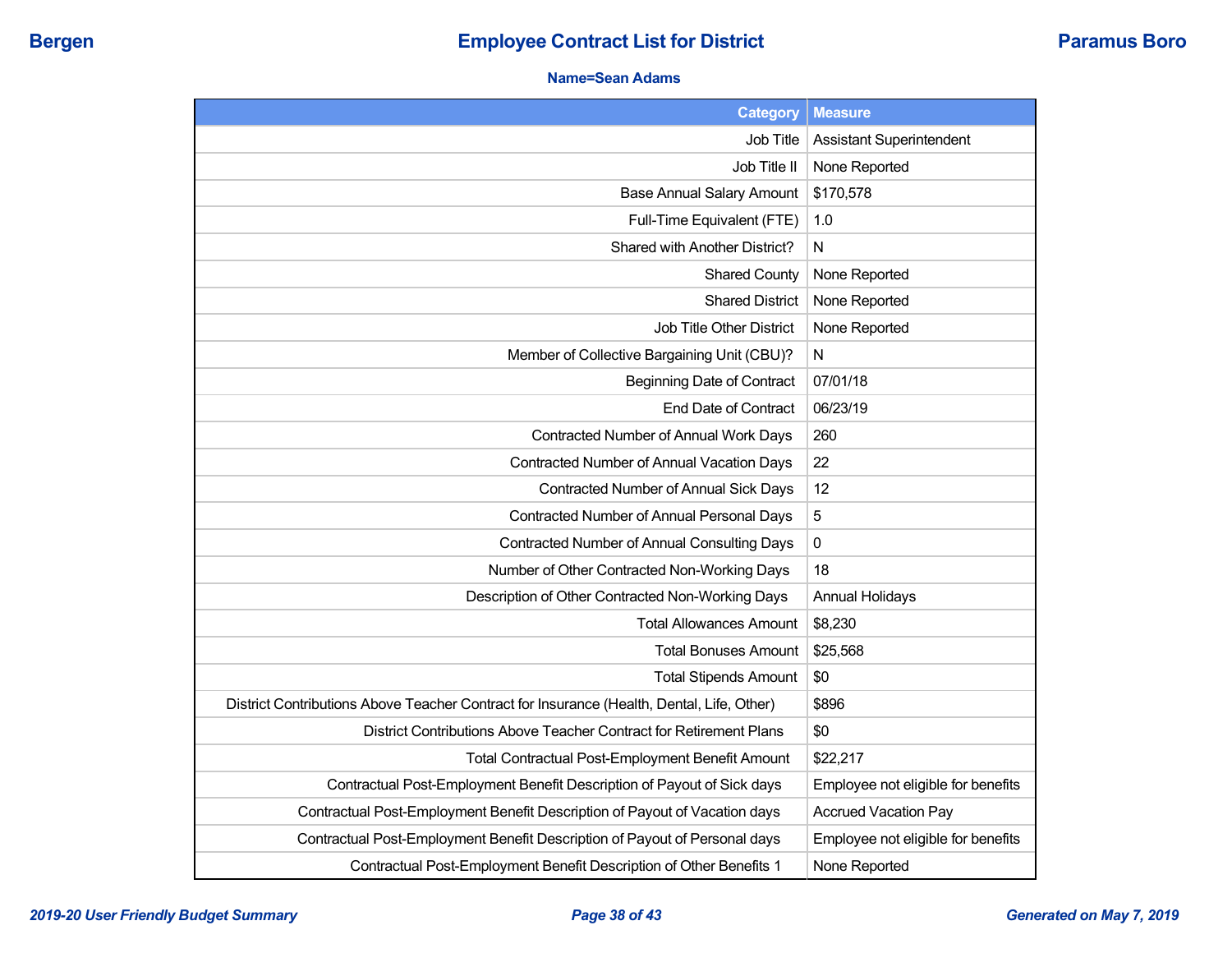#### **Name=Sean Adams**

| <b>Category</b>                                                                          | <b>Measure</b> |
|------------------------------------------------------------------------------------------|----------------|
| Contractual Post-Employment Benefit Description of Other Benefits 2                      | None Reported  |
| Contractual Post-Employment Benefit Description of Other Benefits 3                      | None Reported  |
| Total Other/In-Kind Remuneration Amount                                                  | \$0            |
| Description of Other/In-Kind Remuneration Annual Option to Buyback Sick Time in Cash     | None Reported  |
| Description of Other/In-Kind Remuneration Annual Option to Buyback Vacation Time in Cash | None Reported  |
| Description of Other/In-Kind Remuneration Annual Option to Buyback Personal Time in Cash | None Reported  |
| Description of Other/In-Kind Remuneration Annual Option to Other Remuneration 1          | None Reported  |
| Description of Other/In-Kind Remuneration Annual Option to Other Remuneration 2          | None Reported  |
| Description of Other/In-Kind Remuneration Annual Option to Other Remuneration 3          | None Reported  |
| <b>Additional Comment 1</b>                                                              | None Reported  |
| <b>Additional Comment 2</b>                                                              | None Reported  |
| <b>Additional Comment 3</b>                                                              | None Reported  |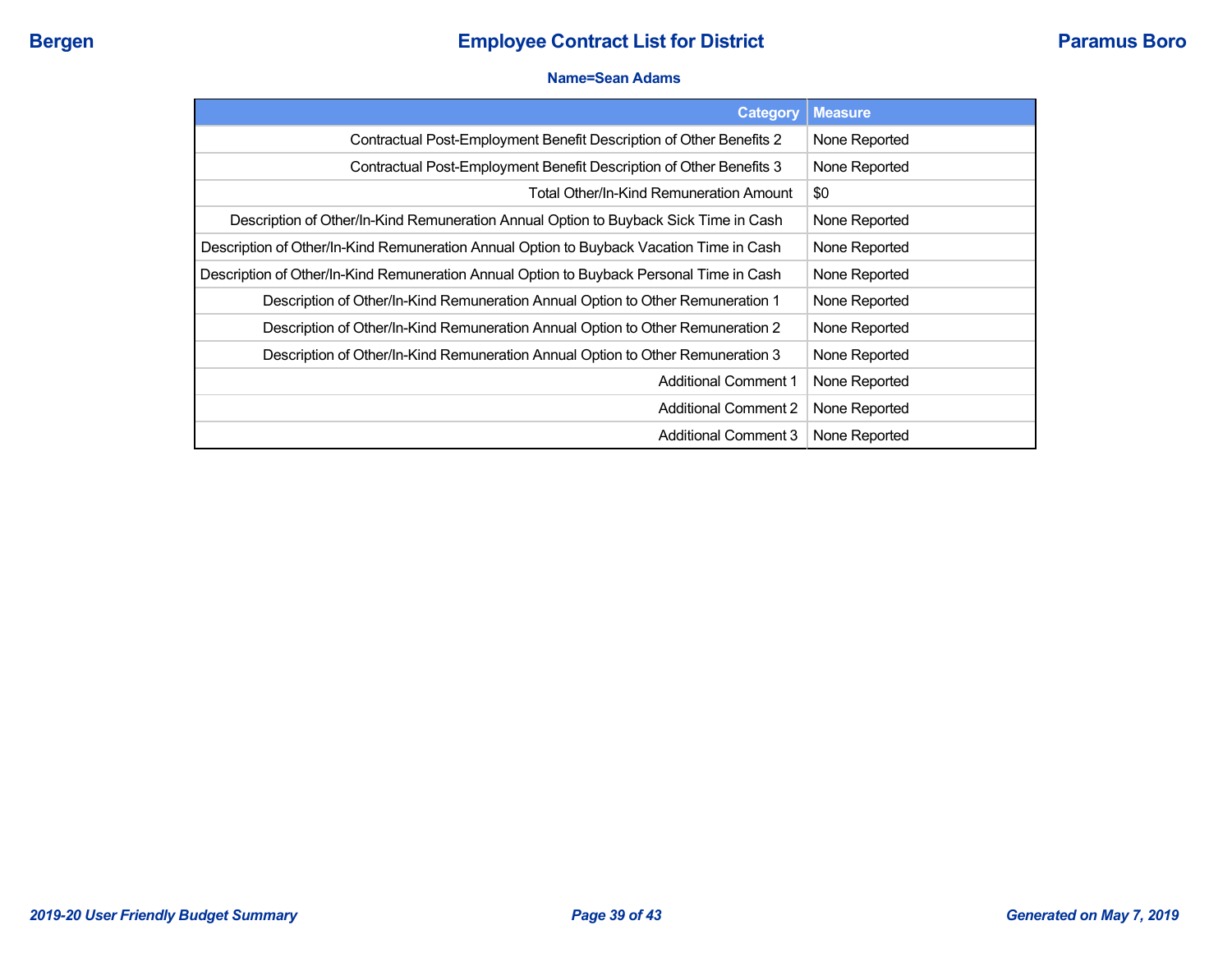## **Name=Steve Campbell**

| <b>Category</b>                                                                           | <b>Measure</b>                          |
|-------------------------------------------------------------------------------------------|-----------------------------------------|
| Job Title                                                                                 | Coordinator/Director/Manager/Supervisor |
| Job Title II                                                                              | <b>Building and Grounds</b>             |
| <b>Base Annual Salary Amount</b>                                                          | \$97,000                                |
| Full-Time Equivalent (FTE)                                                                | 1.0                                     |
| Shared with Another District?                                                             | N                                       |
| <b>Shared County</b>                                                                      | None Reported                           |
| <b>Shared District</b>                                                                    | None Reported                           |
| Job Title Other District                                                                  | None Reported                           |
| Member of Collective Bargaining Unit (CBU)?                                               | N                                       |
| <b>Beginning Date of Contract</b>                                                         | 09/01/18                                |
| End Date of Contract                                                                      | 06/30/19                                |
| Contracted Number of Annual Work Days                                                     | 260                                     |
| Contracted Number of Annual Vacation Days                                                 | $\pmb{0}$                               |
| Contracted Number of Annual Sick Days                                                     | 10                                      |
| Contracted Number of Annual Personal Days                                                 | $\sqrt{5}$                              |
| <b>Contracted Number of Annual Consulting Days</b>                                        | $\pmb{0}$                               |
| Number of Other Contracted Non-Working Days                                               | 18                                      |
| Description of Other Contracted Non-Working Days                                          | <b>Annual Holidays</b>                  |
| <b>Total Allowances Amount</b>                                                            | \$2,725                                 |
| <b>Total Bonuses Amount</b>                                                               | \$0                                     |
| <b>Total Stipends Amount</b>                                                              | \$0                                     |
| District Contributions Above Teacher Contract for Insurance (Health, Dental, Life, Other) | \$255                                   |
| District Contributions Above Teacher Contract for Retirement Plans                        | \$0                                     |
| <b>Total Contractual Post-Employment Benefit Amount</b>                                   | \$4,104                                 |
| Contractual Post-Employment Benefit Description of Payout of Sick days                    | Employee not eligible for benefits.     |
| Contractual Post-Employment Benefit Description of Payout of Vacation days                | <b>Accued Vacation Days</b>             |
| Contractual Post-Employment Benefit Description of Payout of Personal days                | Employee not eligible for benefits.     |
| Contractual Post-Employment Benefit Description of Other Benefits 1                       | None Reported                           |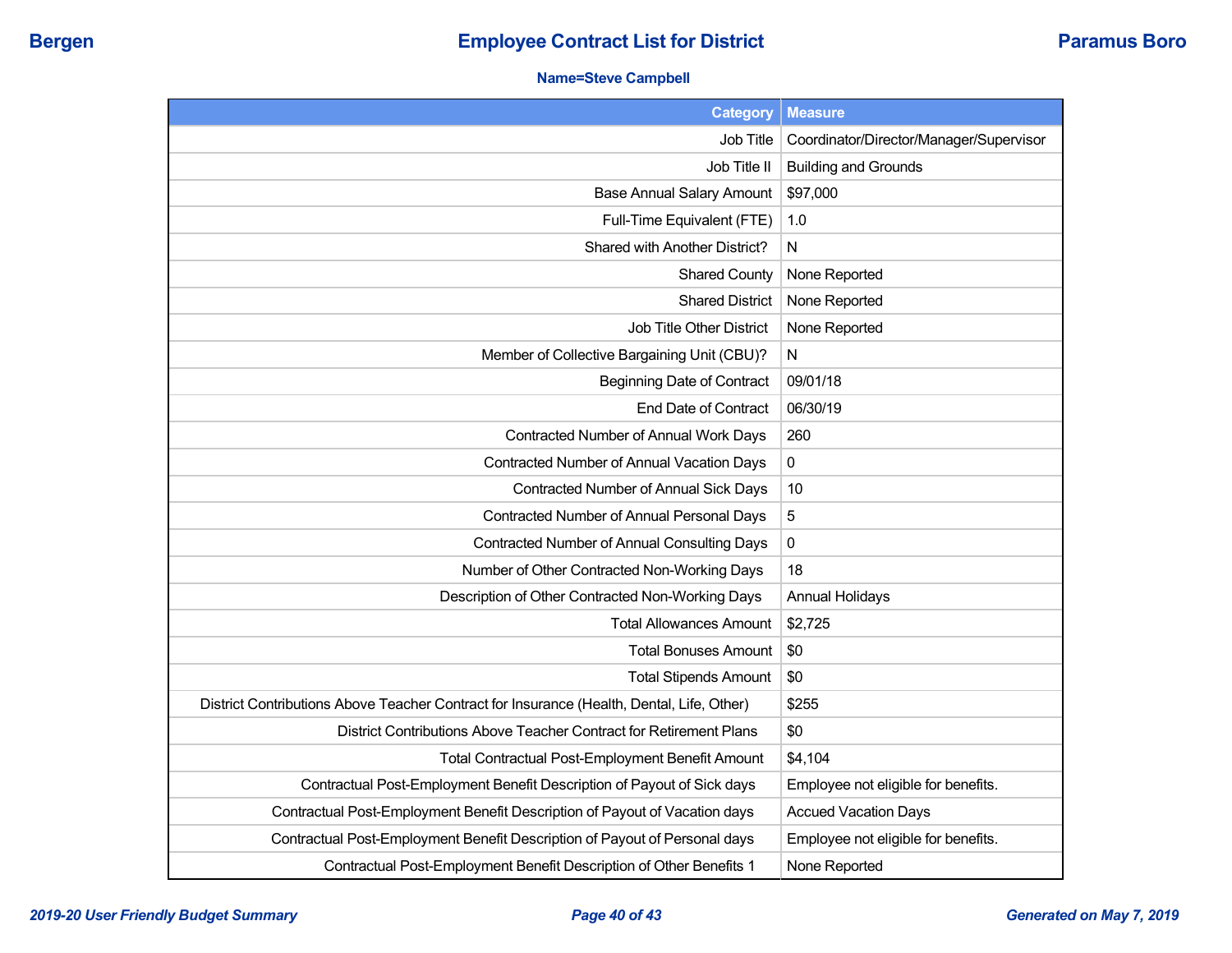### **Name=Steve Campbell**

| Category                                                                                 | <b>Measure</b> |
|------------------------------------------------------------------------------------------|----------------|
| Contractual Post-Employment Benefit Description of Other Benefits 2                      | None Reported  |
| Contractual Post-Employment Benefit Description of Other Benefits 3                      | None Reported  |
| Total Other/In-Kind Remuneration Amount                                                  | \$0            |
| Description of Other/In-Kind Remuneration Annual Option to Buyback Sick Time in Cash     | None Reported  |
| Description of Other/In-Kind Remuneration Annual Option to Buyback Vacation Time in Cash | None Reported  |
| Description of Other/In-Kind Remuneration Annual Option to Buyback Personal Time in Cash | None Reported  |
| Description of Other/In-Kind Remuneration Annual Option to Other Remuneration 1          | None Reported  |
| Description of Other/In-Kind Remuneration Annual Option to Other Remuneration 2          | None Reported  |
| Description of Other/In-Kind Remuneration Annual Option to Other Remuneration 3          | None Reported  |
| <b>Additional Comment 1</b>                                                              | None Reported  |
| <b>Additional Comment 2</b>                                                              | None Reported  |
| Additional Comment 3                                                                     | None Reported  |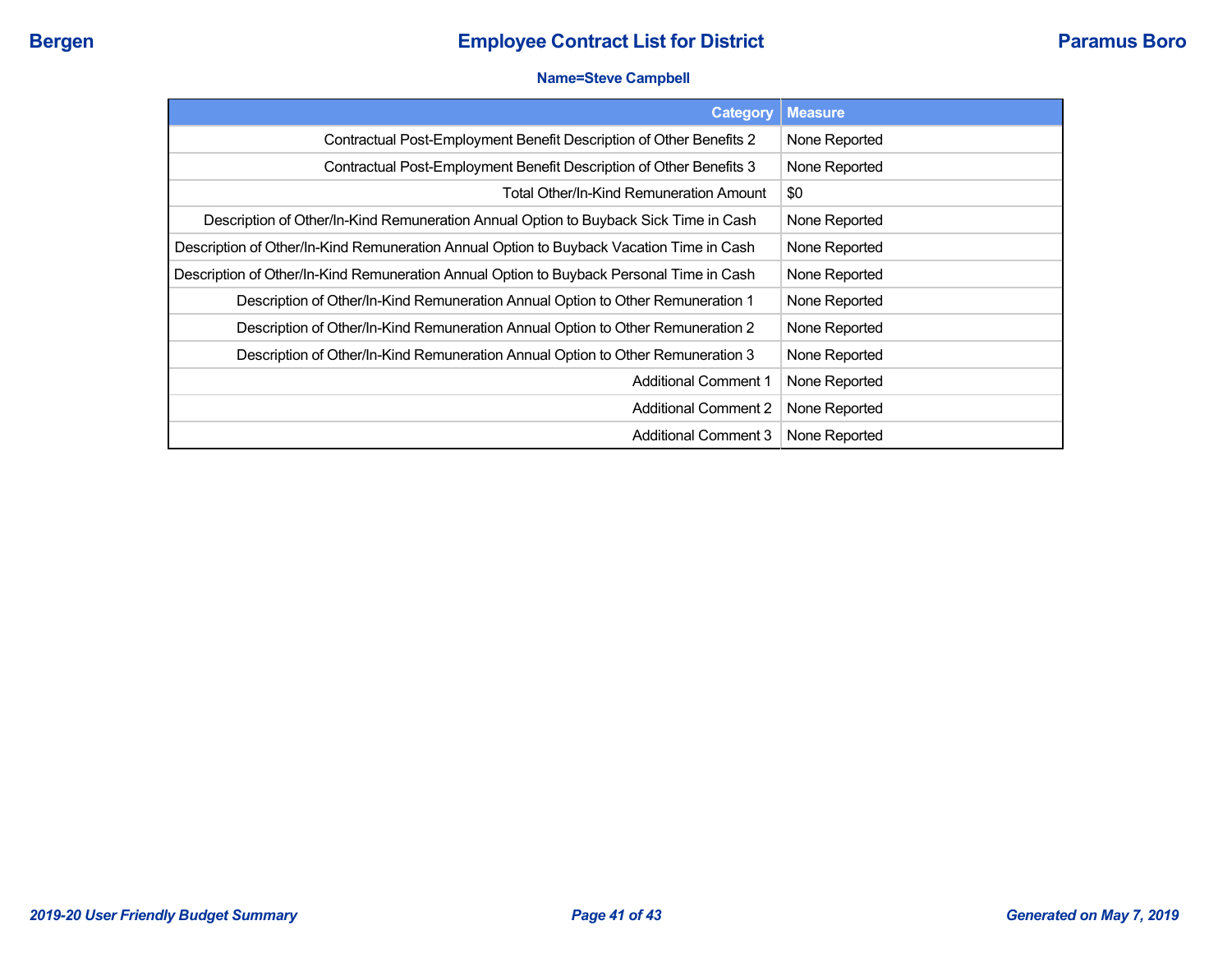## **Name=Timothy Donohue**

| <b>Category</b>                                                                           | <b>Measure</b>                          |
|-------------------------------------------------------------------------------------------|-----------------------------------------|
| Job Title                                                                                 | Coordinator/Director/Manager/Supervisor |
| Job Title II                                                                              | Innovation & Instruction                |
| <b>Base Annual Salary Amount</b>                                                          | \$153,750                               |
| Full-Time Equivalent (FTE)                                                                | 1.0                                     |
| Shared with Another District?                                                             | N.                                      |
| <b>Shared County</b>                                                                      | None Reported                           |
| <b>Shared District</b>                                                                    | None Reported                           |
| <b>Job Title Other District</b>                                                           | None Reported                           |
| Member of Collective Bargaining Unit (CBU)?                                               | N                                       |
| <b>Beginning Date of Contract</b>                                                         | 07/01/18                                |
| End Date of Contract                                                                      | 06/30/19                                |
| Contracted Number of Annual Work Days                                                     | 260                                     |
| Contracted Number of Annual Vacation Days                                                 | 22                                      |
| Contracted Number of Annual Sick Days                                                     | 12                                      |
| Contracted Number of Annual Personal Days                                                 | 5                                       |
| Contracted Number of Annual Consulting Days                                               | $\pmb{0}$                               |
| Number of Other Contracted Non-Working Days                                               | 18                                      |
| Description of Other Contracted Non-Working Days                                          | <b>Annual Holidays</b>                  |
| <b>Total Allowances Amount</b>                                                            | \$4,200                                 |
| <b>Total Bonuses Amount</b>                                                               | \$0                                     |
| <b>Total Stipends Amount</b>                                                              | \$0                                     |
| District Contributions Above Teacher Contract for Insurance (Health, Dental, Life, Other) | \$750                                   |
| District Contributions Above Teacher Contract for Retirement Plans                        | \$0                                     |
| Total Contractual Post-Employment Benefit Amount                                          | \$6,505                                 |
| Contractual Post-Employment Benefit Description of Payout of Sick days                    | Employee not eligible for benefits      |
| Contractual Post-Employment Benefit Description of Payout of Vacation days                | <b>Accrued Vacation Pay</b>             |
| Contractual Post-Employment Benefit Description of Payout of Personal days                | Employee not eligible for benefits      |
| Contractual Post-Employment Benefit Description of Other Benefits 1                       | None Reported                           |